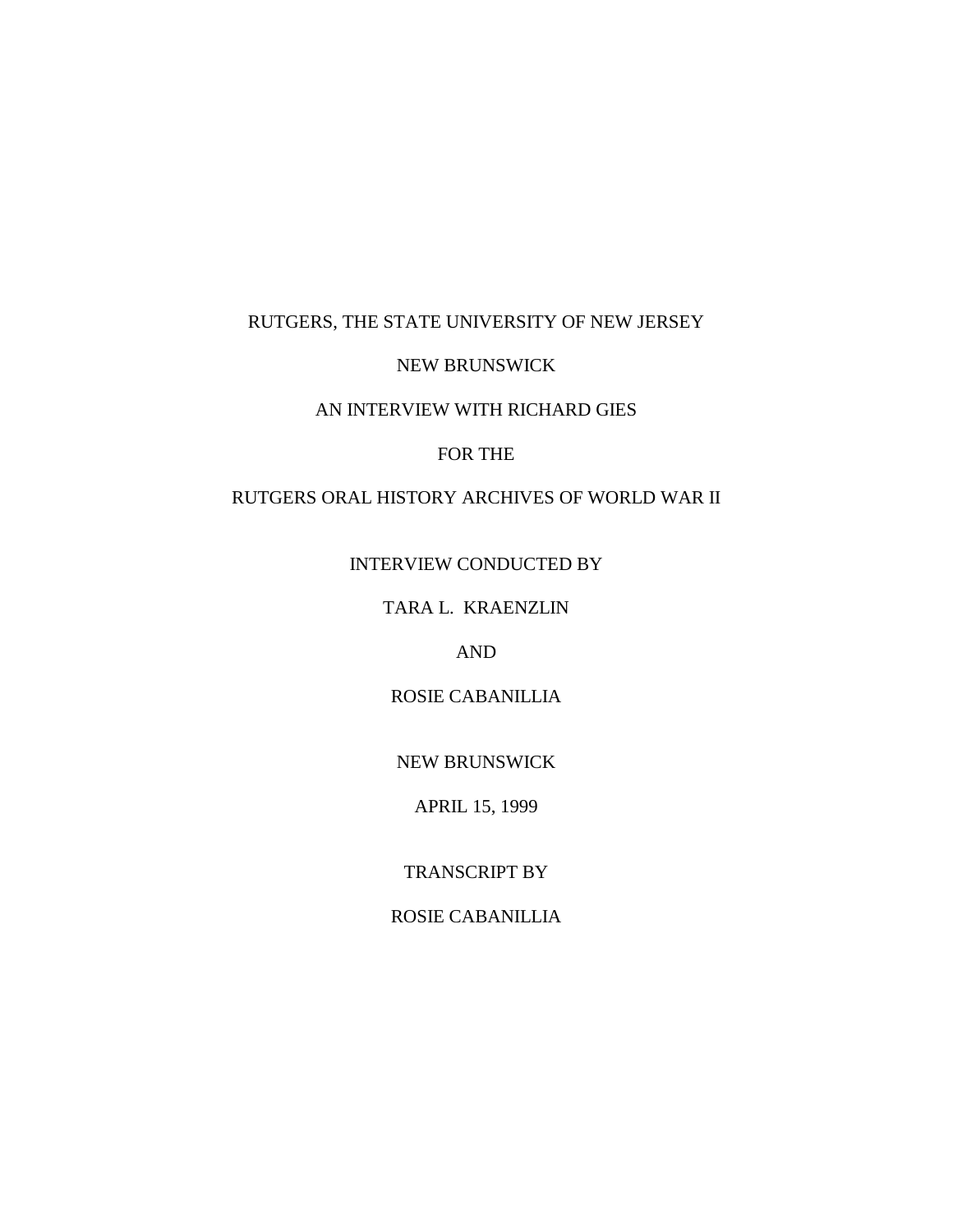Tara Kraenzlin: This begins an interview with Mr. Richard Gies on April 15, 1999 in New Brunswick, New Jersey, Van Dyck Hall, with Tara Kraenzlin ...

Rosie Cabanilla: Rosie Cabanilla ...

TK: And ...

Richard Gies: Richard Gies.

TK: Excellent. I would like to begin by asking you a few questions about your parents.

RG: Sure.

TK: Your father, what was his trade?

RG: Well, he had two or three different jobs in his lifetime. He had attended Rutgers, and, right after his graduation, in 1912, he went to work for what I believe was the first mosquito control commission in New Jersey, and he was the commissioner, I guess. The only employee, at least, and that was for Union County, where he lived, and then, he got into the building business. He lived in Summit when I was a young boy and he built about two hundred houses in Summit and New Providence. It was a very lucrative time, and his brother was an architect, so, between them, they had a good combination of architect and builder, and then, the Depression hit, and both of them had lots of land and not much money, and that went spiraling down. So, he, then, reverted back to a mosquito control-type of activity, and he was in that field of work for pretty much the rest of his life, working, at one time, for New York City under Robert Moses, a famous name over there. He was under Robert Moses' jurisdiction. Then, when ... World War II came along, he was called back. He had been an Army officer in World War I, but, he was called by the US Public Health Service, which most people don't realize was also an armed service during World War II. So, he was called back and headquartered in Atlanta, Georgia.

TK: He was drafted?

RG: No.

TK: He was called back?

RG: I think he volunteered, I guess. Anyhow, he had the expertise that they wanted, because they were particularly worried about a malaria outbreak in industry ... in the East coast here. Of course, our servicemen would have been all over the world by that time and bringing back all the possibilities of spreading malaria, in particular. So, they ... were mostly concerned with the Philadelphia area where there was shipbuilding, and a lot industry, and shipping, of course, and so, even I had a brief encounter with that. I was at Rutgers, the beginning of 1940, and, by the summer of '42, I had not yet been drafted or placed in military service, so, I had a summer of working for the Public Health Service. ... I remember kind of vividly going around with my little canoe along the offshoots of the Delaware River, and, every time I got near the Philadelphia side,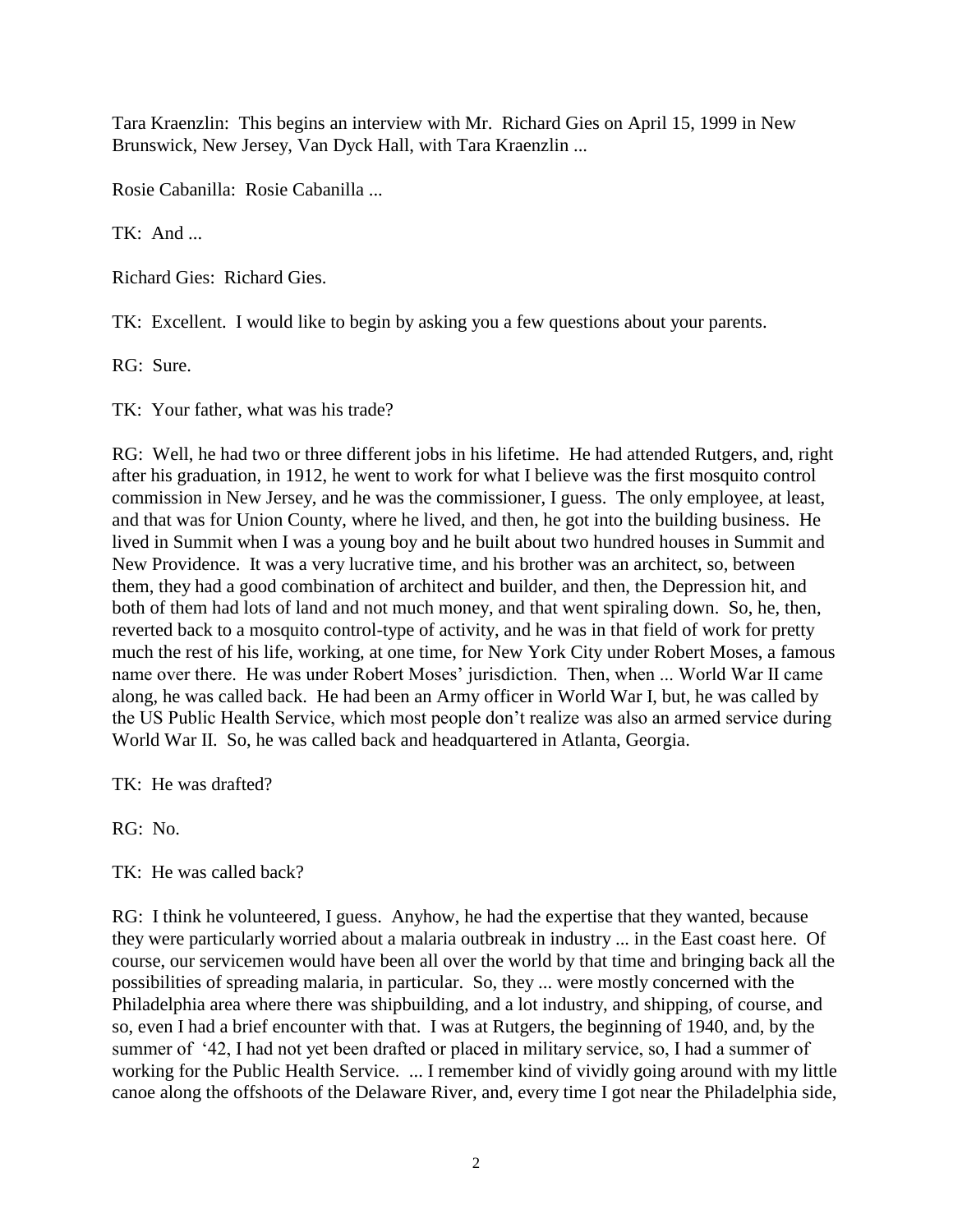the shore patrol and everybody else would chase me over to the New Jersey side of the river, because the Navy base was on the Philadelphia side, and they didn't like people snooping around. So, I'd go over and get in the Cooper River, or whatever on the Jersey side. ... It was a fun thing to try to get out of the river, because all the ... plants also had high security, and fences, and there aren't that many landing places on the Delaware River, that far down. So, I had some fun getting out and trying to hitchhike to someplace where I could connect with people to come get my canoe. So, that's a long story, but, that was my first, semi-wartime service, I guess, but, my dad remained after the war. He was eventually hired by the State of Pennsylvania, and, later, by Delaware County, Pennsylvania, as a sanitary engineer, and so, he kind of followed this path, with stops all over the map, in being involved in, in particular, ... insect control.

TK: To backtrack, your father was born in Newark. How long did he stay in the Newark area?

RG: ... His family was there up until he attended college, which was in the Class of 1912 here at Rutgers, and his dad died when my father was in his sophomore year at Rutgers, which I guess would make it either 1909 or 1910, and the family home was in Newark. ... Newark was still a relatively smallish town, in those days, because I have some letters at home where my dad talks about getting his gang together to walk down to the Christmas tree in downtown Newark and all that kind of thing. The Weequahic Park was a favorite point, and so, that's where he grew up, and his brother, my uncle, was into falconry, you know, birds and all that kind of thing, which you don't think of downtown Newark these days.

TK: At that time, it was still possible to see wildlife?

RG: Oh, yes, and they had big camping trips out to the distant points west, such as Dover, New Jersey, and Lake, what's the one up here, your biggest lake? I can't think of the name.

TK: Lake Hopatcong.

RG: Yeah, Lake Hopatcong. And, Budd Lake, I know. I have some pictures he took of Budd Lake, in the old days.

TK: They would take trips out to Northwest Jersey?

RG: Yeah, because they could catch the railroad and drop off. ... They had a very outdoor club life. Apparently, a lot of people, co-ed, wanted to go camping, and for people growing up in Newark, that was a big thing. So, my dad was very outdoor orientated, and, when ... my sister, and my brother, and I were growing up, he took us places, too.

TK: Where would you go?

RG: Well, ... we camped at a lot of New Jersey state parks and ... we went on auto camping trips in New England and up in Canada. I remember going around the Gaspe Peninsula when I was, oh, thirteen or fourteen years old. My brother, and dad, and I, I believe, were the three on this trip, but, being the youngest guy, every time we got a flat tire, which was six times around that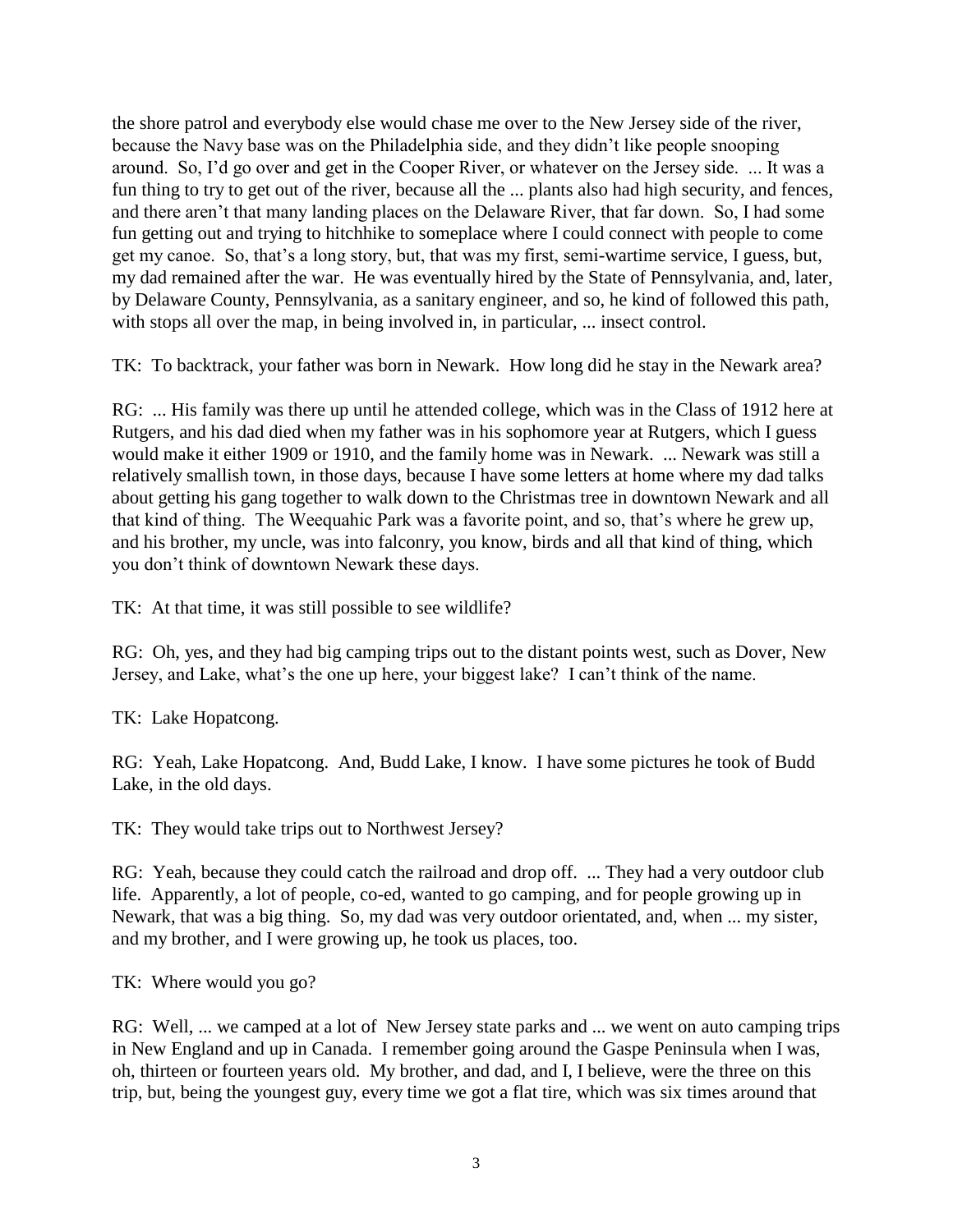road, you know who the little guy was who got under and had to place the jack under the car. It wasn't under the bumper in those days, but, the road up there ... was gravel, big, big chunks of gravel, and it was murder on tires, which weren't nearly as good as they are today.

TK: So, what kind of car did you have when you were young?

RG: My dad drove a Studebaker and it was a nice big comfortable car, really, for that time.

TK: You mentioned that your father had a building business. Now, at that time that he was building, what were Summit and New Providence like?

RG: Well, they were, you know, developed, but, not fully, you know. There was still vacant land and my dad had a lot of property on a place called Druid Hill, in Summit, on top of Oakridge Avenue. It was kind of a high point and that's where I moved, as a two-year-old, from Maplewood. My first recollection was being permitted to drive in the moving van up that big hill, and that was my number one recollection of youth, but, anyhow, there was a lot of opportunity in Summit and New Providence, just west of Summit, which was even less developed than Summit. ... So, he built houses, which amuses me, for they were sold for about \$5500 and, today, you would pay \$200,000 for the same house.

TK: You have seen prices skyrocket.

RG: Oh, yes, everything that I remember, like the three cent postage stamp, or, in fact, even the two cent stamp before it, just multiply by ten or eleven, on everything. A new car was, in my early recollection, ... \$800-\$850. We'd like to do that again, wouldn't we? [laughter]

TK: No such luck. Your father graduated from Rutgers College in 1912. Did he tell you anything about going to school here?

RG: Yes, he did. He was a member of Delta Upsilon fraternity, and he was very proud of it, and loyal. In fact, I think, my Uncle Howard, who was in the Class of 1908, probably designed what became the DU house here on College Avenue. My dad, at least, put up some money for one of the rooms. He had his name on it, I think. ... One thing I found interesting, I guess I have a historical interest, is that Thomas Edison was a big person in that time period, and he was to receive some kind of honor here at the college, and, apparently, Mrs. Edison was turned over to the DU people to take care of while she was visiting, and my dad told incidents about things like that.

TK: He was in charge of entertaining Mrs. Edison?

RG: Well, I am not sure if he was solo, but, anyhow, he had something to do with it, and there were lots of interesting anecdotes. I can't remember them all. Of course, Joyce Kilmer, the poet, was not in 1912, but, shortly after my dad. I think he was 1917 and my dad knew of him or, perhaps, even, knew him.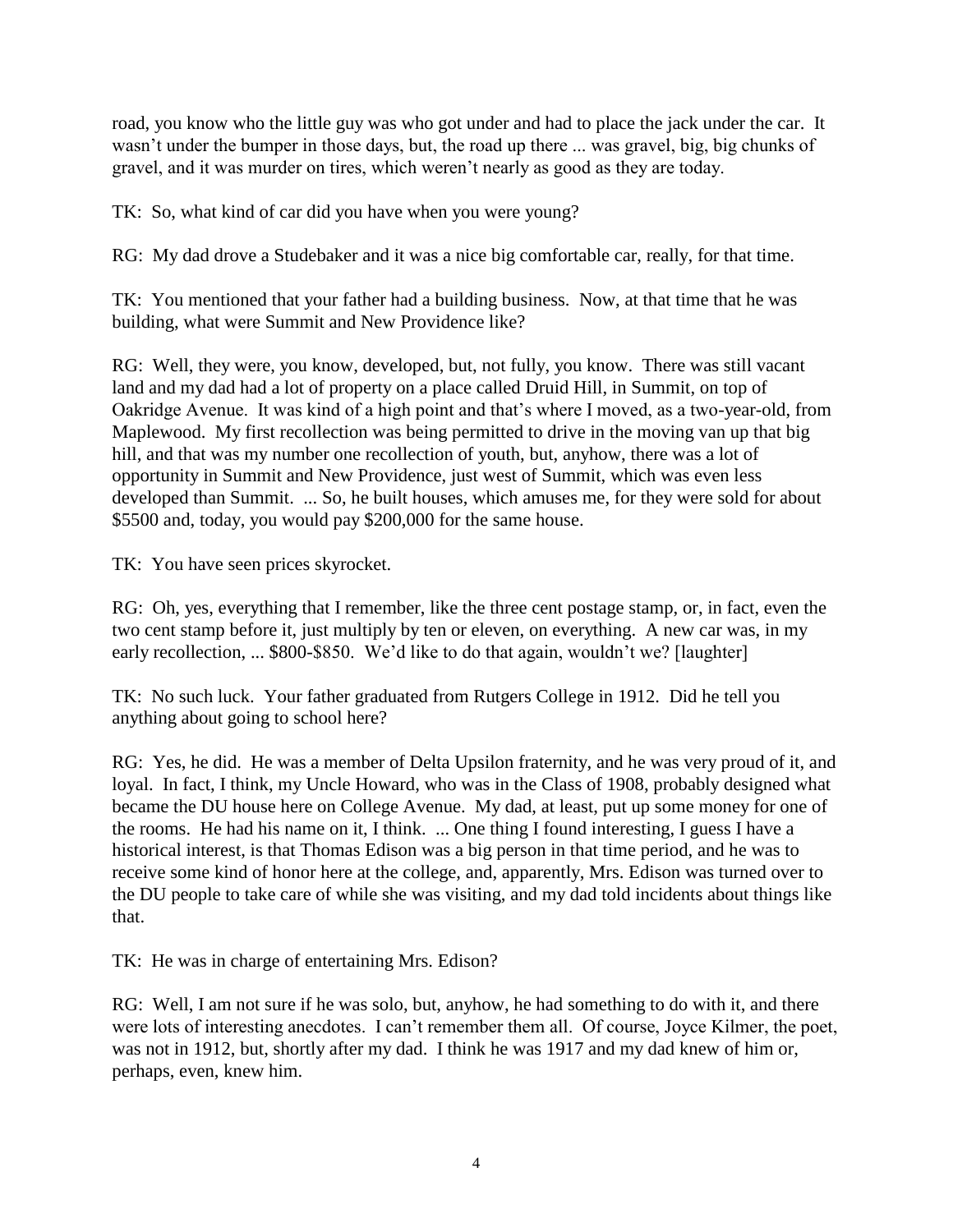TK: Growing up, would you come back to Rutgers to visit with your father and your family?

RG: Yes. My dad was very faithful in coming here. An early recollection was of coming to some of the football games on what was Neilson Field. I had a cousin in the Class of '31, which would have made me eight-years-old, at that point. My cousin was on the team, not one of the stars, but, he was, ... "on the team," and there was a guy in the Class of 1931 by the name of Jack Grossman, who may have been the best football player I have ever seen. Of course, I was impressed as a young boy, so, I am not sure if my assessments are completely accurate, but, there was a game against Lafayette, and the score got in the thirties, and Lafayette was a better team, but, Grossman almost single handedly kept Rutgers in the game. I think he scored five touchdowns. He would run around, zigzag through everybody. He was fabulous. So, I do remember that, of course, as a young kid interested in sports.

## TK: What do you remember of your school in Summit?

RG: In Summit? Well, I mentioned I started out up on a big hill, Druid Hill, and my elementary school was down the bottom of the hill, about a mile, possibly a mile and half, away. In those days, you didn't bus to school, you walked, whether it was raining, or snowing, or anything else, and I remember being dressed up as an elephant for, it must have been either a kindergarten or first grade party, and my mother had made this thing, and stuffed some rags in for the snout of the elephant, and, for some reason, I got upset. I don't know why, but, I remember deserting this party, and walking home, and causing all kinds of consternation, because the teacher was responsible for me, and I wasn't there, and, I guess, I wasn't welcomed at home, either.

## TK: Did you not like your outfit?

RG: No. I think, I don't know what happened. At that stage, I might have been miffed at some other person. I am not sure. Another dramatic event was when my second grade teacher, ... she had these pinch-on glasses, and, somehow, they got broken, and I remember her floundering around and crying. ... You know, it was a major event in our young careers, to have all this going on, but, those are, I would say, routine childhood things, and, when I was in the fifth grade, my family moved. This would have been in the late thirties, I guess, and the Depression had caught up with my dad as a builder, and we had to sell the house we'd been in on top of the hill. We now moved to a rental property on the other side of town, and so, I changed grade schools, and the big event for me was that in the Lincoln School in Summit, which I now attended, they insisted I print. I had already been winning penmanship awards for beautiful script kind of writing. Today, I am somewhere halfway between each of these. Anyhow, this Lincoln School no longer exists. I think it's now a parking lot.

## TK: Like Neilson Field.

RG: Yeah, but, I was, at this point, the smallest kid in my class, and among the youngest, I guess. Lincoln School had a fenced in area, typical of most schools, but, this school was within a block from downtown Summit. I remember being allowed to be the goalie for soccer. That put me with my back to one fence, and the other side of the school yard was another fence. I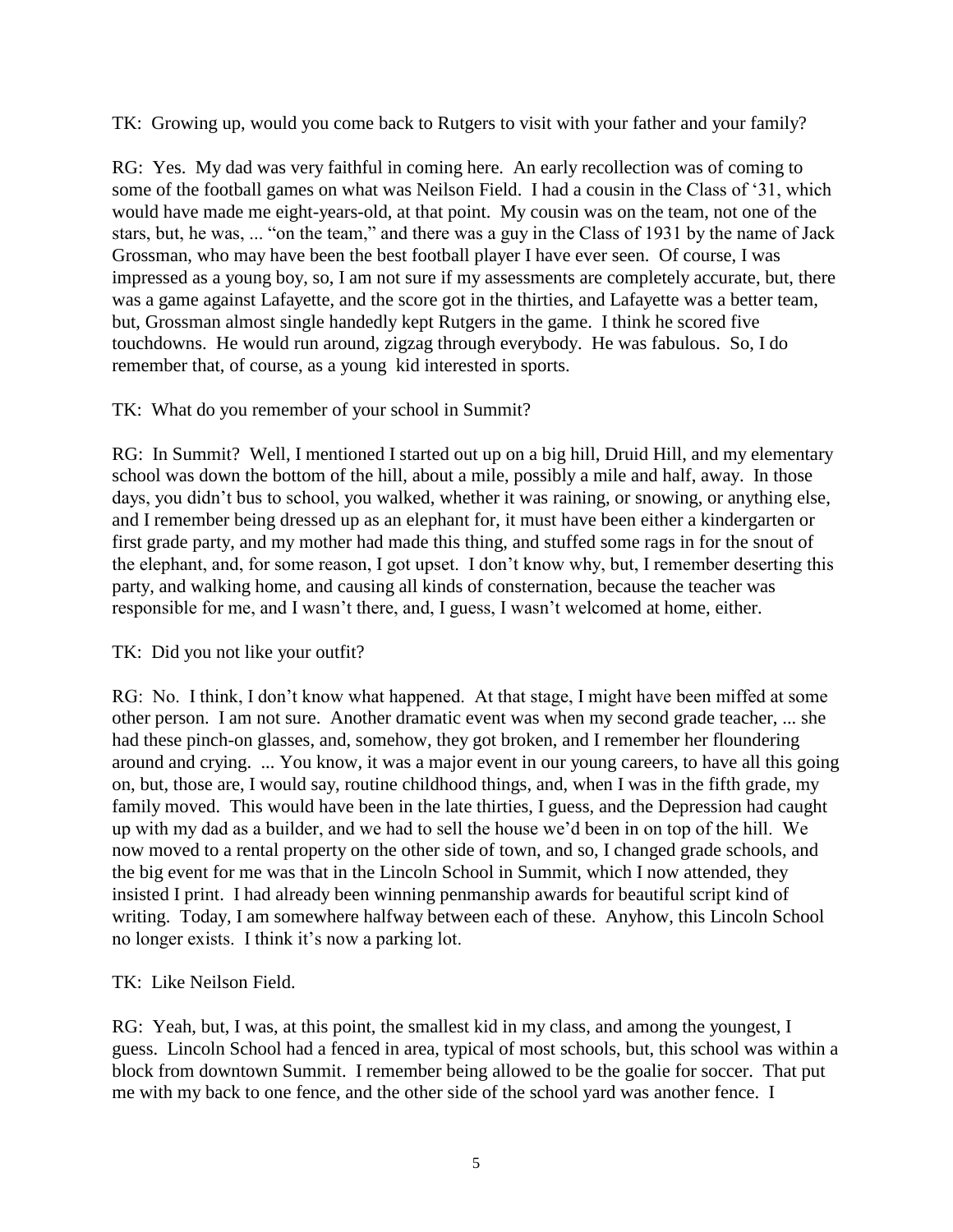remember being hit with the ball right in the tummy and having my wind knocked out, one time. And then, of course, a big thing, in baseball, was, in the same position, to be able to hit the ball over the fence, on the other side. So, I had very fun recollections of school. I did well in school and I enjoyed school. I think I was fortunate, having excellent teachers.

TK: Any stick out in your mind?

RG: Well, I had a Mrs. Bonnell in grade school. I was, I think, a little bit shy, and she was, I think, trying to pull me out of my shell a little bit, and she was helpful. ... Do you want me to continue to junior high and high school?

TK: We can come back to that.

RG: We'll come back to it? Okay.

TK: I would like to ask you about your father's service in World War I.

RG: Yes.

TK: What, if anything, did he tell you about his service there?

RG: Well, he was assigned as an officer to Fort Pike, in Arkansas, and, apparently, he was in charge of a company, which would be 250 men, roughly, who were all black, and, I think, they were mostly concerned with digging ditches, and whatever, in that area of the country, but, my dad got along very well. I mean, he enjoyed his experience there. I am sure it must have been a little different for him growing up in this part of the world, but, the big thing there was, my mother was an army nurse.

TK: That is how they met?

RG: And, they met there at Camp Pike.

TK: Where was your mother from?

RG: She grew up in Evanston, Illinois, which is just north of Chicago, and she'd gone through high school, and then, a nursing school there, and came out as an RN. ... She and my aunt, who, of course, was my mother's sister, were both going through the same route at Evanston about a year apart, and they both became army nurses, maybe, at age nineteen or twenty, something like that. I think they had two years of nursing school after high school, probably. I'm not sure. Anyhow, my mother and dad met, and they went back to Evanston to get married, and then, I think, my mother had to resign. I don't think they permitted Army nurses to be married, and, in any event, she wasn't back to Camp Pike for very long, because she was, you know, requested to resign, which she did. But I never did hear a lot about Camp Pike, other than that it was an enjoyable experience.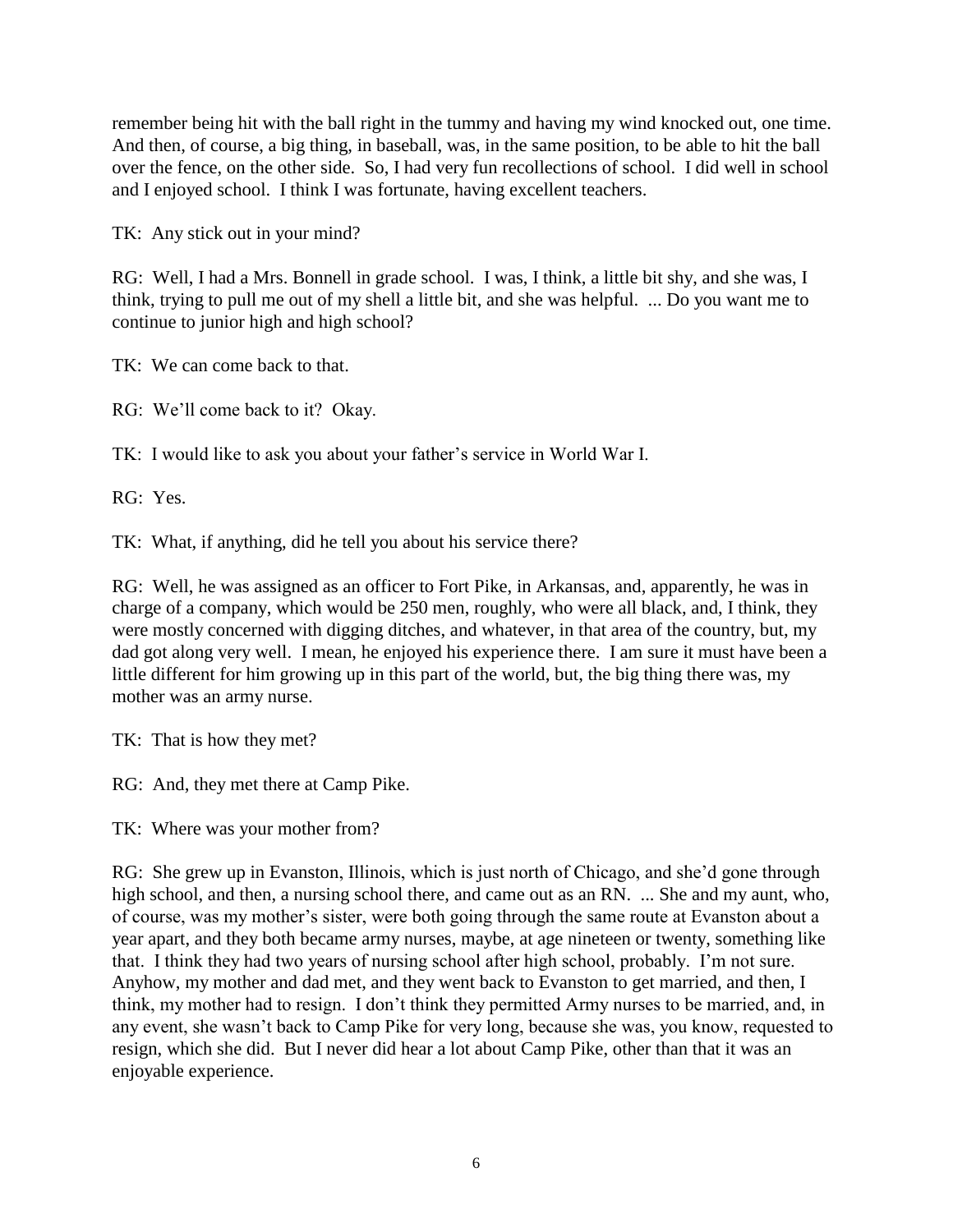TK: So, he was state-side at this site for the whole war?

RG: Yes, yes. No overseas or anything like that and, in fact, that was the only location.

TK: I guess we can continue now with your schooling.

RG: Okay. Well, then, I went from Lincoln School to what was then called a junior high school, not a middle school as these days, and the Summit Junior High School was at one end of a very large building which was also the high school. So, in effect, you went from the seventh to the twelfth grade at the same location, and, for its time, that was a very big, sprawled out, very nice building, but, ... they didn't have quite an iron curtain where the junior high left off and the high school began, because they shared gyms, and auditoriums, and all that, but, I, again, ... enjoyed my junior high school, and junior high was grades seven, eight, nine, and high school was ten, eleven, twelve. ... I remember very fondly a couple of those teachers. I had a Spanish teacher by the name of Miss Carew who was very nice and Hazel Justice was my ninth grade teacher for both homeroom and English, but, I might be mistaken about that combination. Anyhow, she was one I remember. I learned a lot, and I really liked her, and then, of course, I moved pretty smoothly on into high school. I was always, a little bit, in the shadow of my brother, who was one year ahead of me and a very popular guy. I don't think I felt any inferiority complex, or anything like that, but, everybody knew my brother, Russ, you know, and so, you know, I was a marked individual. Coming along, everybody assumed they knew me because of my brother, but, in high school, I was active, especially in extra-curricular things, the dramatic club. I remember my brother and I did some singing at a dance there of a song ... it was "A Bicycle Built For Two," and, you know, which one of us was a female. [laughter]

### TK: What dramatic pieces did you do?

RG: Well, ... I had a very talented math teacher by the name of Merlin Temple and he composed musical plays, or musical extravaganzas, and, also, a lot of short independent scene kind of things. I remember being Chefchek, the keeper of the inn where the heroine was my daughter, and, another time, I was a tree with branches, and I can remember being a cowboy, in another episode, with a hip holster, taking care of the bad guys and things like that. So, I was used to being up on the stage. The dramatic club in Summit High School was known as Guise and Disguise, and, at one time, my sister, brother, and I were all in Guise and Disguise. So, it was Gies, Gies, and Gies of Guise and Disguise. So, we all kind of had that. I was in chorus. I liked to sing. I wasn't the greatest person in that, but, I enjoyed it. It was a lot of fun and, for a time, until I realized I didn't have the finger dexterity, I thought I was a trumpet player. [laughter]

TK: So, you tried a little bit of a number of things, especially in the performing arts.

RG: Oh, yes, until about my sophomore year, I was the youngest, the smallest kid in my class. So, I wasn't any athletic star, at that point, but, I did begin to sprout about my junior or senior year. By the time I got here at Rutgers, I was getting involved in sports, too.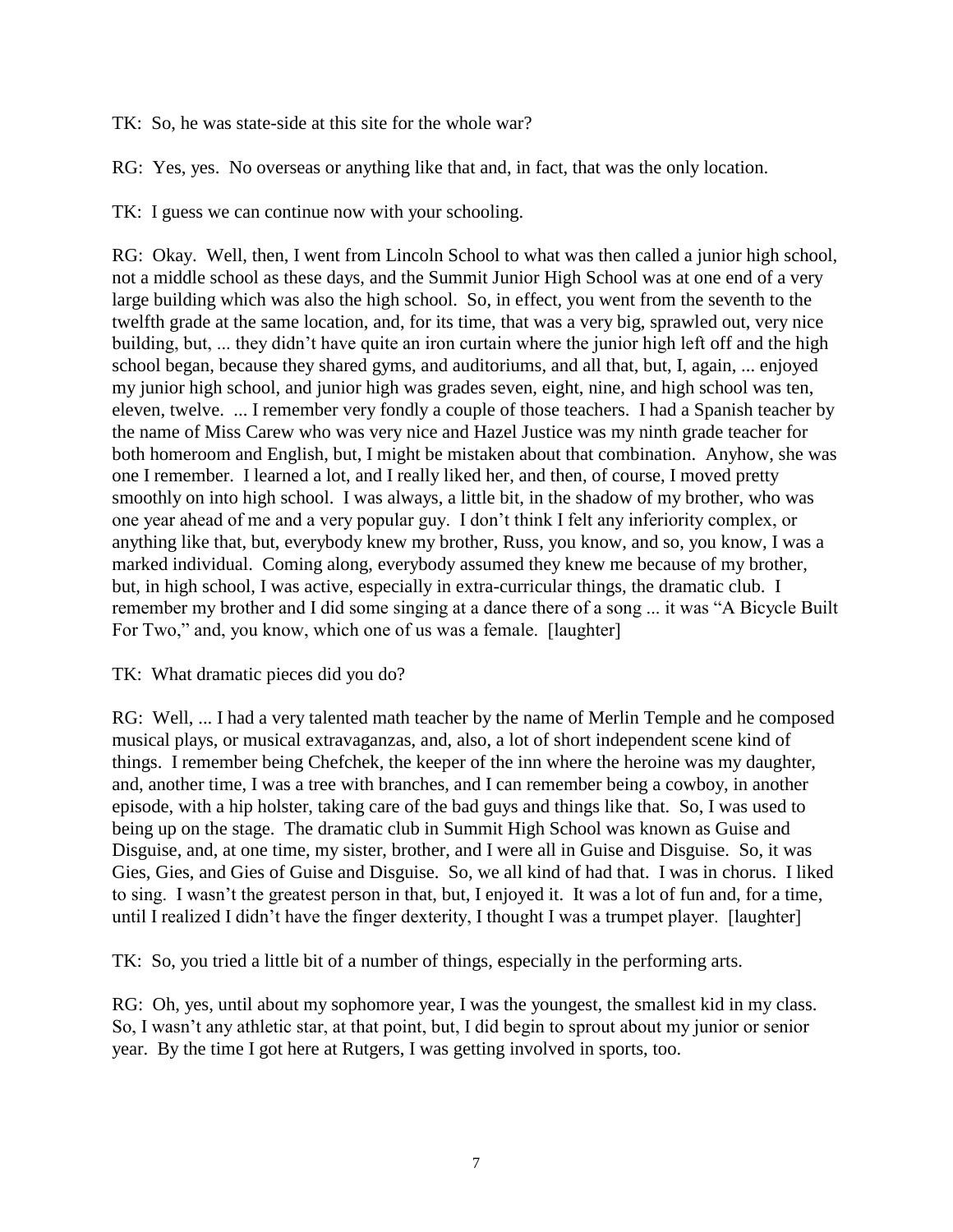TK: As you were going through high school, what was your expectations as far as college is concerned? Did you know that you were coming to Rutgers?

RG: No.

TK: It seemed that it was a family tradition by that time.

RG: Well, it was, and my dad, of course, I knew, would be pleased if I did come to Rutgers, but, I had done very well in math, and mechanical drawing, things like this, so, I really thought of myself as becoming an engineer. My big hope was Cornell, which was a prestigious place for engineers, and, of course, by the time I was ready to come, I had a sister in the Class of '41 at NJC, now Douglass, and I had my brother already in the Class of '43, and I was coming along as '44, and ... the pot wasn't full of money. So, it became obvious I was not gonna go to Cornell, and, in fact, my last hope was to try for a state scholarship here. I remember another kid from Summit, Frank Furth and I were the two who went from Summit to this competitive exam. I am not sure where it was, somewhere in Newark, I believe, but, anyhow, it was a big room and there were tons of people who looked like they were probably smarter than we were. [laughter]

TK: Did you feel intimidated by the other people in the room?

RG: Well, not intimidated, but, a little nervous. You know, I didn't know how good I was or wasn't. ...

TK: Your future was resting on it.

RG: Yeah, and, fortunately, the outcome was favorable to both Frank Furth and myself.

TK: Did he also come to Rutgers?

RG: He went to Newark.

TK: The College of Newark

RG: Right, yeah, and, of course, I came here, and when I say I came here, I commuted to college my entire Rutgers career.

TK: Did your brother and sister commute as well?

RG: Yeah. My brother had been a resident here in his freshman year and my sister was a resident at NJC through her junior year. By the time I came along, I complicated life, so, we ended up buying a Model A Ford for the magnificent sum of \$45, and we commuted from Summit to New Brunswick through what was my sister's senior year, and my brother's sophomore year, and my freshman year, and put 10,000 miles on this car, and it was kind of fun. We had the task of my sister dropping the two of us off here at Rutgers, and then, she taking the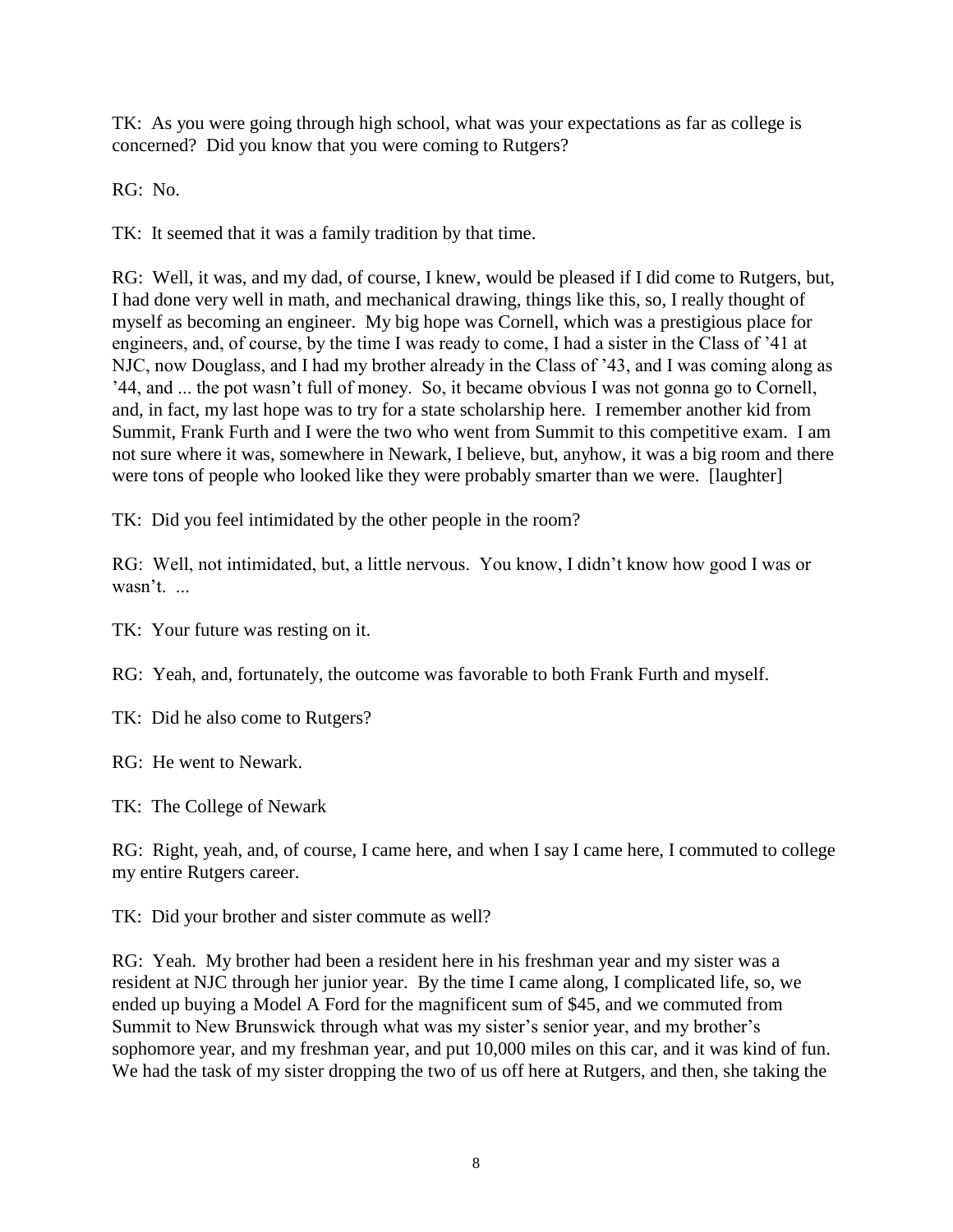car across town to NJC, and then, have to come back after classes to pick us up in ... what was then the library, and, now, your Art Center, I guess.

TK: Right. The Art Center.

RG: Voorhees, it was called.

TK: It was changed.

RG: Yeah, but, there were some interesting events, because, in that kind of car, which was a 1931 Model A Ford, if much went wrong, it only took twenty-five to fifty cents to get it fixed. There weren't too many involved parts. But, to continue my story, they were very insistent that libraries be quiet in those days. I don't know if that's true today.

TK: Somewhat.

RG: But, on occasion, I remember my brother and I trying to do a little work in the library until my sister arrived and my sister comes dashing in, "The car's on fire." [laughter] Of course, it was an electrical fire. A little wire, or something like that, but, you know, you can see the whole library go alert when she comes dashing in.

TK: Did you lose the car on that?

RG: No. On another repair, I remember paying twenty-five cents for the altimeter, I guess you pronounce it. ... Anyhow, so, at the end of that year, my sister had graduated. ... My dad was now in the Public Health Service, but, he was able to rent from Rutgers a house for us to stay in the rest of my time at Rutgers, and that was ... actually a building that belonged to NJC. It's on the corner of George and Jones Street, 132 George Street was the address. It was a corner property and very close to a building which was the bookstore for NJC. I know the college is using it for some purpose today. I don't know what it is.

TK: I am not sure.

RG: But, anyhow, it was a corner where the buses turned to go from George on to Jones, and, at night, it seemed to be a good spot for crime, and I remember a couple of gun shots in the middle of the night. ...

TK: Really?

RG: My brother and I were up on the third floor of this building and we had a marvelous view of the NJC campus, of course, to look out over the girls. [laughter]

TK: The neighborhood there was a high crime area, you think?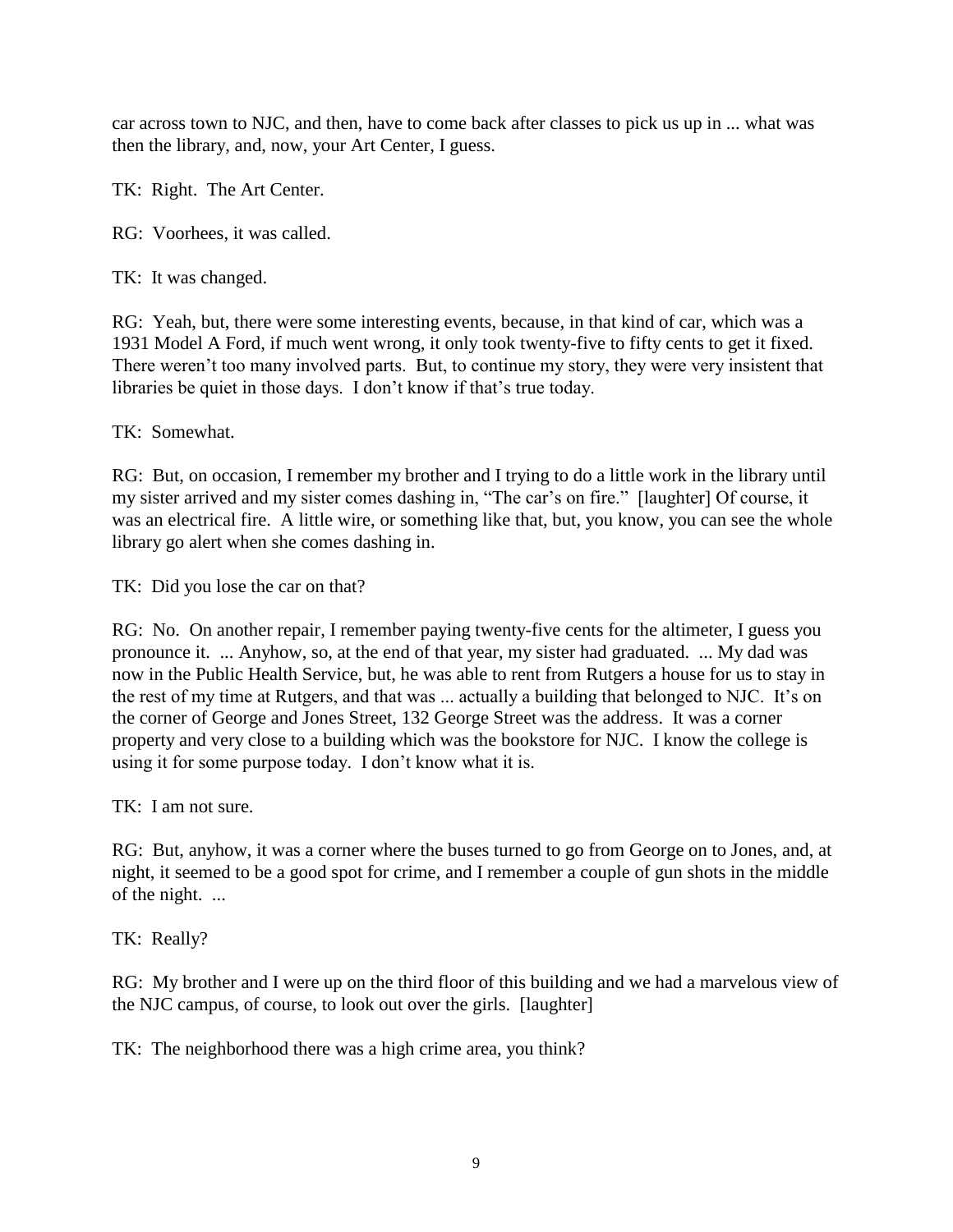RG: This particular street, I know, in those days, perhaps was drug traffic, but, it just seemed to be a lot of noise at night, and so forth. We were almost diagonally across from the Dean's house there, Dean Corwin, at that time. I am not sure she was thrilled with having a couple of young men in her college campus. It was really part of the campus, but, my dad is a loyal Rutgers person, I guess, and had been able to get this building. It was not being used, so, I guess, both parties benefited, but, anyhow, that meant I had to tear across town on foot. The Model A Ford was gone for now. A bargain price for us of \$50. So, we made five bucks after using 10,000 miles on it.

TK: Cars were already a little more in demand at that time.

RG: Well, I am not sure of that, but, it was a serviceable car, and I couldn't really use it in downtown New Brunswick too good. In fact, I did not drive it. I don't know if I was of driving age or not, ... 'cause I was about a year younger than most classmates, but, anyhow, I would tear across town, on foot, and go to class at Rutgers. Also, being a math major, the Army and military grabbed off an awful lot of math profs over at Rutgers. It ended up that I and three other men may have been the first four men to attend the New Jersey College for Women for a couple of courses.

TK: Sure.

RG: ... That was an interesting experience, because we were all awaiting ... being grabbed by the military, by this point, and the ladies had much more of a stake in getting good marks, and so forth. So, they seemed to take very copious notes and I would be in the back row looking around.

TK: Women outshone you in academic circles?

RG: No. No. I always did well, and I'm not saying I am smart, but, I did well, and, you know, I know I wanted to learn.

TK: You were distracted?

RG: I wasn't a note-taker. No, I probably got an A in that course, but, I didn't have to take down every word the prof was saying, because I was getting the message of what was important, I think, but, I don't mean to categorize all the ladies as note-takers and all the men as goofing off, but, it was sort of that way. So, anyhow, the big problem here was, the timings of classes between Rutgers and NJC were not very well in sync. We had, I think, fifteen minutes to get from Rutgers to NJC, or it might have been ... ten minutes the other way. So, I ended up doing a lot of running through town, and that led me to think that I might be a cross-country possibility. So, I did try out for the cross-country team, and I remember running through Buccleuch Park, and there was a tennis court. I don't know if you're familiar with Buccleuch, but, the last part of this cross-country route was coming up this very steep hill by the tennis courts. ... I had a classmate, Johnny Wheeler, who was really good, and he would have been long gone, you know, and I, panting up the hill and barely making it, ... always wondered how these folks playing tennis there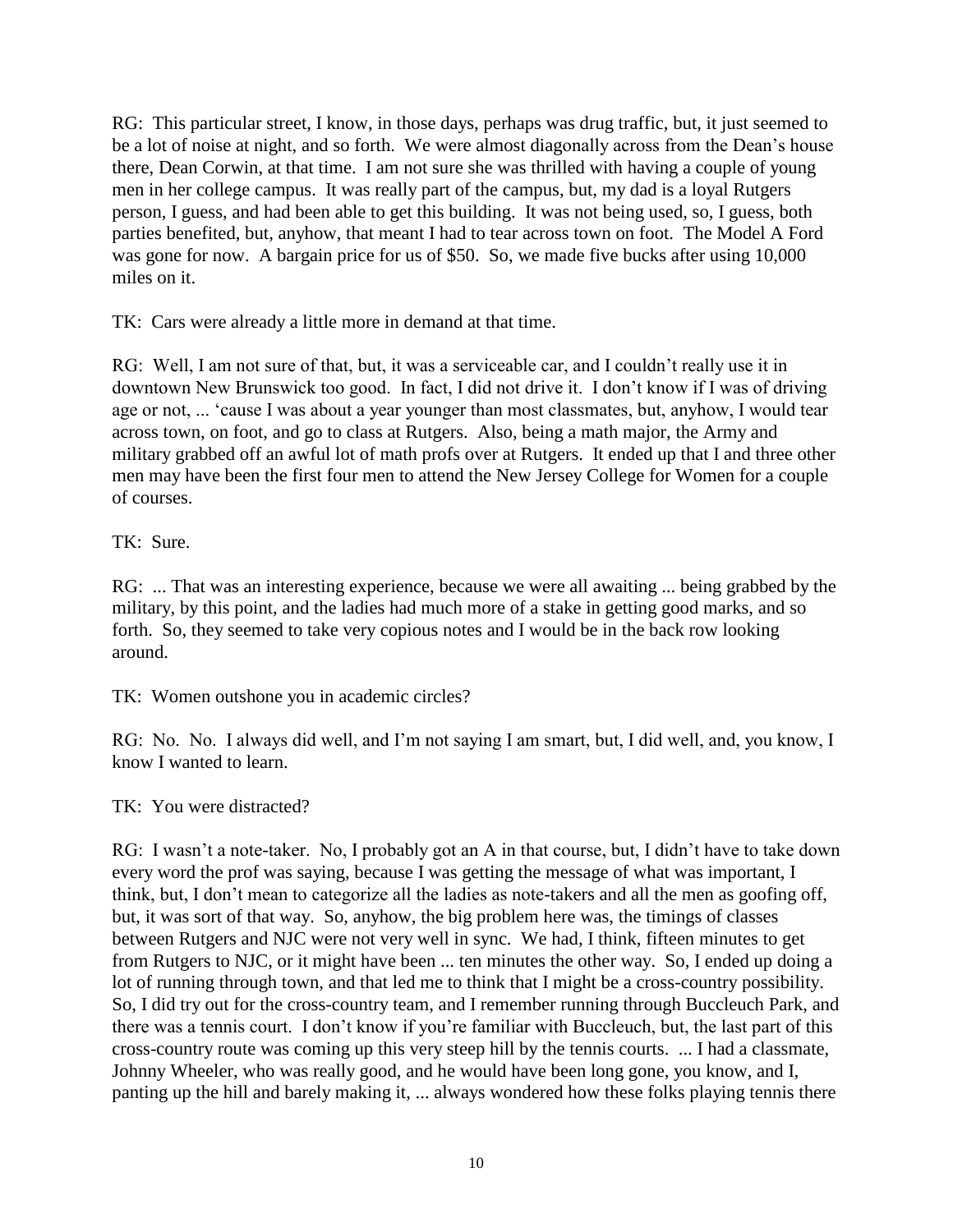looked at this person with their tongue hanging out, panting up the hill, and obviously not very good at it. So, I didn't do too well at that, but, I tried it. But, the one sport I did enjoy was crew, and the boat house was over near where I lived, or down the hill from where I was then living, off NJC's campus. ... It was quite a different environment than I understand it is today, because, when spring came, we had to go, and put a raft, or dock, out into the river, from which to launch these boats, shells, which had been stored in, I forget the name of the outfit, but, there was a big storage shed that this person was either letting the college use, or they were paying rent to use, and we'd have to put our shells back in there when we were through rowing, and take them out again for each row. But, we waited for the ice to move out, to get this docking place, and then, I can remember, rowing up and down the river, ... some of the small fry of New Brunswick liked to flick pebbles off the Victory bridge, if that's the right name, or even the Albany Street bridge, and we would go up as far as, I don't know if they still call it the Landing Lane bridge, where you had to stop and turn around, because it got quite shallow. In fact, you could only go that far in high water tide, and we rowed down as far as South River for work-outs, and so on. My big moment came, ... I was then one hundred and fifty three or four pounds. I had to stay under one hundred and fifty-four pounds for lightweight crew. Anyhow, my big moment came when they let me stroke this boat against Columbia on the Raritan, and the coach, who was coach Chuck Logg, a great guy, had to devote most of his time to the heavyweight varsity. So, we were kind of self-taught, not terribly good oarsmen, but, I think I surprised Logg, because I was able, with the help of the others, to get our boat out in front by several lengths in the early going. We had practiced and we were pretty hip on getting a fast start. I have to say that half way down the course, things changed for the worse, but, it was a big event in my life to be asked to stroke this boat. Later on, we were successful in beating Princeton at Carnegie Lake, which was a nice event, and I still have a tee-shirt that the Princeton guy had to give me for losing. And we went up to Cornell and rowed on Lake Cayuga, and that was, for me, perhaps the thing I got the most enjoyment out of.

TK: Was the Rutgers-Princeton rivalry big at that time?

RG: Oh, indeed, yes. Chuck Logg, our coach, had been from Princeton.

TK: Oh.

RG: And, of course, that increased the intensity, I would say, and Carnegie Lake is not all that wide. You have to be pretty careful to be in your lane, and get out in front in the first half, because it kind of narrows at points, and you could hear the smashing of blades and the cursing of individuals who were having all this mish-mash on some races. But, I also remember probably horrifying my family when I'd come home from these rowing practices down at South River and all. I'd walk up the hill and through the NJC campus to Jones and George and I'd eat about seven potatoes as part of my dinner. You know, I just had a terrific appetite, and I was burning up the energy, so, I didn't put on weight or anything, but, I'm sure they were shocked at how much I was able to eat and still stay under one hundred and fifty-four pounds.

TK: Going back to the year you were commuting, you joined the Commuters' Club.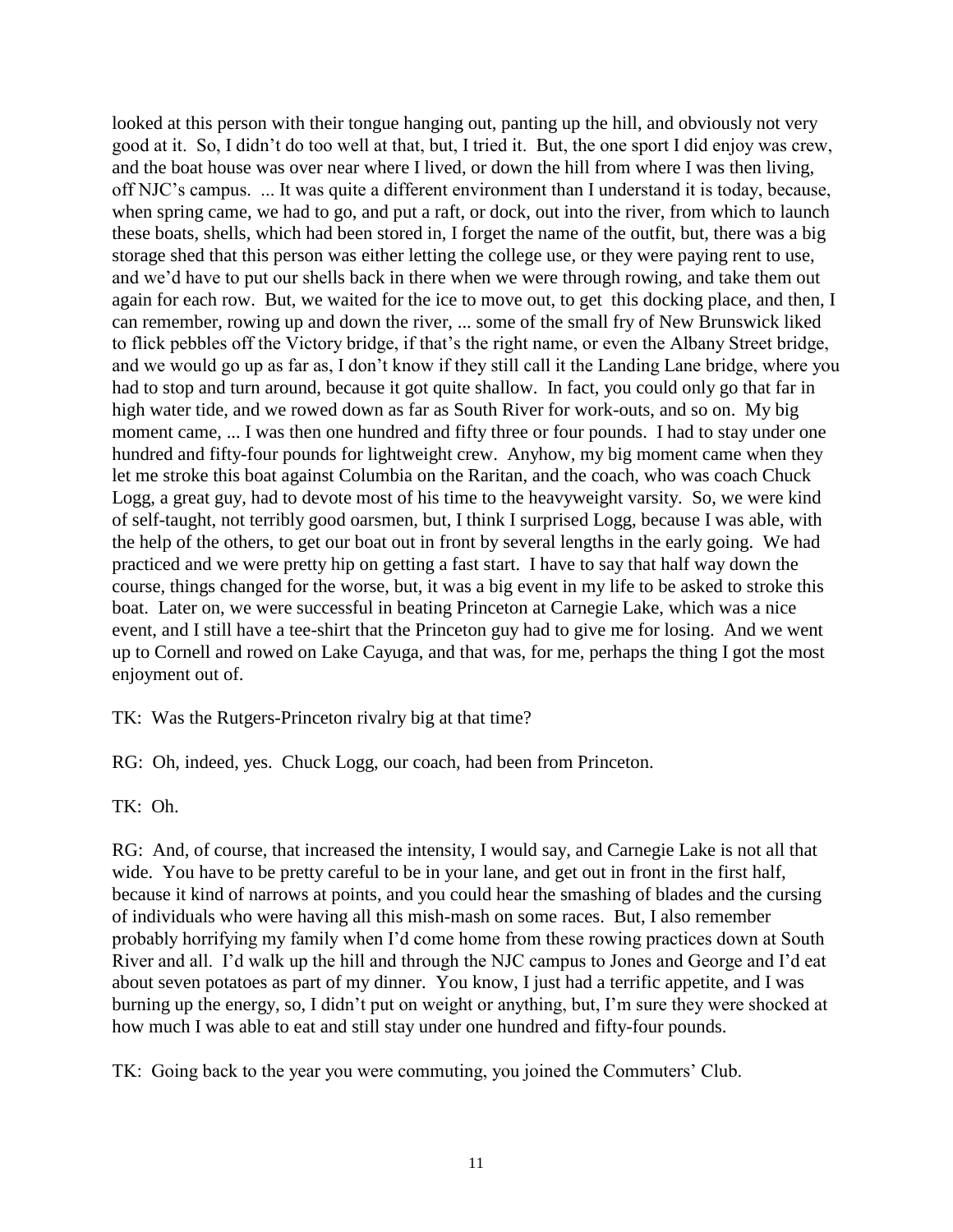RG: Yes.

TK: Did you feel separate from the rest of the Rutgers population because you did not live on campus?

RG: I think so. We commuters would take bagged lunches and ... go, I guess it's the student union, or whatever it was then called, nothing to compare with today's, and so, some of us would be there for lunch. But, other than my crew involvement, it was really classes only and you were not in the same class with the same people very often, so, you were almost feeling not too tied to anybody, and even the commuters were buckshot from all directions, and different curricula, and so forth. ... I'd have to say that I really didn't feel too much a part of campus life. You know. ... I did participate in the debating team. Professor Reager was the debating coach, and he wrote a couple of books about debating, and so forth. Apparently, he was a prominent person in that field. My brother had been in that, and, again, I guess, I shadowed him in that we both were on the debating team.

TK: What were the topics that came up that year?

RG: I'm not sure I can really remember. I remember more a particular debate against Rider College which was held at New Brunswick. It was to be a decision debate. Some debates were just debates for the sake of debate, but, the decision makers in this one were to be the audience, which was, I think, ... entirely Rutgers undergraduate men. The Rider team had some very nicelooking young ladies on their team, so, I think we felt the odds were pretty long to begin with, but, we had been taught a very aggressive style of debating by Professor Reager. I think I must have been the first response, but, there was a young lady by the name of Rita Something-or-Other who got up and gave this positive statement for Rider, and I was the defense, and so, I, of course, got up and started attacking whatever she had said, and she immediately burst into tears, and we knew we were done. [laughter]

TK: So, you lost?

RG: We lost by unanimous decision.

TK: So, you were too aggressive.

RG: Perhaps, but it was fun, and I even remember, I think, being rather friendly with Rita on a return debate at her campus, because she was worth being friendly with.

TK: So, she forgave you?

RG: She did. I think that she realized that it was the style that we were taught and it wasn't personal.

TK: Since you bring it up, what was it like being one of the few males living on the other side of George Street, living among the NJC ladies?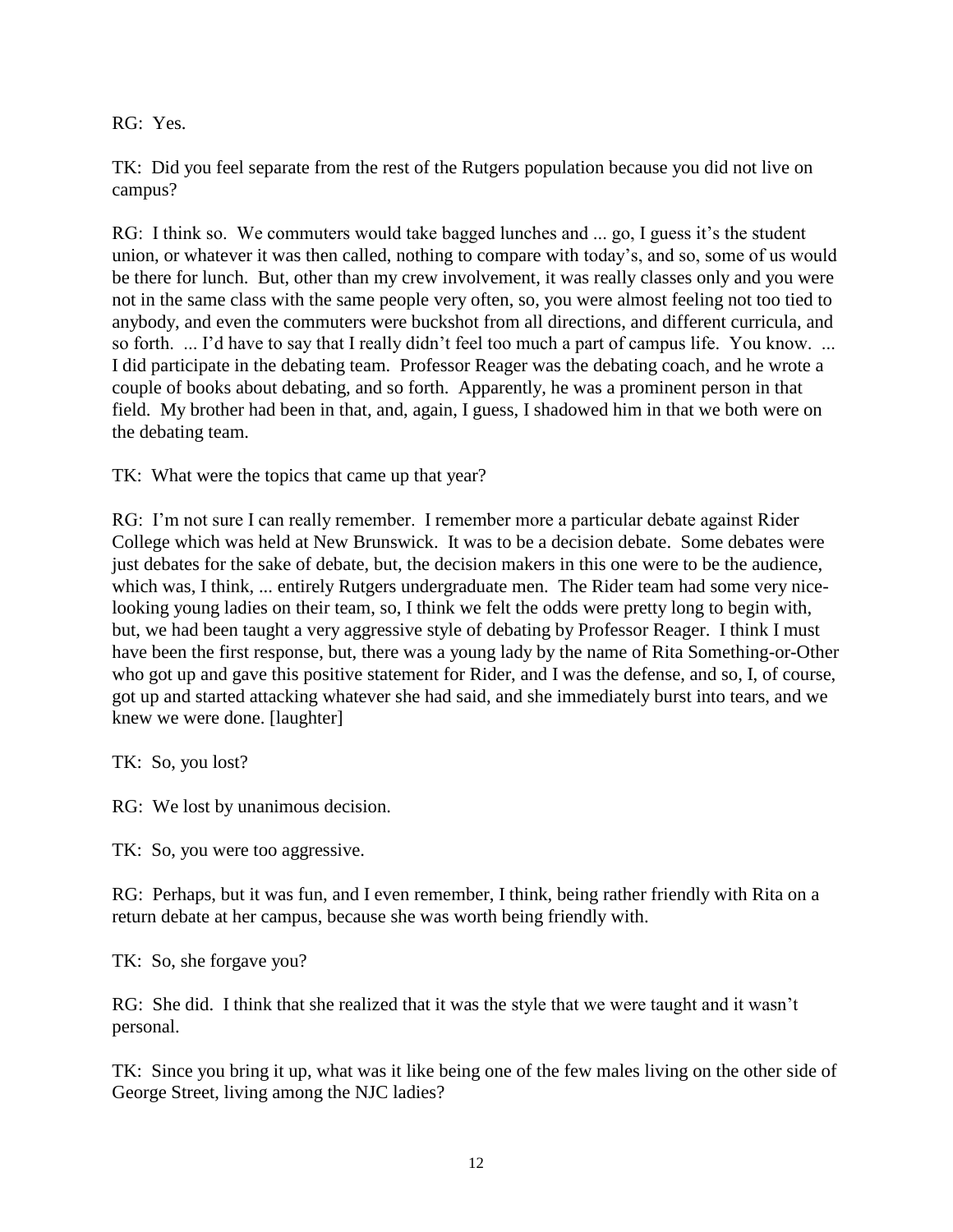RG: Well, I guess, in some ways, it was nice, but, we really did not have time to cultivate. I don't remember dating NJC ladies at that time. My sister had lived on Gibbons Campus, and I remember having gone over there, and I might have dated a person over there, I'm not sure, but, that was only during my freshman year. I went over to see where my sister was and had been living for the previous years.

TK: Did you ever go to the Soph Hop or any of the dances?

RG: I don't think so, I'm not sure. There were some, but, being in war time, they weren't heavily attended, I would say. I don't remember. I might have ... gone to one. I think I went to my Soph Hop because I was now down in New Brunswick, and I never had a senior year here, so, I don't know how that would have worked out, but, I was dating a gal in Highland Park who was not yet in college. She eventually came to NJC, now Douglass.

TK: How did you meet her?

RG: I think through church, probably.

TK: You attended church services?

RG: Yes, initially, I was at the ... First Dutch Reformed Church over on College Avenue. When we moved to the other side of town, I went to the Second Reformed Church, which is off of George Street on one of the cross streets, and they had a very lively, younger element. I don't know if they called it a youth group, but, you know, we enjoyed the singing and the social aspects of that.

TK: You had not been raised in the Dutch Reformed Church, so, that was more of a Rutgers influence that you went to this church?

RG: Yeah, I had been raised in the Presbyterian Church in Summit, a big central Presbyterian Church, which had been a very positive experience for me. In fact, I even considered the possibility of trying to be a minister, you know, as a very young person. We had a man who tried to interest me in going to the Princeton Theological Seminary, and took me down, ... and it was a very lively young people's group.

TK: So, you would go on these different trips.

RG: Yeah, we would go all over. I had been brought up with a very positive view of religion and, as it worked out, having seen a lot of different religions as a very young person, before age fifteen, and later in my life, a lot more, you know. I still like to consider myself religious, but, not tied to any one particular denomination. At present, I am Episcopalian. I guess my wife made me so, but, no regrets. To me, we all are talking about the same entity, and purposes, and I happened to have an experience later in India where I became very involved in Sikhism and Hinduism. When I say involved, I mean, I attended their temples during services, and so forth,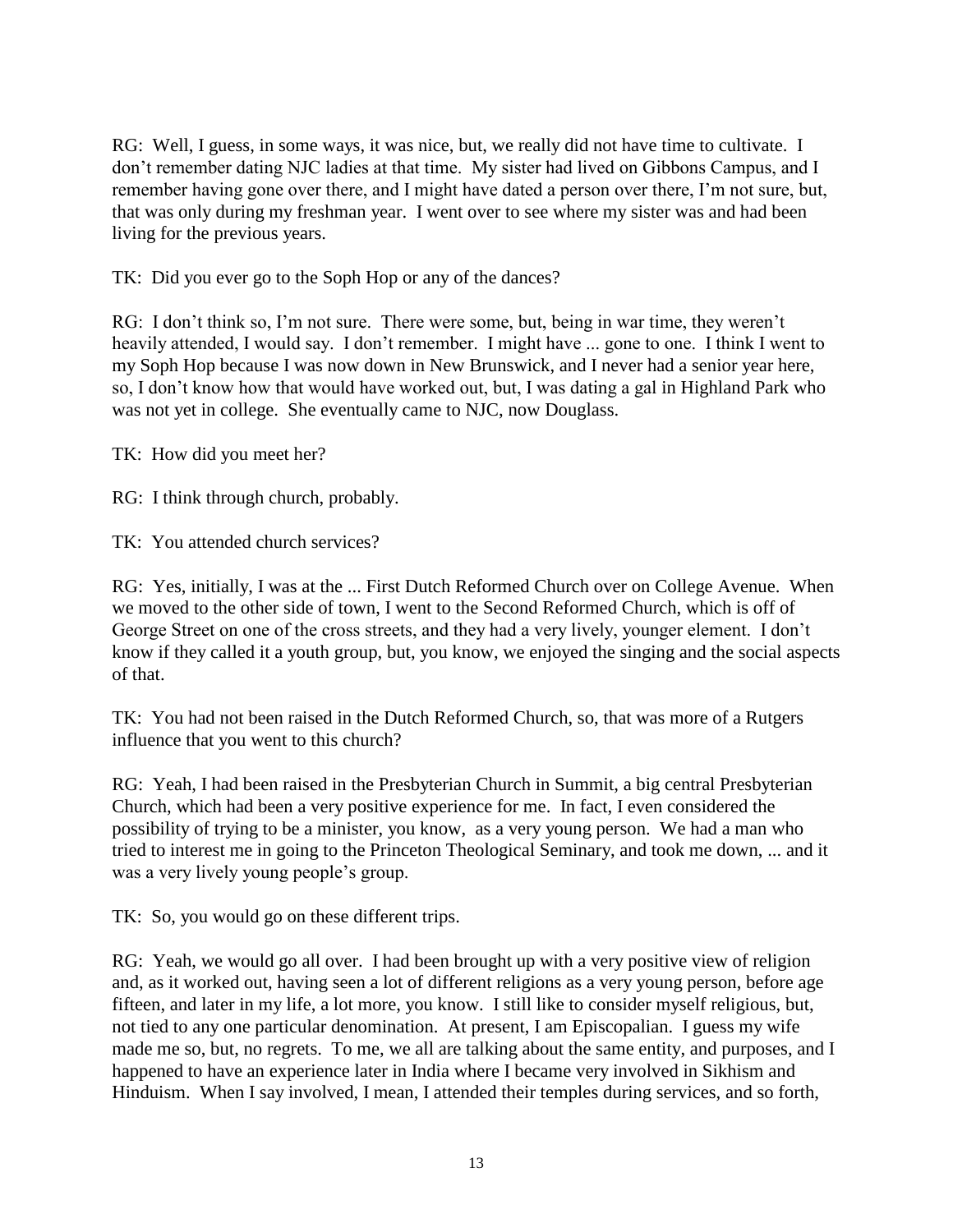and I think we were all working on the same wave length. So, I respect the person no matter what. One of my very good friends in Summit when I was growing up was a Jewish boy, and I didn't realize what an honor it was, until now, until later in life, to be invited to some of the Jewish events that were high days for them. As a young person, I didn't fully appreciate that.

TK: Your parents were supportive of you going to these holidays?

RG: Yes, yes. Anything else?

TK: At this time, Rutgers had a mandatory chapel requirement and you would go to chapel over at Kirkpatrick as well?

RG: Yes, I'm a little vague on this. I remember going there. I'm not sure whether I did it at all my freshman year when I was commuting. I'm not sure what the hours were and the requirements were, so, while I say that, yes, I did go there, it wasn't nearly as often as if I had been living on campus.

TK: While you were living over at NJC, did you attend chapel as well?

RG: Once or twice. Most of my attendance was at the Second Reformed Church, off of George Street, really at the center of town.

RC: Were you involved in a fraternity while you were here?

RG: No. I think I was a disappointment to my dad.

TK: How about your brother? Did he join?

RG: No, no.

TK: What was your attitude toward the fraternities?

RG: Well, I think they had become, you know, other than a place to live, they had become somewhat irrelevant during the war, because they weren't able to function as fully as fraternities normally would, and, in my case, the most inexpensive route was to live at home.

TK: Now, you entered Rutgers in the fall of 1940.

RG: Yes.

TK: So, you have one full year, more or less, before the United States' entry into World War II. What, if anything, do you recall from this time?

RG: Well, I certainly was aware of it. Most of our information, in those days, was through radio or newspaper, and, of course, you couldn't be involved with either of them without some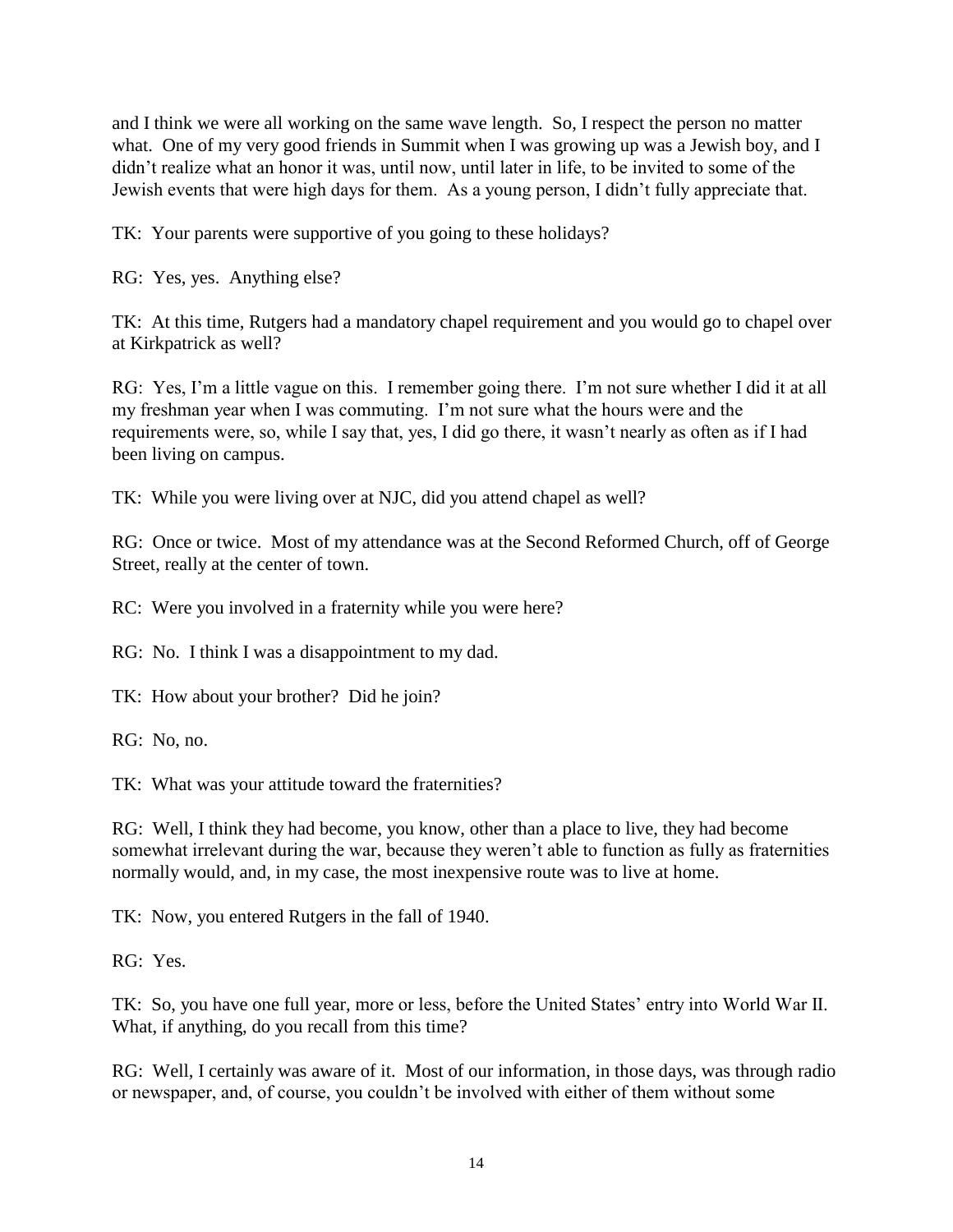understanding of, particularly, what Britain was going through. I don't think I had any overriding, ... you know, knowledge of the thing. I think I sensed that, I think, some day I might be involved, but, you know, anything that was further away than next week wasn't too big of a worry in those days.

RC: Do you think that was the general sentiment of the time?

RG: I don't know. I think others may have been more concerned about the immediacy of being called, and so forth. I was in the ROTC here, which was Army, and, of course, I think my dad thought of me following his footsteps, he having been an Army guy, that was my intention, and so, I went through two years of ROTC here.

TK: You did not sign up for the additional two years?

RG: I tried for the Advanced ROTC, and they only took fifty out of the entire university, and I wasn't one of the fifty.

TK: So, you did want to continue?

RG: Yeah, I really wanted it, because my orientation had been Army, and so, I was disappointed, I guess, but, I don't know on what basis. ... You know, you have to lose, somebody has to lose when they are only picking fifty, and whether my being a commuter had anything to do with it, I don't know. In any event, the reality was, I wasn't going to be in it for my junior year, so, I went over to New York on November 11, 1942 and enlisted in the Navy.

RC: Why did you choose the Navy?

RG: ... Well, I guess I might have felt a little rejected by the Army, but, I was going to be drafted sooner or later. I had no immediacy of being drafted. You know, I applied, or whatever you do, and was on register, but, I hadn't been called for any service or anything, but, I knew it was down the road. It was just a question of time, and, by enlisting in the Navy, I would be offered an opportunity for an officer-type program, which worked out to be the case. So, I remember going over there, I was nineteen-years-old, and I enlisted, and they told me to go back and go to school at Rutgers again, and I did. I completed my junior year here.

TK: Do you remember where you were when you got the news that Pearl Harbor had been bombed?

RG: Not really. I was probably at home, but, I wasn't in a public place where there was a lot of human cry about it. I think, you know, we were all shocked by Pearl Harbor, but, once we had been attacked, I think it was obvious that the whole country was going to rally around, try and win the war.

TK: Do you remember anything that President Clothier or any of the other deans at Rutgers said to you regarding the war?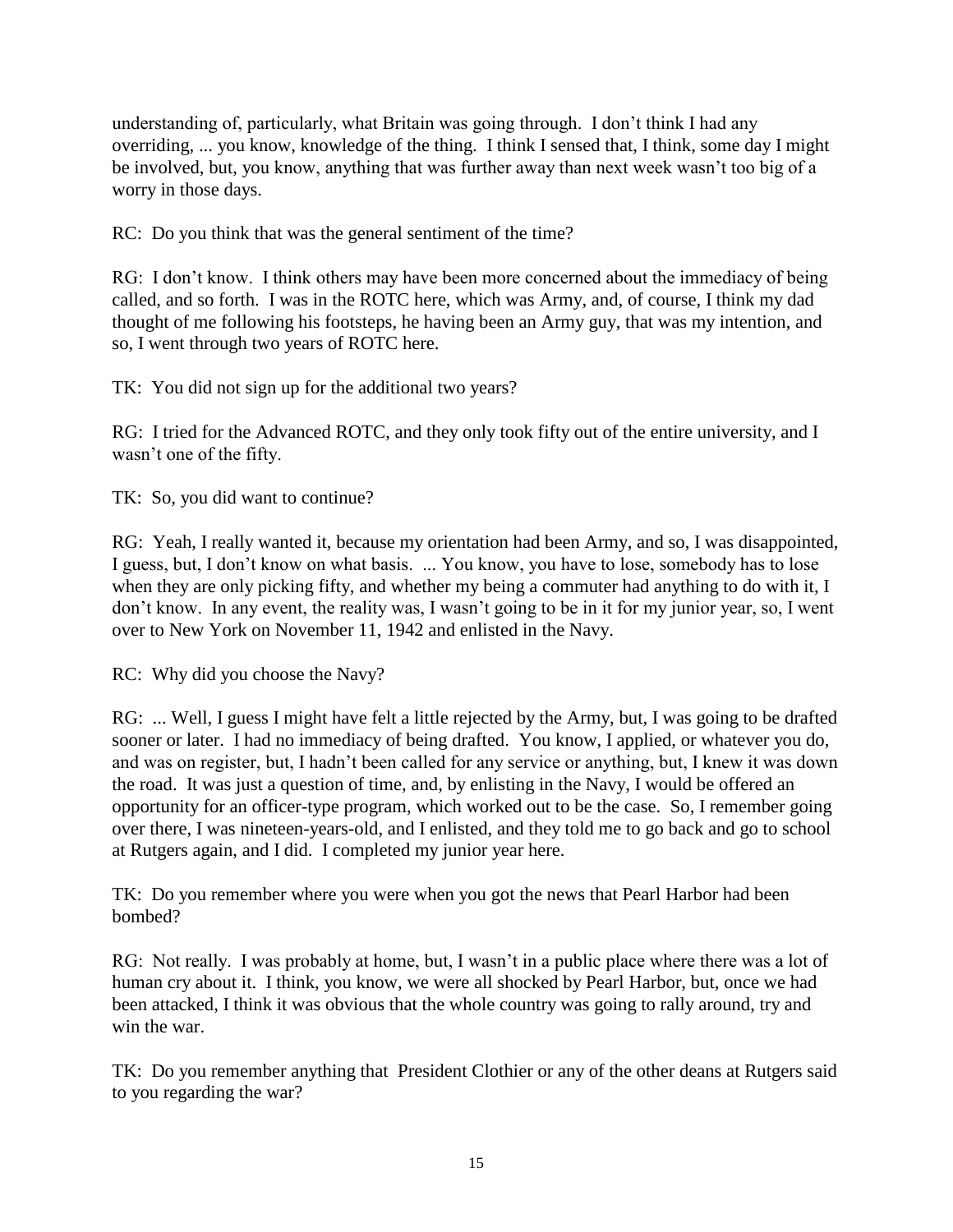RG: Not really. Again, I wasn't on campus if they made speeches, but, I remember, Dr. Clothier, because, this might be getting ahead of the story, but, when I was called to active duty, I was sent to the University of Pennsylvania. That was in July of '43, summer of '43 and early fall, and I took twenty credit hours at Penn. ... I remember coming back and going with my dad to see Dr. Clothier, and we said, "Would he consider a transfer of my credits back here?" I had taken more than the minimum my three years here, and so, with the twenty credits from Penn, I was able to graduate in absentia in the January of 1944 graduation, which I was not there for. I remember I had seen Dr. Clothier and heard him speak, occasionally, but I ... was really impressed that he allowed me to do that. I'm sure the fact that I was in uniform had something to do with it, but, he was a great guy, anyhow. So, that was sort of a personal experience with Dr. Clothier, going to his house across the river there, and going into his study, and presenting my case, and having him say, "Yes," he would do it.

### TK: Do you have any recollections of Dean Metzger?

RG: Yes, I always thought of him as kind of a chubby, I hope that's the right word, jolly person, and I didn't know him real well. I had no interaction, particularly as an individual, with him, but, he also impressed me as a very nice person, fine person, as were all people at Rutgers. One professor I remember from my freshman year was Oscar Buros, and I must say, this may sound a little self-serving, maybe, but, I found my first year here to be a cakewalk. ... Summit was one of the better high schools, I think, in the state, and so, I was having no trouble knocking off nice grades, and probably was headed for more struggle later, but, at least my freshman year, it was all kind of free wheelin', and easy, and Oscar Buros was in charge of some course, I'm not sure if it was his specialty, but, it was a required freshman course that everybody take. ... I'm not sure of the name of it anymore, but, ... among the requirements was ... that we learn fifty new words each week. We had sort of flashcards to learn, to build up vocabulary, and then, he would use us for guinea pigs on mental testing, and psychological testing, and so forth, for which he apparently was, I would gather, nationally known. He would put out a book each year of testing instruments that seemed to be used by everybody all over the place. So, we were kind of cannon fodder for some of the testing, I guess, he wanted to do. But I enjoyed his class, kind of challenging, and I think building up a vocabulary is important. So, that's one in particular I enjoyed. Later, I remember, I had three majors, English, math, and, I guess, social studies, mostly history, but, I had Professor Lamont for a course in drama as part of my English major. His big thing was having us tested by giving one line from some play, and you had to identify what was going on, or who said it, and that kind of thing, and we had to read a play each class, which was three a week, and be prepared for the line in the middle of all this, but, he was good. He challenged us and he was a nice guy.

RC: Do you think that any of your professors were somewhat inspirational?

RG: I don't think I'd use that term. They were good. I had a history prof over in Bishop House, and I'm sorry I can't remember his name, which I should, but, he was kind of an introverted guy. He was teaching one of these survey courses in early history, you know, the Egyptians and all the rest of it, and he had a habit of coming in the door at the last minute. He wasn't late, but, he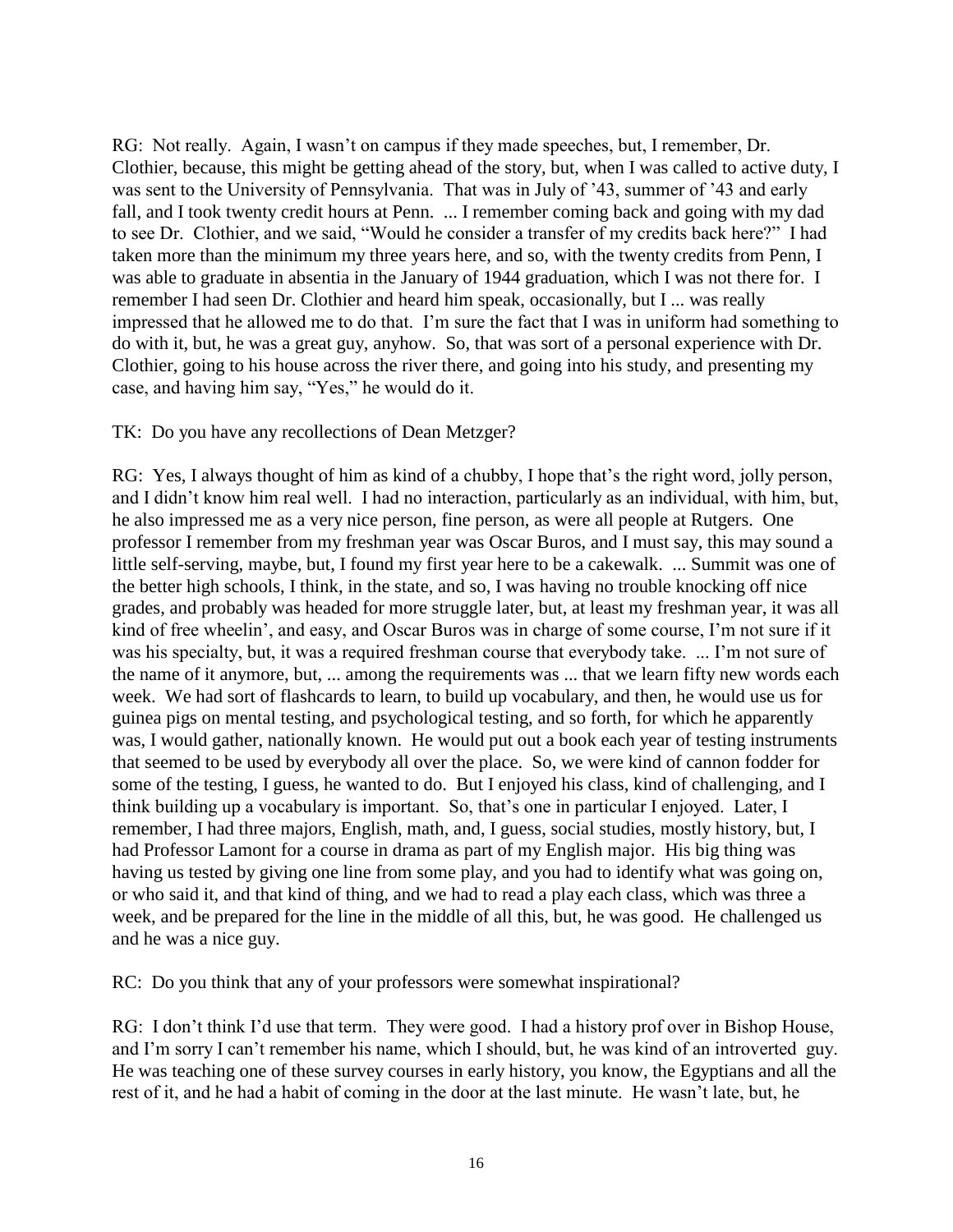would be there at the dot of the start of the class and we would all be seated. He had a favorite spot from which he taught, and, on one occasion, some wise guys, and I don't think I was one of them, but, I certainly, probably, supported them intellectually, put an obstacle in his favorite spot, moved his desk, or a chair, or something, and it caused all kinds of problems. He almost came apart that his favorite spot had been taken over, and so, I remember that. I guess you always remember the things you shouldn't do. But he was an excellent professor. He liked to lecture, and he had things down very well, and his lectures were interesting, but, I'm afraid that, at least once, we upset him.

TK: Were there any other pranks or anything?

RG: No, not really. I wasn't too much of an upstart at this point.

TK: Also, things were a little different back then, in that you were allowed to smoke in class.

RG: Well, I don't remember smoking being too big a thing in those days. It might have been a Depression thing, that people couldn't afford them, or some of us were in sports and you weren't supposed to be doing it anyhow, but, I do remember, and I'm not sure which fraternity it was now, there was a famous dog here by the name of Bismarck. Have you heard of him?

TK: I have.

RG: Bismarck would come to several classes that I was in and Bismarck was very intellectual. He was quiet. He got in the corner, and was comfortable, behaved himself, and then, he moved on to the next class. He was kind of a woolly, I'm not sure it was ... not a sheep dog, but, he had that kind of fur, anyhow, lots of fur drooping over the eyes and all that. So, he was a very well liked dog.

TK: Now, because of the developments in the war, a lot of the men in your class had to leave before finishing or just after finishing Rutgers.

RG: Yeah.

TK: Did you keep in touch with any of the members of your class?

RG: Not really, no. I would say, almost categorically, no. ... You know, once you are in the military, you are kind of dispersed all over the place. I had not really been terribly close with classmates. As a commuter, again, your earlier question, I didn't feel close to them. I'm much closer now. I think two members of the football team were probably aided though a math class by sitting next to me. One of them, at least, gives me credit for getting him through and I'm not sure if I deserve it. So, those two guys I feel some affinity to, because we did struggle through the same math course. It was one of the more difficult ones, but, to answer your question, no, I didn't keep in touch.

TK: Your brother, when did he enter the service?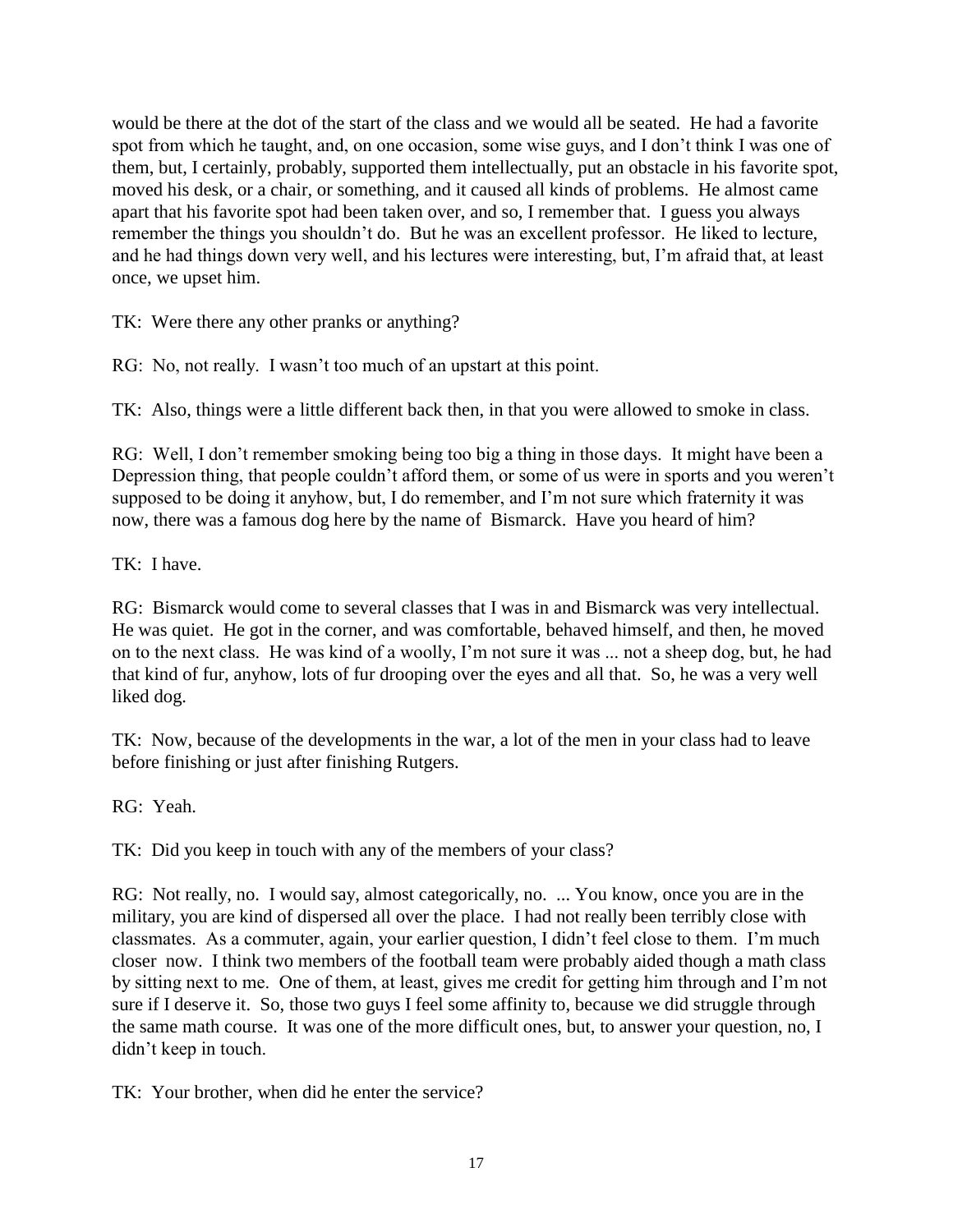RG: My brother graduated in the Class of '43. It's sort of a funny thing. He ... had also enlisted in the Navy program, similar to the one I was in, and he went to Columbia University for Midshipman's School. I think he started, or his active duty, had been twenty days ahead of me, and, as it turned out, he became an officer something like a year and a half ahead of me. A few days head start stretched into much faster completion because there was such a jam of people waiting to go through not only Midshipman's School, but, I'm sure it was true for the Army and Marines as well. ... In my case, I was fortunate that the Navy sent me to the University of Pennsylvania. So, I was able to get my degree, which most of my classmates could not have. Many of them left in their junior year, as I did, but, they had to come back and finish after the war in various years, in '46, '47, '48, whatever. But, ... I kind of lost the thread, now. I don't know what I was saying.

### TK: Your brother ...

RG: Oh, anyhow, my brother went to Columbia, and became an ensign in the Navy, and he had quite a different route. He went to service in the European theater, in the amphibious side of it, and saw a lot of difficult action, I would say, in places like Anzio, and the Normandy landing. I guess I looked up to him, as a younger brother, as somebody I admired, and later, when the European war was being wrapped up pretty successfully, he was transferred out to Hawaii and San Francisco, and I was about to ... hop on my ship in the same direction. We had five days together in San Francisco, and I was pleased that we had that opportunity to share some time in the middle of a war, you know, and so, to make his story a little bit shorter, he did serve in a group, ashore in Hawaii, that was responsible for keeping track of where the ships were. They had a big mock-up, and moved model ships around the board as time went by. He was eventually transferred, probably in 1945, to New York City, and not very much later, discharged, and I envied him. He had a chance to get on his civvy clothes and saddle shoes and I was still fighting around in the Pacific, but, he had gone though a lot and deserved it. ...

TK: You had enlisted in New York.

RG: In New York.

TK: When you actually entered into active service, where did you go?

RG: I was called to active duty on July 1, 1943, and this is when they sent me to the University of Pennsylvania. So, I was wearing a neat, little, white ... navy uniform and trying to keep it clean in a very soot-filled city. My roommate was a fellow named Phil Basher from Seattle, Washington. He and I had a room in Rodney Hall, which won't mean anything to you, but, it was on the ground floor along Woodland Avenue, in Philadelphia near a very busy five-pointed street intersection. In fact, Believe It or Not Ripley had published something that said that there was a trolley going by there, I think it was, every twenty seconds. It was summer time with no air conditioning. The windows would be opened, and the soot would just pile into this, you know, ... room we had, and trying to keep white suits white in what was otherwise a gray environment was pretty tough.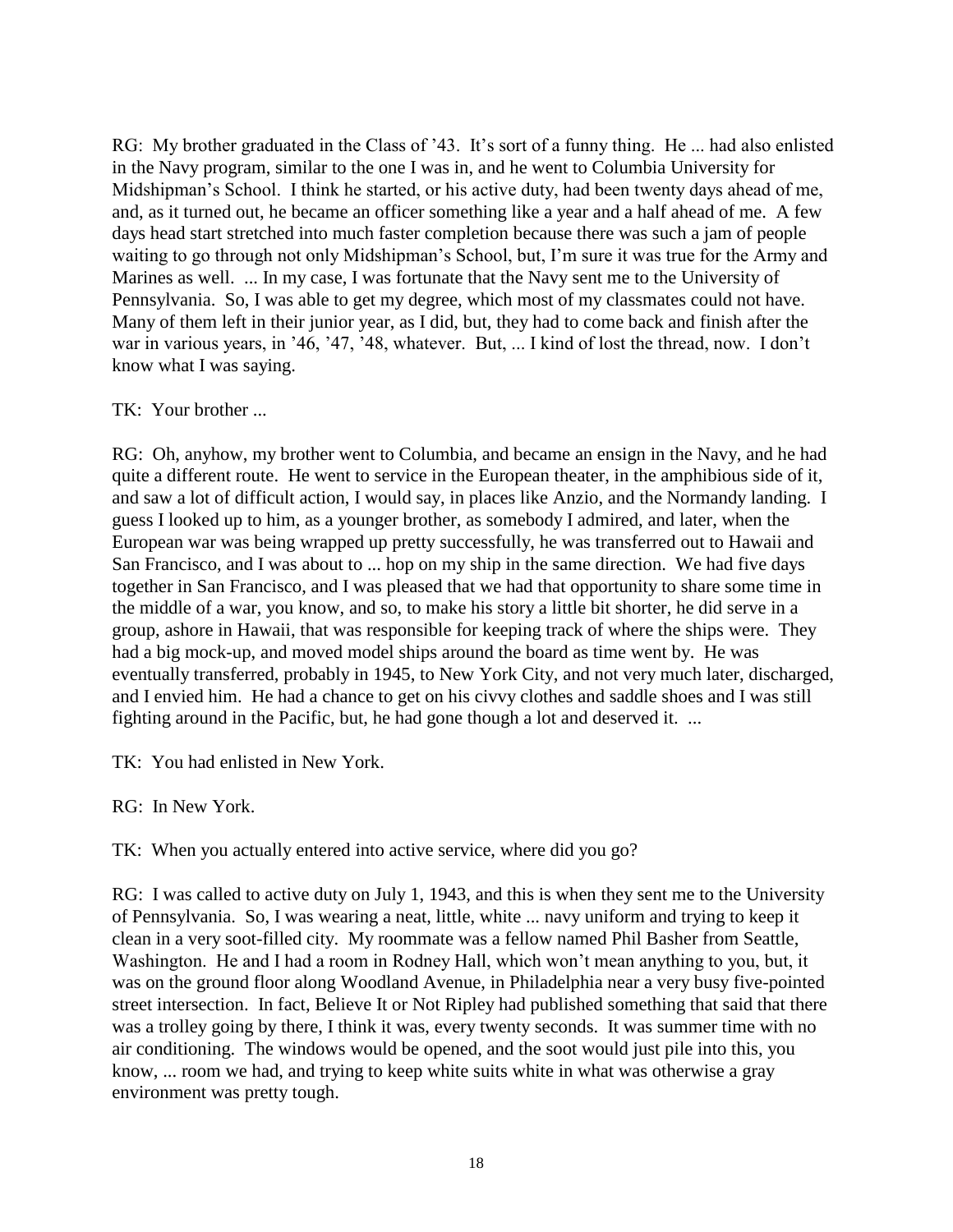TK: So, uniform regulations became rather impossible.

RG: Well, you did the best you could, yeah, but, I'm sure they realized that they had to bend some. You just couldn't have a spotless white in that environment, but, we had some advantages in being on the ground floor. We were surrounded by fences and gates, and they closed at ten o'clock at night, and we didn't have all that much liberty to begin with. As students, we were supposed to be, during the week, studying, but, our liberty would start at noon on Saturday. If it was football season, which it was later on, I wanted to go to the games because Penn had a powerhouse, undefeated team with two or three All-Americans on it, and that's a far cry from today's situation for Ivy League schools. But, anyhow, ... at other times, I was anxious to go visit my folks here in New Brunswick, and Phil Basher and I had an opportunity to go out our ground floor window and over a spiked iron fence, and, maybe, get twenty minutes or a half an hour start on the weekend liberty, officially beginning at noontime. ... Of course, I was trying to catch a train to New Brunswick, and it was kind of critical, in the middle of Saturday, to get the right train, and my roommate was dating a girl, and, in fact, married her during this period and he was trying to catch a train to Washington, DC, where his sweetheart was, and she was, apparently, being pursued by others. None of us had much money, but, Phil had enough to get the train to Washington. ... Eventually, I remember during this time at Penn, he set up a hastily arranged wedding, and asked me to be the best man, and the main function was to provide him with, I forget how much of a loan, might've been twenty-five dollars, to help sponsor this event.

### TK: Where was it at?

RG: It was in Washington. His wife was, I guess you would say Native American these days. She was of an American Indian background. Ingaletta was her first name, and a very nice person. Anyhow, so, that's where he was headed. I'm not sure how we got to get the window to our room back down, I guess we could close it from the outside, but, we had to cover our tracks, and I was not one to go against the rules very often, but, I did then, with his setting a good example. He had more reason to than I, though.

TK: He was your inspiration.

RC: Were there any repercussion if you would have gotten caught?

RG: Oh, yeah, we ... probably would have been restricted to the quadrangle area, which was the fenced in part, and have to do extra guard duty, or extra marching, or something, but, we were smart enough to beat the system.

TK: From Philadelphia, you ended up going to Northwestern, or not immediately?

RG: Yes, but, not immediately. ... I finished at Penn in November, early November. Because it was just the end of the football season, I remember, and I think the Navy, ... with so many of us coming through, they had a problem with what to do with us. So, in our case, we were shipped down to Portsmouth, Virginia, which is right next-door to Norfolk. We were still apprentice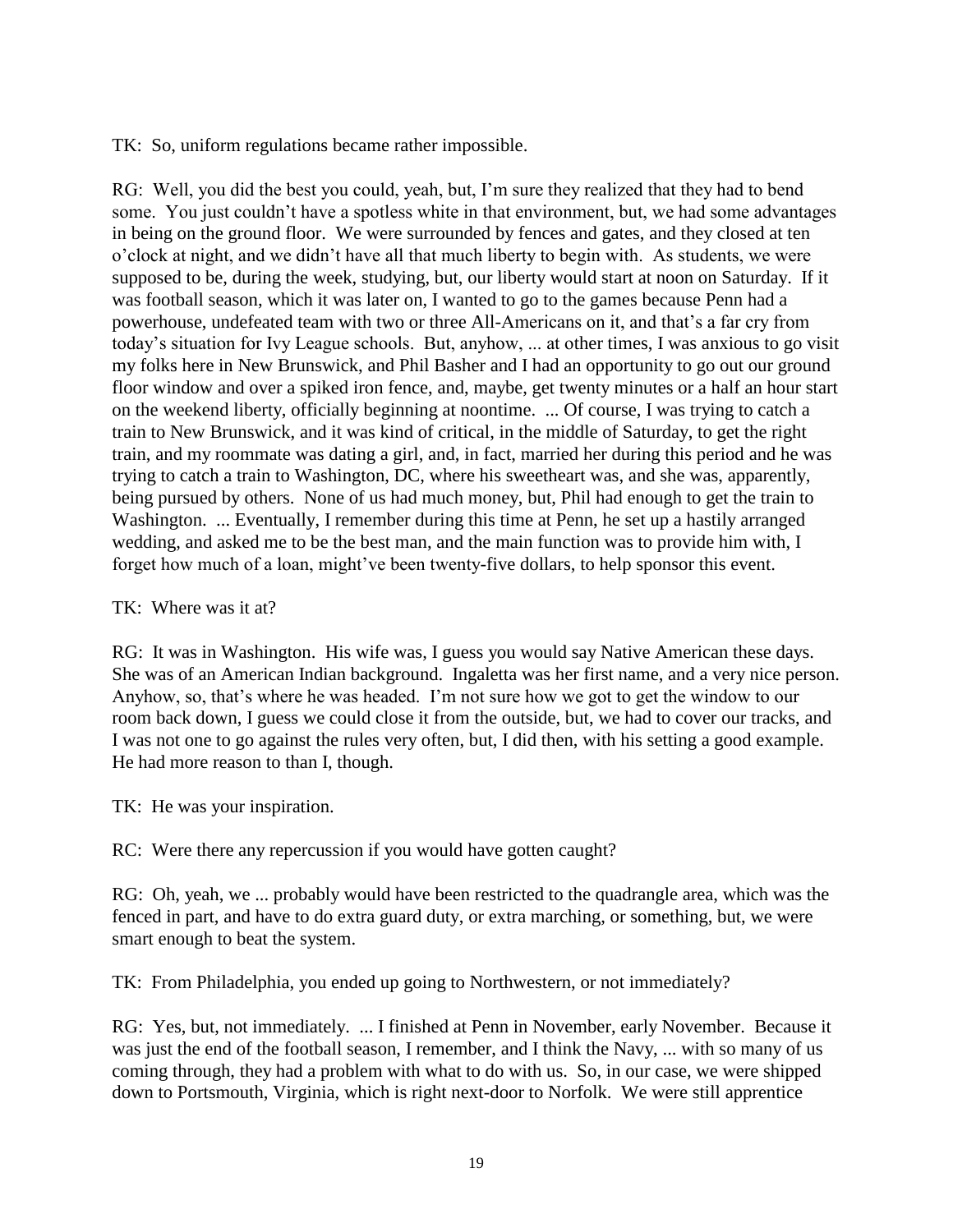seamen, which was the lowest form of life in the Navy, one solitary stripe ... at the bottom of your cuff. Some folks would carefully roll those cuffs up, so it was unknown how many stripes were there.

### TK: Or, not there.

RG: Or, not there, but, anyhow, we were, I think, really just staged to this place, and we were given tasks, such as sweeping the streets. They were very clean while we were there. I don't think they have ever been that clean since, probably. I remember, too, some gorgeous KP, kitchen police, which you got for three days at a stretch. When it was my turn, it must have been Fridays, when they had a lot of fish fried in the pans, and it was an extra effort to get them clean, but, it was, for me, a kind of a fun time, because I had not had a campus life, and this became sort of, by default, my campus experience. It wasn't a college campus, but, I had roommates, and we were having fun, and we had some very talented people in this about-to-be officer program. I remember they had great sports teams, the baseball team had several professional players that were very well known at that time. ... My particular interests became a chorus, ... an all-male chorus, which was the greatest group, I guess, I ever sang with. It was like, maybe, fifty of us. Almost as good as the Rutgers chorus. [laughter]

TK: Now, did you keep in touch with any of these roommates or buddies throughout the war?

RG: I'd say no, only incidentally. One of the people I remember was the son of Charles Coburn, the actor. Coburn was a well-known Hollywood person, and his son, James Coburn, was in this marking-time Navy group in Portsmouth. ... In those days, for me to get home on weekends, which I tried to do when I could, you had to cross the Chesapeake Bay by ferryboat, and it could get pretty rough with a rolley-polley boat, and quite enough distance for the wind to kick up waves. So, anyhow, Coburn's dad came to put on a play somewhere in that area, I don't know if the name Zazu Pitts means anything to you, but, she was a movie star, and was with that theatre group, too. Her daughter was a gorgeous thing about eighteen or nineteen-years-old, that we all looked at and sighed. But, I remember crossing Chesapeake Bay with that group, and it got pretty rough, and they were having a rough time, too, but, that's kind of an aside. To answer your question about keeping in touch, ... I think we were going through so much movement geographically that it was difficult. Now, my roommate, from Penn, Phil Basher, I was able to keep up with, and did, and I ... actually saw him out on the West Coast later in my military life, more than once, but, other than people you'd physically lived with, like roommates, I would say, no.

TK: Right. From Portsmouth, you go out to Chicago, and you were part of the Navy V-12 program at Northwestern University.

RG: Yes, yeah, it was middle of winter when they were ready to move us out there. ... I remember being piled on our special train bound for Chicago. I realize they had some transportation difficulties in those days, we were moving troops and supplies all over the place by train, and so, we were on a rather antique type train where the heating system, if they had one, gave out in December, late December. Anytime anybody with higher priority than we came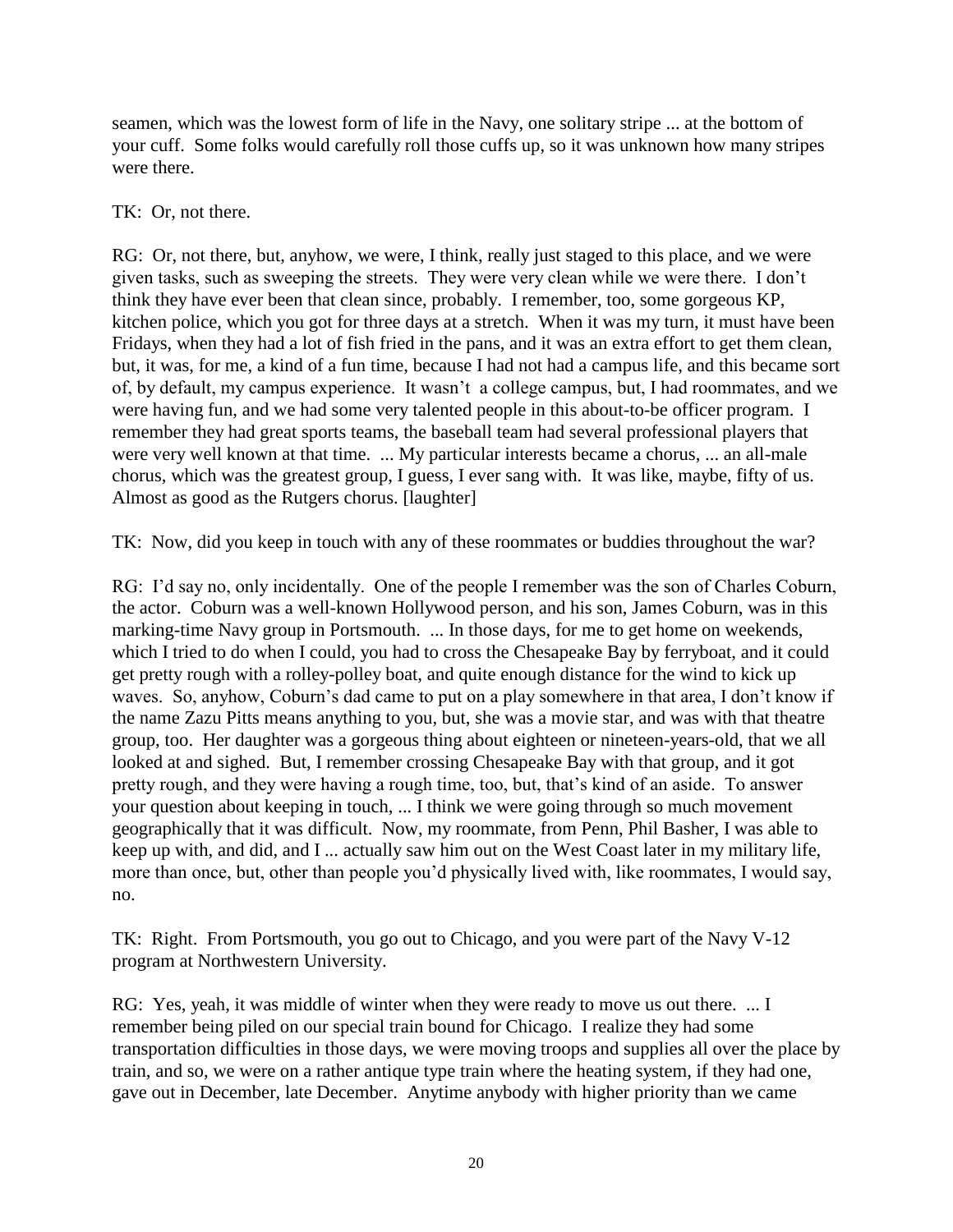along, they'd pull our train off on the siding and run through the troops, or whatever had to go first, and so, this became quite a long trip from Virginia to Chicago, and we ran out of drinking water, and I just remember being, you know, not all that uncomfortable, but, it was kind of an unpleasant thing. We were all jammed in there, you didn't waste space, and we were packed in there, not quite like sardines, but, we were certainly overloading what would be, normally, the capacity of these cars, and we were all kind of anxious for what lay ahead when we arrived. So, that's a memory, but, nothing spectacular. But, anyhow, we got out to Chicago, and Northwestern University is based in Evanston, Illinois, but, we were in their downtown Chicago campus. The Navy had, I guess, leased two high rise buildings, Abbot Hall and Tower Hall. I was in Tower Hall. I think they had a preceding midshipman's class ... already in Abbot when we arrived, and these were like nineteen or twenty story buildings, so, they could soak up a lot of people. I believe I was on the twelfth floor. We called them decks from being in the Navy, but, the twelfth floor of Tower Hall, and I really had a great time, again, at Midshipman's School, because I had roommates, and I had seven of them. They were great guys. We had double deck bunks, and we had to have the lights out at ten o'clock at night, and we were supposed to study from seven to ten or eight to ten. We had a lot of sports, because they were trying to keep us in great physical shape, so, you know, we had obstacle courses, and we had competitive things, like basketball, swimming, and water polo. I turned out to be a pretty good part of the water polo team. I guess I was a bit more slippery than I thought, and I could make some goals, so, I did, and I was on the basketball team. Our company was the athletic champion of this particular Midshipman's School. So, we were kind of proud about that, but, anyhow, ... this started in January of '44 and continued 'til May 10th, which was when I graduated. But, it wasn't all smooth sailing, because my birthday was March 10, 1944, and, at that point, I had become twenty-one-years-old, and I also came down with the mumps, on ... exactly that day. So, I remember, ... I didn't have any pain or anything, but, I had, you know, swelling, I guess, just on one side, but, they didn't want someone with mumps around 1300 other midshipmen. So, I got rounded up in an ambulance and off I go, forty miles to Great Lakes Navy station, which is north of Chicago. I was still wearing my white hat and we hadn't gotten to our exalted officer status, yet, in March. So, I remember going into Great Lakes, and I had been told that if I ... wasn't able to return to Midshipman's School, I think within five days, I would have to repeat the whole thing with the next class, and having completed half of it successfully, I wasn't anxious to have to repeat. So, I got up there, and somebody walked me in and assigned me to this particular barracks. I was, you know, not feeling at all sick, and it became clear, almost instantly, that there was this system that you worked your way around the outside of the room, where the bunks were, and, when you got around to this side, you got close to getting turned loose again, and the people who were feeling well did the sweeping of the floor, and the decks, and, I think, helped make some of the bunks. So, I became a very aggressive helper, and whenever there was a bunk that became vacant somewhere further around, somehow my things ended up there. So, I made it out in the prescribed time, just under the wire. You know, I had to go through a medical release, so, I guess I was okay to return, but, if I hadn't, you know, kind of gotten the lay of the land, ... I might have dillied and dallied and had to have gone through the whole Midshipman's thing a second time.

TK: Had you recovered by then?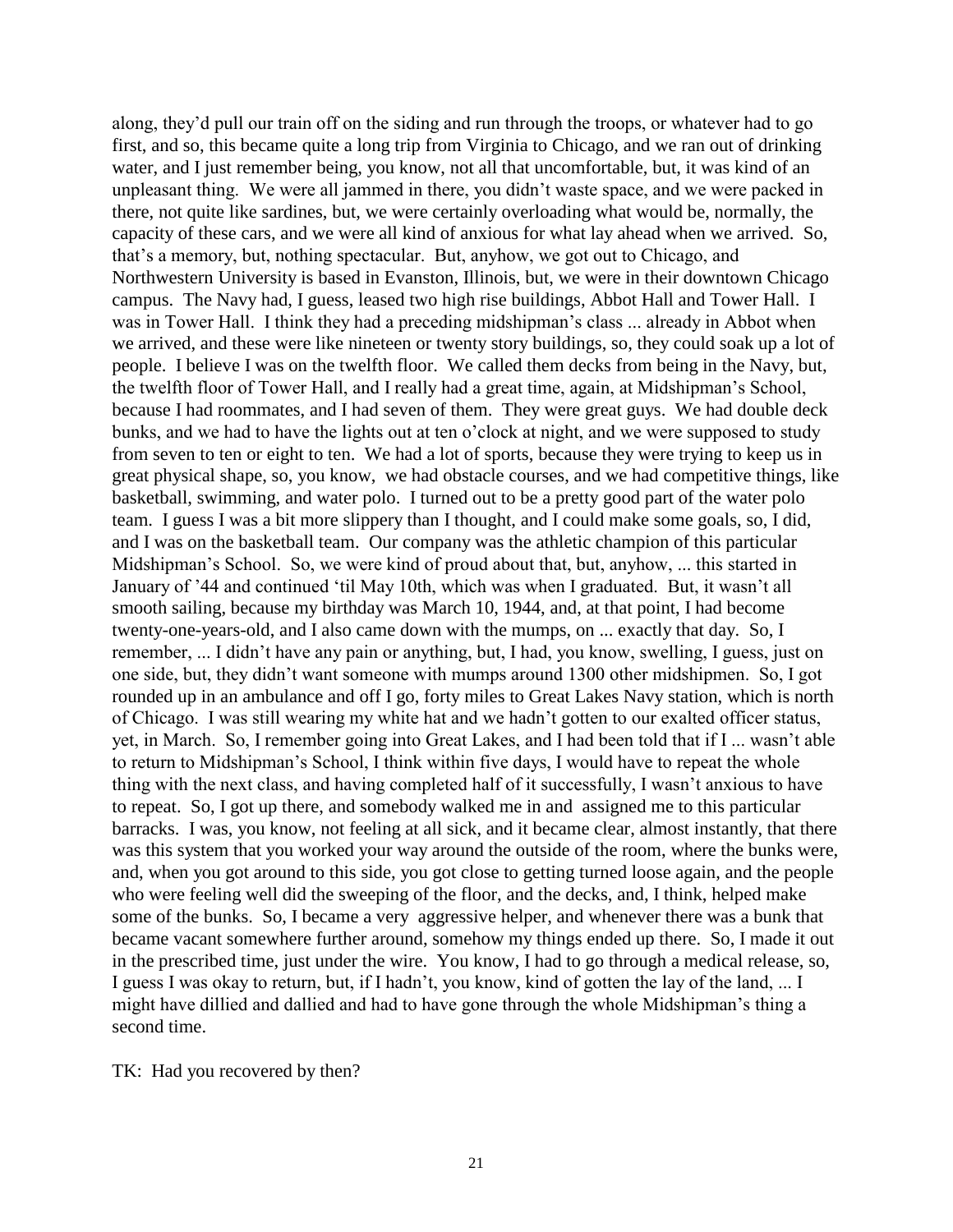RG: Oh, yeah, yeah. I wasn't really sick at all, but, I had received a gorgeous birthday cake for my birthday on March 10th, and, by the time I got back, it wasn't there anymore. My roommates had enjoyed it. I was very fortunate. My mother, I mentioned, had grown up in Evanston, and so, I had cousins in Evanston. The Carlsons, and the Olsons, and the Nelsons, and all those good Swedish names, and so, they had been the providers of this cake, and I had also had the opportunity to visit with them on weekends when I wanted to get some home-cooked meal and all that, but, anyhow, that's where the cake came from, and disappeared with my roommates.

TK: Had you traveled much outside of New Jersey before joining the Midshipman's School?

RG: Only on camping trips with my dad. I had never been to another country other than Canada and even a limited part of Canada.

TK: Had you been south at all?

RG: I don't think so. ... Camping was to New England areas. ... I don't really think I went to the South.

TK: What was your impression of the Midwest, of Chicago, Evanston, and that whole area?

RG: I loved it. They were very kind to servicemen, and, I guess, many cities were, but, certainly, Chicago was. We got free tickets to the ice hockey and vast professional sports, and we were using swimming pools, and so forth, that were provided as part of our training program. As potential sailors, we were taken out on Lake Michigan and some of the boats to shoot some guns and do some things that were supposed to get us ready to move on to bigger ships, but, the people in Chicago were very kind. We were invited out to dinners on weekends, and, ... I think, I had a couple of dates with Northwestern girls that were introduced to us. Some of the sororities would send an invitation to whoever would accept it, and so, it was very nice, really, it was fun. I did well, you know, academically, and in sports, and I really enjoyed my roommates. All seven of them were great guys. Unfortunately, one of them was killed shortly after we graduated, but, we had some of the usual problems with the proctors running around to see that our lights were out at ten o'clock, and you would be under the cover, while you were looking at last minute preparation for the exam tomorrow. ... One of my roommates was a fellow named Woolpert, the only married man in the group. He was considerably older. Most of the rest were, you know, in our early 20s, and he might've been in his late 20s, and he was sort of the father image for this group, and he did that part very well.

TK: These roommates and the other men you went through the training with were from all over the country?

RG: Yes, Biertness, the chap I mentioned that was killed shortly, was from Minnesota. He was of good Norwegian background and ... Minor George was from Cleveland, Ohio. We had Doug Groom, ... from Texas. Not naming them all, we were from all over.

TK: That did not really play a role in anything there?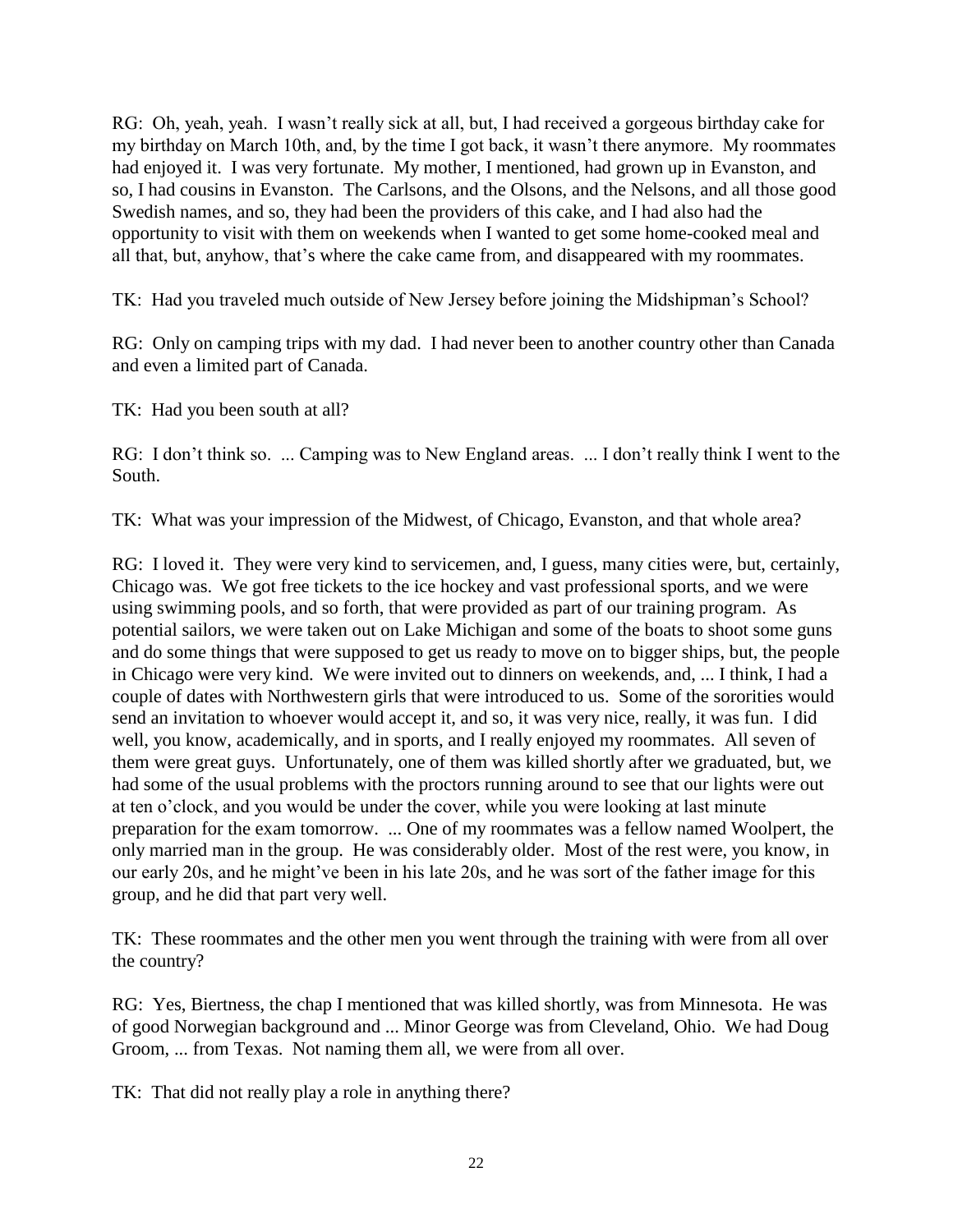RG: No, I think it was probably an advantage. We had some different stories to share. We hadn't all done the same thing.

TK: It kept things interesting.

RG: Yeah.

TK: In May, 1944, you were commissioned as an ensign.

RG: Yeah.

TK: You went out from there to San Francisco?

RG: Yeah. I had my commissioning on May 10th in a place called Navy Pier, which sticks out into Lake Michigan, and we all got through, and threw our hats in the air, and that kind of thing, and so, it was an event. My parents had come out to see this graduation and either they, or my relatives, provided another late birthday cake, which we worked on, so, we kind of made up for that. I was very lucky, in that I was granted about three weeks of leave to go home before. I was to report to San Diego, in California, and so, I had some time at home to kind of recover from the midshipman's effort. Everything moved by train in those days, so, I had this long trip across country, and I remember that I had enough time that I made one stop somewhere in Arizona to go take a bus up to the Grand Canyon. Again, you asked me earlier if I had traveled, and I hadn't, and I thought, "I had the time, I'm going to go see the Grand Canyon," which I did, and then, I went right back and took a train the rest of the way to California. ... My ship was being constructed in San Francisco and wasn't actually commissioned until December, and this was now June, and so, I guess whoever was the mastermind of getting us all together on this ship assigned me to practically every school that the Navy ever put together, and so, I had been selected, and I guess I am grateful for it, ... to go to torpedo school in San Diego. Most of my classmates had been rushed off to amphibious ships and destroyers which were taking most of the kamikaze attacks, and so forth. So, ... it may well be that I was lucky, and it may have even saved my life by being assigned to a ship that was bigger than those of my classmates and still being built. I was told that I was going to be torpedo officer of this ship. It was an antiaircraft cruiser, which was like a floating gun platform. It had as many guns as you could get on top of the available space. They were three different sizes, 20mm, 40mm, five-inch guns, and then, we had six torpedo tubes, with three torpedoes mounted on each side, which could swing in any necessary direction on that side of the ship. I don't know why I was chosen for this assignment, but, I had never done anything mechanically in my life. ... I guess it was the usual story, to stick the square peg in a round hole, or something, but, I was assigned to torpedo school, where we literally took torpedoes apart, and crawled in, and found out how all the pieces came together, and how they worked, and I must have had an aptitude for it. I had never done anything like that before, but, I succeeded, and ... most of what became my shipmates were in San Francisco going to schools or helping with the work being done in the building of our ship, the *USS Flint* (CL-97).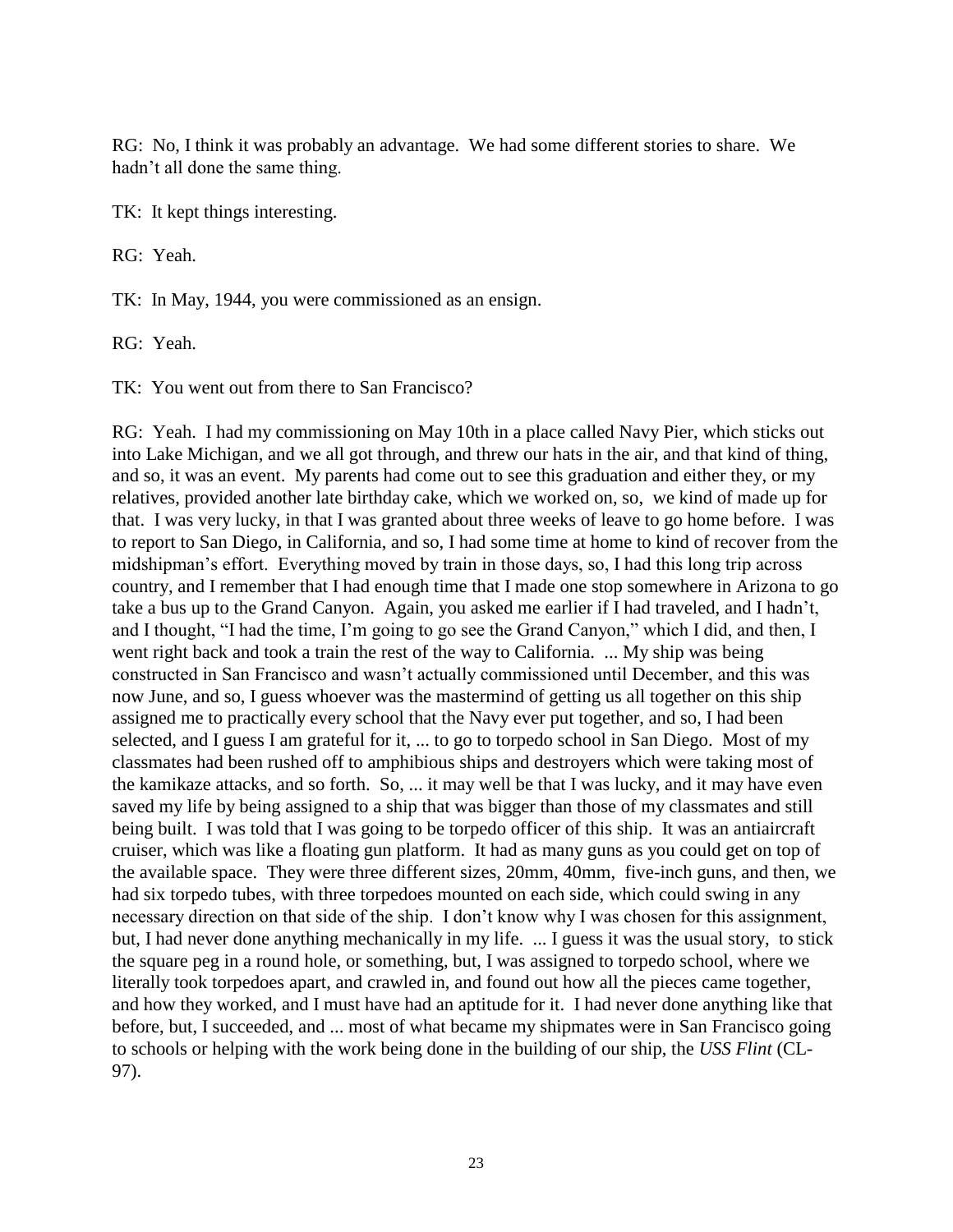TK: This continues an interview with Mr. Richard Gies on April 15, 1999 with Tara Kraenzlin ...

RC: Rosie Cabanilla ...

RG: And, Richard Gies. Anyhow, I was sent to San Diego to learn to be a torpedo officer, but, I think, partly to keep me out of all the shuffle of what was going on in San Francisco. So, eventually, in something like seven weeks, I graduated from torpedo school, and they sent me to a couple of other schools, like sonar and combat information center, which was CIC in abbreviation. So, I was sort of academically qualified to do a lot of things, I suppose. At the end of all this, they were going to send what was to be my torpedo gang for me to train in this school that I had finished myself on how to repair and shoot torpedoes. They sent down about six or seven guys for me to train. ... We went through the necessary things that were required and part of it was firing practice torpedoes. ... I don't know how much anybody knows about torpedoes, but, the ones that we were firing from surface ships were about twenty feet long and had a diameter of probably ... twenty inches, and a lot of it was just a big cylinder with compressed air at 1800 pounds per square inch, and that, coming out of the rear of the torpedo would, of course, ... drive it forward. ... Then, what was called the warhead was where, normally, you would have your explosives, but, for practice, you didn't want to lose torpedoes. That warhead would also be full of air, and not used up as the rest of it, in sending the torpedo wherever you were shooting it, and at the end, it would kick out some orange dye into the water, to mark the spot where the torpedo had ended up, which might be a couple of miles away from where it was fired. ... Then, you'd go by boat, and chase it, and this air in the warhead in place of explosives was supposed to hold this thing up, so that you come, and get the torpedo back, and save the taxpayers buying another one. Well, all went well, except for one of my shots, something went wrong, and the torpedo went down to the bottom of San Diego Bay. All I can remember is having to fill out all kinds of forms for the government, explaining what happened to "my" torpedo.

TK: You were directly responsible.

RG: Oh, yeah, of course, somebody always has to be responsible, especially in the military. No matter what the most obtuse connection may be, there's gotta be responsibility. Well, of course, ... I have to add, that was one of the things that I remember, because of it not being a smooth operation, but, anyhow, those were my school days in San Diego, a couple of months worth.

TK: You went up to San Francisco.

RG: ... I went back up to San Francisco, and the ship was to be commissioned on August 31, 1944, and I was not yet officially attached to the ship, despite having trained some of the crew. I wasn't living on it. I wasn't in the original group that was already earmarked or assigned to the ship. So, I showed up, and I stood on the pier, and watched the commissioning ceremony as all my future friends were standing on the ship. I was, you know, a short distance away, but, I was there for the commissioning, and I was glad to see it. ... They put me in some kind of temporary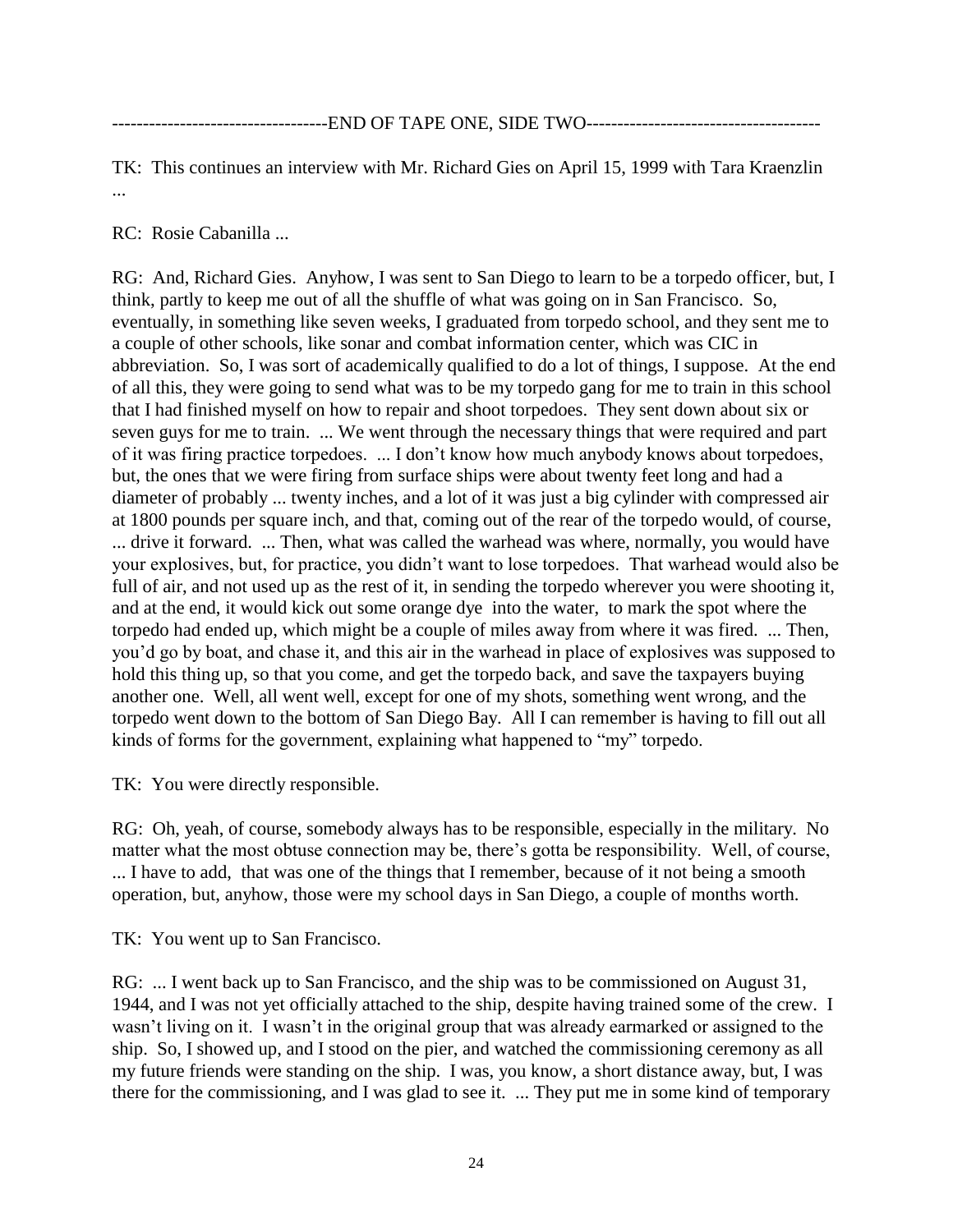housing on Treasure Island out there, ... halfway between San Francisco and Oakland. They had Navy schools and whatever. So, I was there a few days, and then, I was told I was going to Hawaii, to a place called Camp Catlin, and I was to learn to become ... qualified in fighter direction, which means controlling the use of aircraft from a ship. You know, you say, "The enemy so-and-so, at vector so-and-so, and altitude so-and-so," and all that kind of stuff. So, as it turned out, I was pretty royally treated, not on the way out, but, I'll tell you in a minute, on the way back. I flew out on a seaplane, which took off from the San Francisco Bay. ... You could look around, and see all the downtown area, and the bridges, and everything, and off we go. First time I had ever been in a seaplane, and it was an old wonder bus kind of a seaplane, and I, being a rather new ensign, was given the last seat in the tail of this seaplane. I don't know if you have ever had the opportunity to ride in commercial planes in the tail. Don't, if you can avoid it. It's not like the old planes, but, there is a lot of vibration back there, compared to the other parts of the plane. So, anyhow, when I got out to Hawaii, ... well, it was near Hickman Field, sort of between Pearl Harbor and Honolulu. Well, we came down, and, eventually, I was taken by a truck up this winding road, up a hill, to Camp Catlin, which was in the hills in back of Pearl Harbor and Honolulu, and it was now the middle of the night, and, of course, Hawaii was all blacked out. So, I'm groping my way around. I'm told that I have a bunk in such and such a barracks, and I don't remember the name, but, I think I was turned loose at the door of this barracks, and I was completely deaf, and I can relate to that now, because I am almost that way again, but, the ... vibration on the plane had made me temporarily almost deaf, stumbling around without really hearing what people were saying. So, I come to this barracks, and there were double bunks, I think even triple bunks, but, certainly, double bunks, and I'm supposed to find a particular bunk, and, of course, there is virtually no light in there. So, I stumble around feeling kind of stupid, but, I did find my bunk, eventually. That was my arrival in Hawaii, and then, the next day, we started classes. Part of it was sort of like the amusement parks today. To get us used to the idea, we had these little vehicles, almost like golf carts, to ride around in, on the ground, and ... to give a direction, and try to intercept somebody else out there, and so forth. So, there was some of that to begin with, and then, we eventually got planes to work with, and they would send some plane out that we were supposed to be able to intercept with the planes we were controlling, and so, by radio, you give the necessary orders, and everything was fine for the most part, except, many of the pilots were pretty gung-ho Marines who had come back from pretty tough duties in the Pacific. ... They were much more interested in flying down the beach and looking at the girls than in following this young college squirt's... orders. So, it took a little negotiation, but, we did the best we could, and, eventually, I was qualified as a fighter director, interceptor, or whatever the right lingo, and they also put me through some more CIC, Combat Information Center, which is learning the use of all the equipment. ... I don't know how much this means to anybody else, but, the nerve center on a Navy ship is the Combat Information Center, where sonar, if you are pinging away for submarines, the results are coming back there. The control of aircraft might be there, the radar looking around for ships, as well as airplanes, two different kinds of radar. All this information flows in, and then, you know, your ship's course and speed. So, you are kind of the eyes and ears of the people steering the ship, especially at night, when you're not going to see anything with your naked eye. So, anyhow, I was being prepared to take up some of that type of duty. ... The other thing that was a great source of pleasure there in Hawaii was, when all of us ... got through doing our schoolwork, each day they piled us in trucks and took us down off the airport for swimming and I've always loved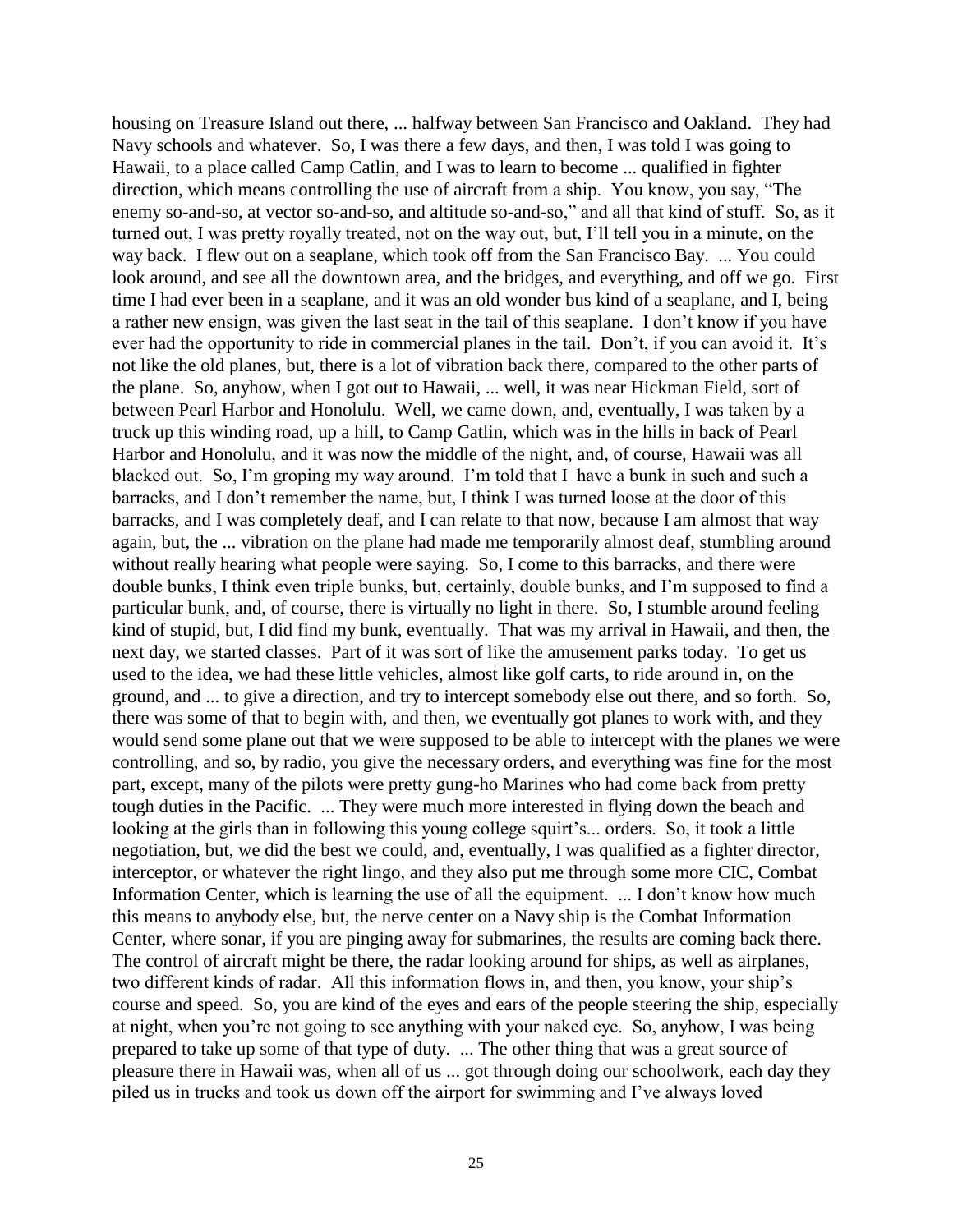swimming, still do it. I'm really into it, it's what keeps me going. Well, anyhow, late afternoon, we'd go down, and, of course, in Hawaii, you always had the sunshine and a beautiful place to swim. So, that was the exercise, and then, on graduation, I was now to be flown back, which I didn't know. They were going to fly me back to San Francisco. ... It turned out, and I don't know how, other than they must have had a vacant space on it, I was assigned to the Martin Mars, which was the world's largest seaplane, at that time, and they were taking mostly wounded people back who had severe medical needs, and people that had more golden braids on their arm than I was ever going to see. So, I was, again, the low man on the totem pole, but, on a pretty fancy totem pole, and that was a great experience for me, and we landed right in San Francisco Bay. You know, taxied up almost to the foot of Market Street there. It was a nice way to arrive in San Francisco. ...

TK: San Francisco, at that time, was the departure point for people heading to the Pacific. What was the atmosphere like in 1944?

RG: Well, again, this was a city that was very friendly to service people, and it was mostly Navy and, I guess, Marines. ... You know, one of the things that I think came out of the war, to me, was that we were all in this war together, and, maybe, we've developed fences and don't help each other as much as we should anymore, but, you know, everybody was doing their bit. ... I think our service people, for the most part, you know, were behaving themselves, and respectful of properties, and not ... being rowdy, and so forth, and that made a big impression, on me, that it took everybody coming together to do what we ended up doing as a country, but, to answer your question, I like San Francisco. I think everybody does and I certainly did. Again, through my relatives in Evanston, I was made aware of, not a relative, but, a friend in Alameda, which is very close to San Francisco, and ... this family's name was Frye, and they kind of took me in as kind of an away from home son.

TK: More home cooked meals.

RG: Right, I had that opportunity and this was true of a lot of what went on in the war. I'm sure you've heard this from others, but, they certainly made my time there much more pleasant. I mentioned, eventually, ... I don't think it was quite at this time period, but, my brother was being moved when I finally was aboard the *Flint,* and we were in San Francisco. We both arranged dates with some pretty nice girls. ... One of them, named Olive Moody, was in the San Francisco Opera Company, and, you know, it was really superb. She had a wonderful voice and was a great person, so, you know, it was nothing romantic, but, it was really great, just before going out to the Pacific, for the unknown future time, to have a nice experience. So, ... I kind of put the cart before the horse, but, when I got back to San Francisco, ... I had to chase my ship, which had, ... meanwhile, moved from San Francisco to San Diego, and so, I hopped on an overnight train, and, eventually, caught up, and even got aboard the ship that I had been waiting to report to for so long, and that was in San Diego.

TK: So, you get aboard the USS *Flint*.

RG: Yes.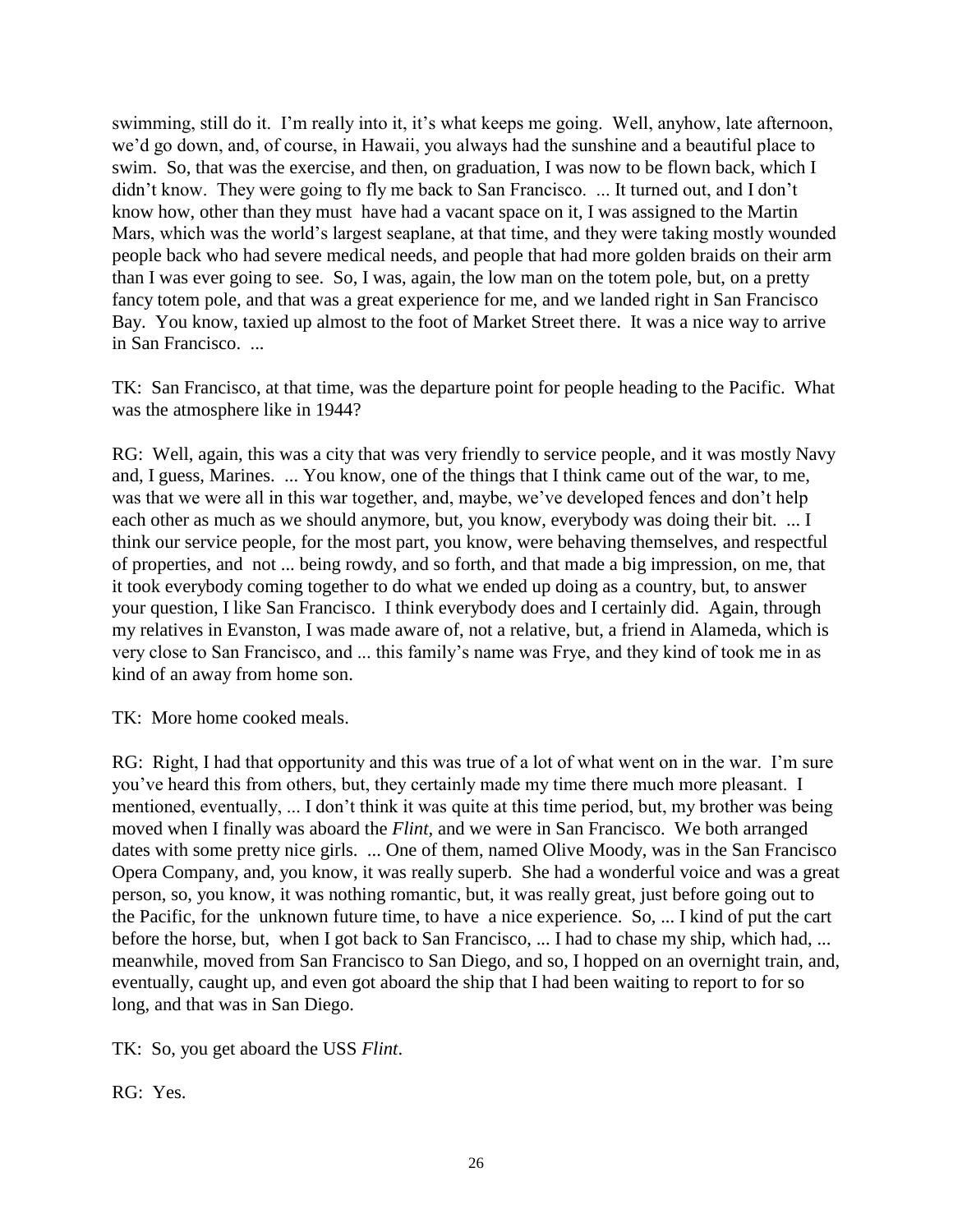TK: You headed out to one of the atolls in the South Pacific.

RG: Yes, its name was Ulithi. Yeah, ... when I got aboard the *Flint,* there were some final training exercises, and preparations to be cut loose from the States, and so, ... we had some gunnery exercises, and so forth, and all the repertoire that you need to deal with, search and rescue, and things like that, but, anyhow, they took the *Flint* back to San Francisco, to the Bethlehem Steel Company yard, where it had been built, for the last tune-ups before we shove off. ... You know, we had to have some work done on a boiler. So, finally comes the big day, and we go under the Golden Gate bridge, and you wonder when you are coming back, or if you are. We were mostly a West Coast group. We certainly had people from all over, but, the preponderance was West Coast people. So, off we go, and we escorted a battleship to Pearl Harbor, the USS *Indiana*, and then, we almost immediately left there. I had one amusing incident, I don't know if you want to hear it or not, but, before leaving Hawaii, I'm standing my first watch ... in port as what they called the JOOD, Junior Officer of the Deck. The officer of the deck would be up on the forward part of the ship where the officers come and go. The junior officer of the deck is at a gangway to a pier at the aft part of the ship, and so, I happened to have, I think it was, the eight to twelve watch at night. It was the first time I had ever ... had this duty. I'm wearing a pistol, and the equipment you are supposed to have, and it gets to be about eleven o'clock at night, and I see someone I'm somewhat in awe of, our executive officer, who is a commander, kind of weaving down the pier towards the ship, and his name was Commander Johnson, if it makes any difference. ... Commander Johnson should have gone up to the forward gangway and go where the officer of the deck was, but, he comes along, and I don't know what got into him, except, maybe, too much beer, and he decides to come over the gangway to where I am, and he comes up, and puts his face about this far to mine, and says, "Mr. Gies, I'm drunk, aren't I?" [laughter] ... I thought, should I say, "Yes, you are sir," or say, "No, sir, you're not sir." So, I'm not sure I said much of anything, which was probably the right answer, but, I was a little shaky, in the middle of my first watch, ... to have this event occur. But, I survived. ...

### TK: Was there much drinking amongst the officers?

RG: Yes, particularly knowing where we were headed, I think, and there wasn't much else to do. I'm not someone who drinks, having been involved in crew and all that, and I guess my family was very conservative. I was not a drinker myself, but, there certainly was plenty of it, and anyhow, maybe one story on that event. ... Eventually, when I got to be somebody on this ship, we had a quartermaster, by the name of Potter, who was one who did drink too much. Apparently, he had gotten into trouble in San Francisco, and would, if caught ashore, have been arrested, and so, you know, he was kind of, in my mind, a bad egg of some sort. I didn't know the full details, but, at one time, when we were out there, we went to general quarters, which is, when you are anticipating an attack, everybody gets where the guns are, and where your particular stations happen to be. Not everyone is on guns, but, anyhow, this general quarters alarm was sounded so suddenly that I didn't have a chance to grab my helmet, and I was, of course, ... concerned with torpedoes and being up where you could see things, and I should have been wearing a helmet. ... I remember thinking, "My helmet is in my stateroom. Do I take the minute to go there or go immediately to where my battle station is?" ... I decided that I better be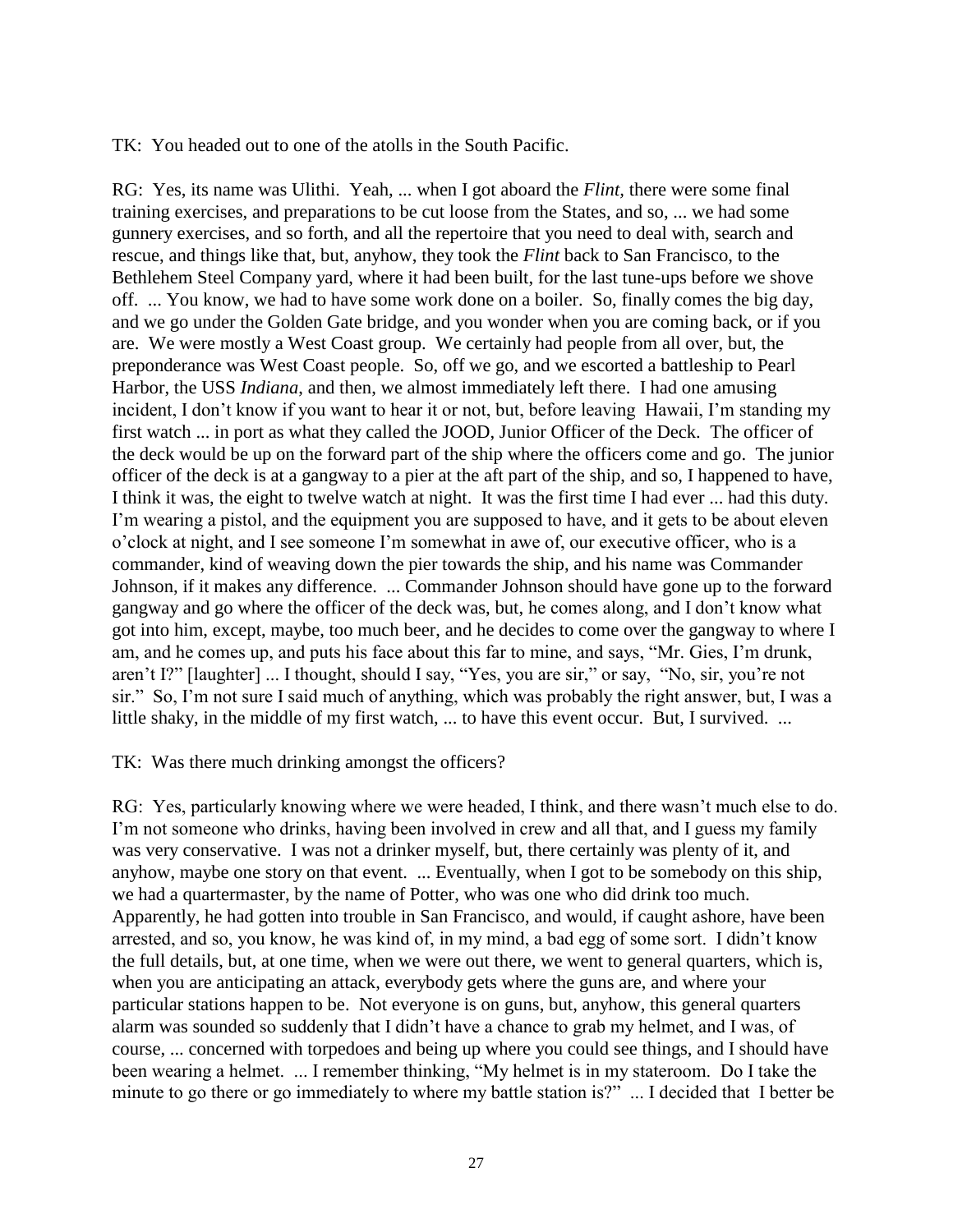where I am supposed to be, and not worry about the helmet, and low and behold, a couple of minutes later, Potter shows up with my helmet. So, you know, here is a tough guy ashore, but, he was really taking care of others when he got on the ship. So, I have always had a feeling that I was on a very fortunate ship to be on, and great camaraderie, and as evidence of that, we still meet once a year for reunions, this year in Nevada in September, and we'll have our tenth annual reunion.

TK: But, you only started meeting many years after the war.

RG: Yes, yes, and maybe we could talk about that later, if you want to. ... We had a lot to be thankful for, I guess. We were very lucky, and that's kept us close together, but, I guess I left you in Pearl Harbor, and when we left from there, which was almost immediately, we just kept going, after my famous night on watch, but, we steamed out for several days and came to Ulithi, which is a ... great natural harbor, out very far ... in the Pacific. They call it a coral atoll, with a sort of a ring. It really is sort of a collapsed volcano. You have what used to be the rim where all these little pieces of island are, and in the middle happened to be, probably, the best anchorage in the western Pacific for mounting invasions, and whatever, for the Navy, and so, as we approached this place, I, again, in the top side looking out, ... saw what looked like sticks start poking up over the horizon, and they were the masts of all these ships. ... They were all being assembled for the Lingayen Gulf landing, which was on the island of Luzon in the Philippines. I had never seen so many ships in my life, and I'm not sure I've ever quite duplicated it. I mean, I had worked with a lot of ships, but, having steamed out there by ourselves, to suddenly come on, you know, it's like downtown New York, except it's all ships, and so, we haul in there, and anchor, and, in the meantime, our mail, apparently, had beaten us out there. They flew the first class mail out frequently. So, among the early events was the arrival of the mail boat, coming up along side our ship and transferring over, by line, a bunch of bags of mail, and, of course, we were thrilled to get some mail so early, and being so new from the States. We sent back in these bags some ice cream, which was still frozen, and fresh strawberries, and you can imagine the impact of that on people who hadn't had either of those for months, or very long periods, and so, it was always amusing, whenever we went to Ulithi, our mail service was top notch. [laughter] Anyhow, we weren't there long, about three days, getting organized. Then, we made off in Task Force 38, which was commanded by Admiral Halsey, who was a famous name for this time period. Well, what was interesting, I'm saying this as sort of an aside, in order to confuse the Japanese, we'd be the same ships, but, we'd be Task Force 38 when we were commanded by Halsey, and we'd be Task Force 58 when we were commanded by Admiral Mitscher, and it would be pretty much the same ships. Occasionally, one ship would have to go back for repairs, and another would have been built, or coming out for whatever reason, but, so, we sent off in support of the Lingayen Gulf landing. ... The actual landing was to be supported by battleships and ships with bigger guns than we had, but, our mission as ... a fast aircraft carrier task force was to kind of create diversions and have the Japanese guessing where we were gonna land. So, we first had our aircraft from our aircraft carriers attack targets on Luzon, and I don't know if you know the geography of ... that part of the world, but, the Philippines are off-shore of mainland China, or Indochina, in those days, and above that was Formosa, now Taiwan, which was just off-shore of China. Well, ... our task was to go through, I would liken it to sort of a top of a bottle, the neck of a bottle, it was called Balintang Channel, between Formosa and the Philippines. We went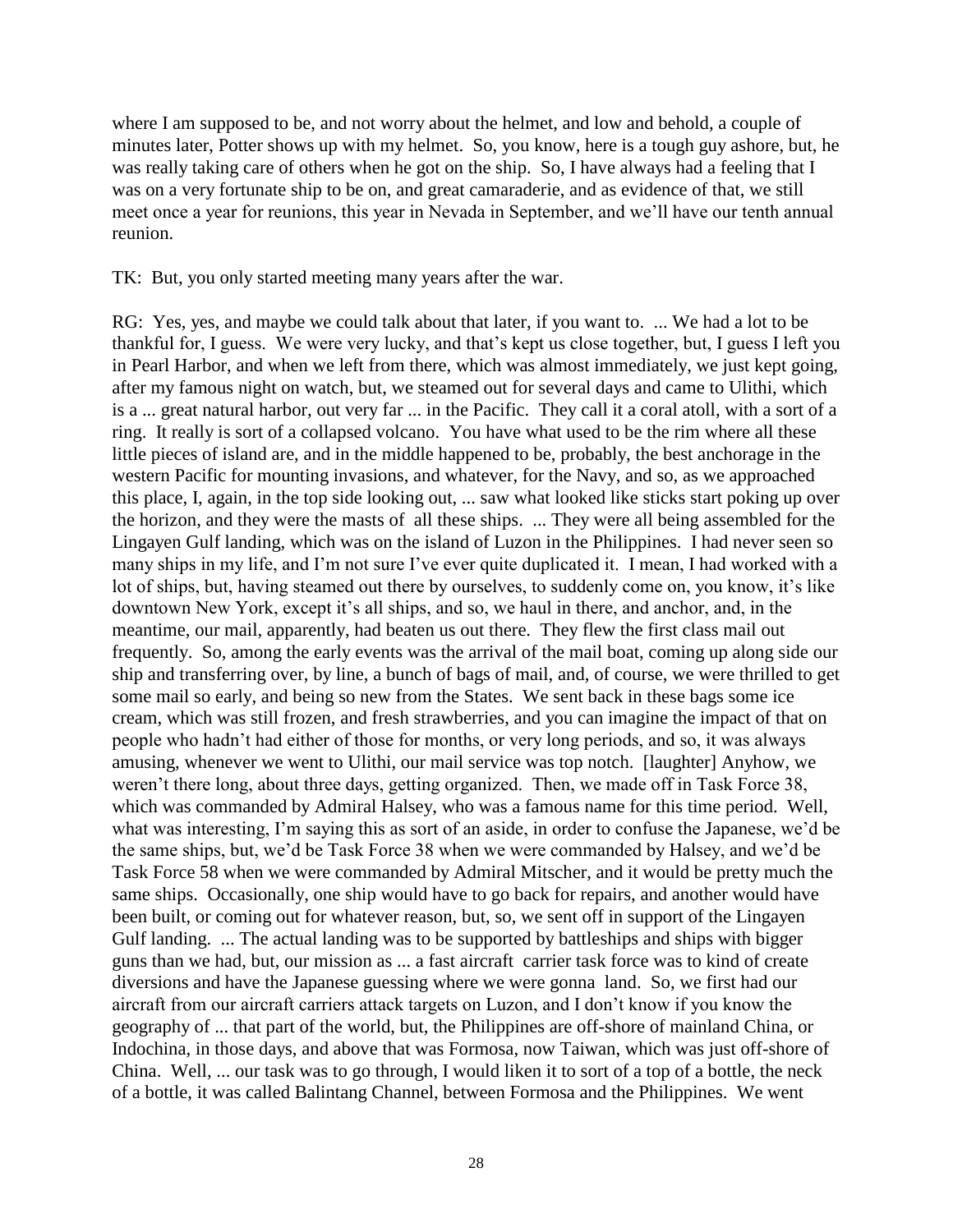through with a bunch of ships into the South China Sea, which would be the bottom of this bottle, and we were between the Philippines and China, both controlled by Japan. So, they could shuttle planes right across over us, if they wanted to. It wasn't that big a distance, and, I guess, the good Lord was in our corner, because it got to be bad weather, and we weren't spotted going in. I remember, being now prepared for CIC duties, seeing on the radar screen the town of Saigon, on the Chinese mainland. What's the name of that place now, Ho Chi Minh City, I guess it is, and we were about twenty miles ... from Saigon. ... This was pretty scary, to go into what looked like you're putting yourself into real jeopardy, but, our planes, apparently, were able to operate to good effect while the Japanese did not seem able to. So, despite the bad weather, I think our planes did a lot of bombing damage to the shore and shipping in this place. I won't dwell on it, but, a very unpleasant thing for me was seeing, I would say, perhaps a hundred bodies floating in the water, Japanese, and I, you know, don't know where they came from. So, anyhow, I won't dwell on that, but we made our retreat out through Balintang, again. The weather was really a monsoon by then. Our ship was rolling. If you take a vertical, which is where you're supposed to be, we were almost half way over, forty-three degrees on either side, and ... if you're trying to eat, or even stand up, you gotta hang on to something, but, that was probably as rough as we ever experienced, and it probably was to our advantage that we got out of there without being detected going out.

#### TK: From there, where do you next see action?

RG: Okay, from there, we were going to attack Japan itself. I guess I want to say this, and I mean it sincerely, that I don't look on myself as any hero, personally. The people who preceded us out there in '42 and '43, they did the dirty work. By the time we got out there, we were, you know, on the way to pretty complete control. We had to win it, but, it was a different war by the time I was in it than some of the other people, and I think my Rutgers classmates who were in the Class of '41 and '42 were probably seeing a lot more war than, it turned out, I did. But, ... our task, the USS *Flint*, before I answer your question, "Where did we go next?" was to protect aircraft carriers, and the typical arrangement would be to group three or four aircraft carriers in a circle with some distance between. So, if a plane fell in the water taking off, the pilot could be rescued. And so, the carrier circle, if you have the center of this formation as a dot, might be out two thousand yards from the center and stationed on spots on that circle. Okay? And then, the next circle was the *Flint* and other ships that were supposed to protect these aircraft carriers, which don't have much ability to defend themselves, except their own planes. So, we were the big fire power to protect the various big name carriers, and so, our station might have been on a circle two thousand yards away from the carriers, and there might have been three or four other ships doing the same kind of thing, and, finally, and much further out, like eight miles away, would be a ring of destroyers who were supposed to screen off any submarines that might be trying to get in and enter this formation, to keep them a distance so that they can't shoot the aircraft carriers, and so forth. This whole thing, this whole formation, in order to act as a defensive measure, would change course frequently. If you are trying to go a straight line, say due north, they would go for five minutes thirty degrees to the right of north. The next time, they would be swinging ten or twenty degrees to the left with a so-called zigzag plan, and we operated with these almost continuously in dangerous areas. Your main course would be predetermined, where you're supposed to be going, but, you had to make these simultaneous turns with the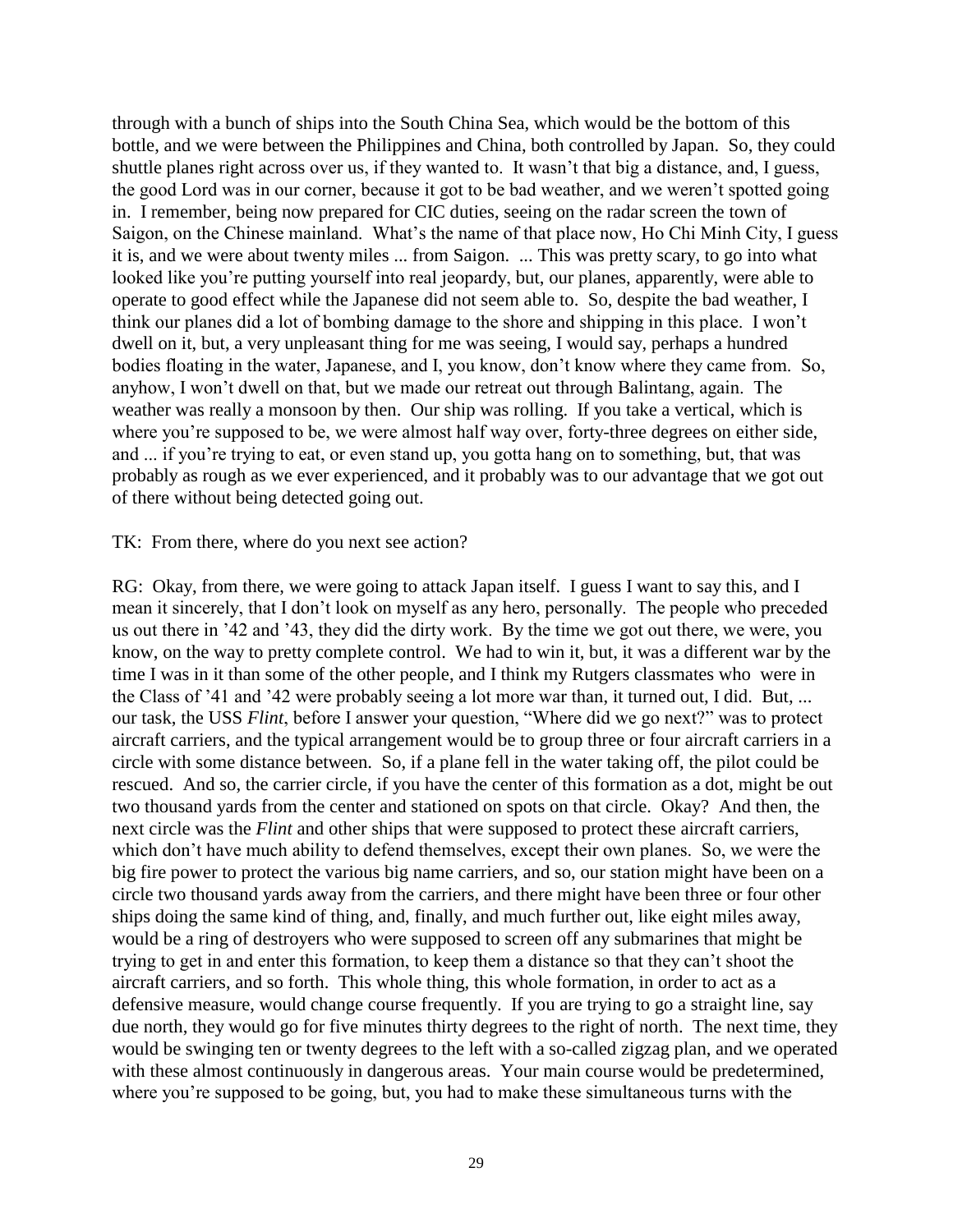whole formation doing it on signal, and you might change course every five minutes, so that if a submarine was trying to take a shot, you are on a different course, and, hopefully, they miss. I say all this so you understand what the *Flint*'s role was. We can't say that we personally did so much, except protect aircraft carriers, and, of course, that was important, but, my hat's off to the guys who were flying off those carriers. Anyhow, the next stop for us was attacks on Japan proper, Tokyo area, and we had, through our aircraft, great success up there. We thought that the Japanese would send some of their fleet, which they still had, out to try to ... attack us, but, they didn't. So, the only problem we had was with aircraft. On several occasions, *Flint* drove off Jap "snooper" planes with her gunfire.

TK: Where was your next area?

RG: Well, after this first attack on Japan, we were involved with Iwo Jima. As you know, there was sort of an island hopping approach to getting to Japan, and Iwo Jima was, I'm just guessing, maybe five hundred miles from Japan, and we were there. Anyhow, it became the target. We thought we had to have it, and the Marines are the people who deserve the glory here, if there is any glory in war, and we were there as air support. You have all seen pictures of the flag raising at Mt. Suribachi. We got close enough to see, not the flag raising, but, Mt. Suribachi, and we were there for several weeks. ... Eventually, we needed a complete re-supply. They sent us back to Ulithi, where we had a hectic two days to take on ammunition, refuel, and reprovision before our Task Force left for Kyushu and Okinawa.

RC: What were your experiences in Kyushu and Okinawa, the next places you went to?

RG: At Kyushu, the southern island of Japan, we had four or five days of pretty heavy going, where we, you know, as a ship, did have to shoot down several planes, and I can still recall some of that, of course. One plane in particular was known as a Betty, a twin engine plane. We hit this guy while off our port quarter, which would be the left side of the ship, and yet, despite being hit, he kept coming, coming, coming, on fire, and, fortunately, went down just in front of us. I even had a closer shave another time. ... I'm not saying this as a heroic accomplishment. ... I was only there because that's where I was supposed to be, but, we shot down a guy who was overhead, and, literally, he came down so close that we could see this, and I say, "poor chap," because I knew what their side had to go through. This guy was wearing a green robe, which was kind of a sacred robe, and I'm sure that he had been drugged, or given stimulus, before coming out. His job was to commit suicide, and he came pretty close, so close that we could see what he was wearing as he came down and hit the water. So, ... most of the time, ... well, I'll say this now, because I think it is appropriate, despite some action in various places, a lot of time at sea is just monotony.

TK: Right.

RG: You go days, or weeks, or months, and then, you have a couple of instants of action that you hope you are ready for, and can be alert.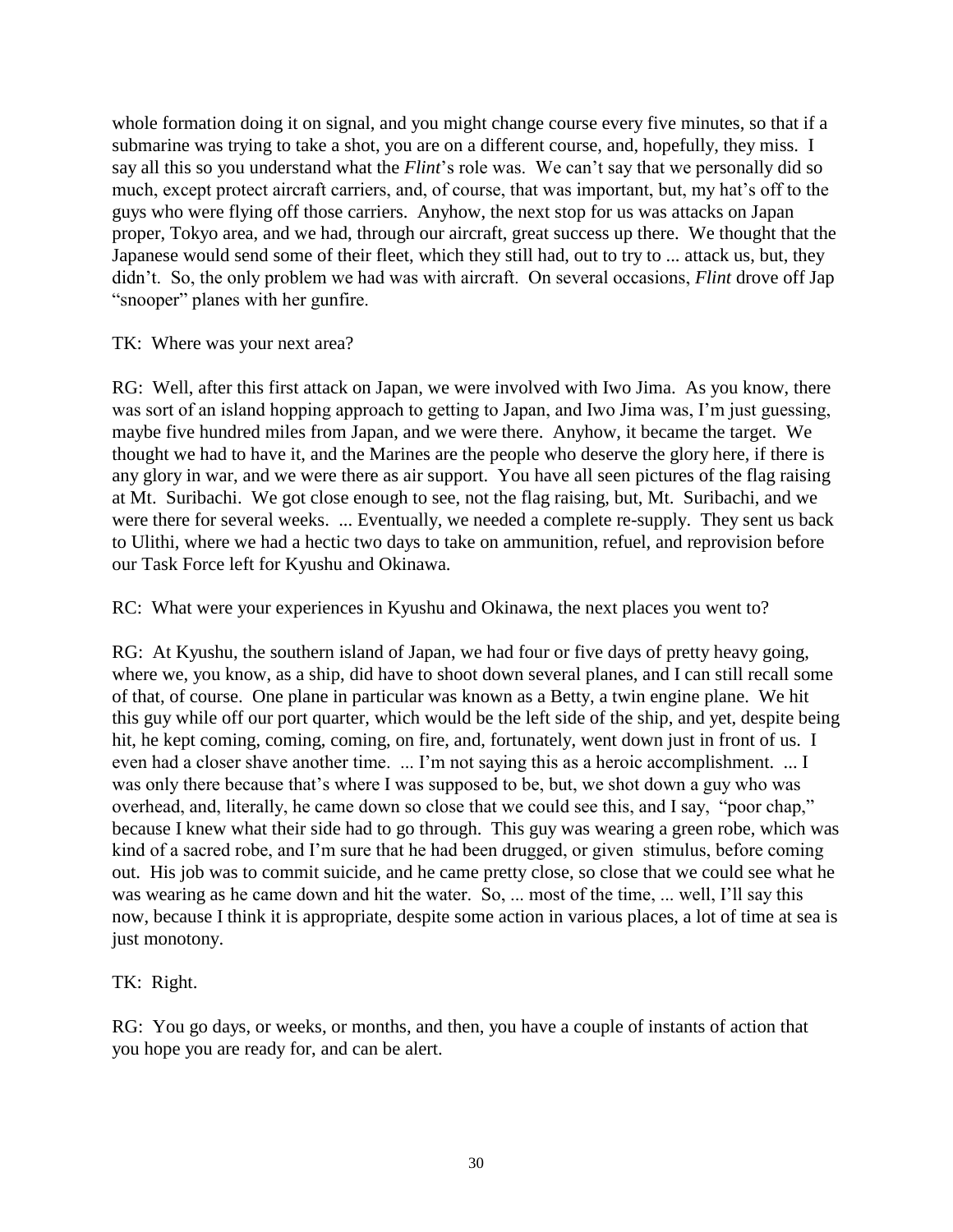TK: As an officer, did you have any problems maintaining discipline and control against this boredom factor?

RG: I don't think so. ... Again, they kept us busy. You ... stood watches every four hours out of twelve. So, you know, by the time you eat, and sleep, and stand eight hours of watches, there was little idle time. If you're in an area where it is necessary, you'd have general quarters, which means being up and on battle stations. You'd be there for dawn alert, so-called, or dusk alert. This is when the Japs often wanted to attack, because it was much harder to see 'em. They'd come low on the water, or out of the sun, if they were at that angle. So, it was customary to have general quarter, GQ we called it, morning and evening, and by the time you do this, and you eat some meals, and get some sleep, your sleep is often fragmented. For instance, GQ, three hours before I'd go on watch, at midnight or something like that, and so, ... I think keeping us busy was really what prevented problems. I am proud of the shipmates we had. I don't think we really had major problems of any kind. We had some small things mostly. When we were lucky enough to be at shore, somebody would be in over leave, or get into a fight, or something like that. It was very little, even of that.

TK: Could you describe the conditions of the ship, like your living quarters, eating, and so forth?

RG: Yes. Again, I think I was pretty lucky considering the junior level I was when I started. I normally would have been assigned to what they called a junior officer's bunk room, where seven or eight people shared that room, and, of course, some of my good friends were in it, but, not having been aboard when they started assigning people, I ended up sharing a room with the junior medical officer, who was a lieutenant junior grade, and we had one other roommate later. So, there were three of us in my state room, instead of seven or eight, and compared to what most military people went through, I was in the life of luxury. I, you know, had a descent bunk with a nice mattress on it. I wasn't trying to sleep on the ground, or worrying about the rain, or anything like that, and we had, for the conditions, really good food. It became tiresome because most of it had to be canned. You missed the fresh food. The thing I missed most was milk. I had grown up as a milk drinker and it was a long time before I got back to it, but, you know, I just have to say, I think we were basically a very spoiled group, compared to most.

### TK: Where did you go next?

RG: From Kyushu, we went to Okinawa. For me, at Okinawa, there were two kinds of important episodes, personally. First, I ... had been trained on board to deal with the five inch guns. Torpedoes were becoming useless, ... sitting in the middle of a formation where the only people you're going to shoot are your own destroyers. So, I was being worked into the five inch gunnery and we had a shore bombardment at night on a small island near Okinawa called Minami Daito Shima. Jima and Shima are, I think, words for island in Japanese, but, anyhow, I was in the aft director of our ship. We had two directors, one forward, the forward director, and the aft director, and I had a couple of enlisted men helping me, and our task from the aft director was to fire star shells to light up this island, so that the forward director could control all of the other guns. We had six turrets of five inch, two guns per turret. So, we had twelve five inch guns, and we were using one turret with two guns for the star shells, and kind of alternating. I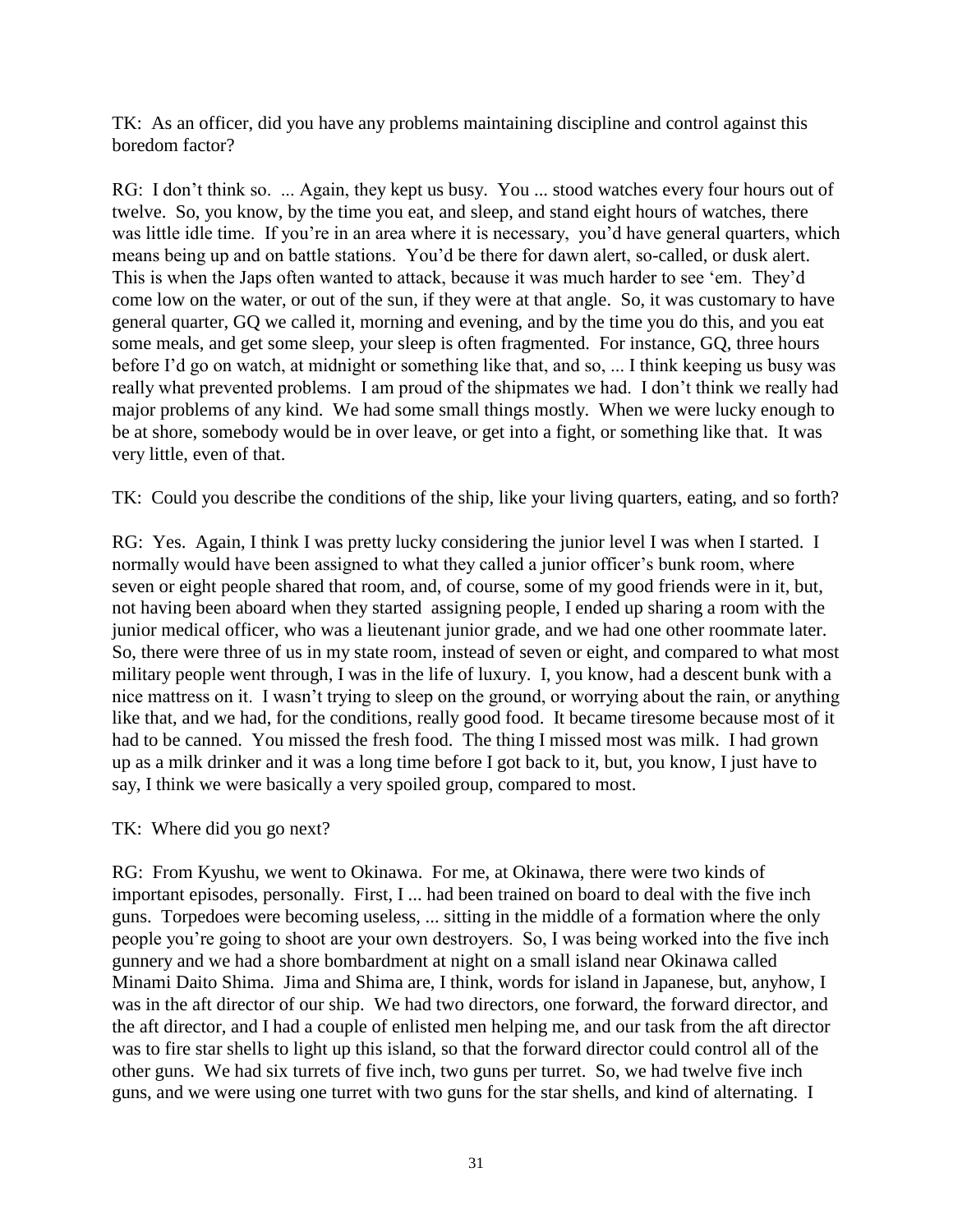forget now whether we were supposed to put one up every forty-five seconds or every minute. It was sort of like the Fourth of July. You know, you had to keep firing these things and we were trying to fire for effect over a hillside to the opposite side. So, you know, you had to have a pretty good view of what was going on. My personal task was to direct the firing of these star shells on the appropriate intervals, and keep them lit up over there, ... and the other five turrets were tied up to the forward director, where more experienced guys were doing the firing for effect. I was just a support for this, and then, there were two other very large ships, they were battle cruisers, the *Guam* and the *Alaska,* also firing. They had bigger guns, eight inch guns. So, my lighting operations were supposed to help not only our ship, but, these other two fire, and that ... was somewhat of a diversion, again, to keep the Japanese guessing, "Were we trying to go ashore there or weren't we?" We weren't, really, but, we had to make enough of a scene to make them think it was a possibility. So, that was, for me, being given responsibility that, I guess, I had grown up to by then. And then, on another occasion, I was assigned four aircraft, so-called CAP, Combat Air Patrol. These were our aircraft that would fly over the carriers as protection if any other planes were showing up that shouldn't be there, and I ... was really pleased, I guess, to be given the responsibility from our CIC to control these aircraft. Fortunately, no dramatic events occurred, but, this is what I had been trained for at Camp Catlin, and so, I felt, "Well, I hadn't wasted all that training." I did, actually, get to use it for a short time. So, anyhow, Okinawa was a Marine and Army show. Those guys deserve all the credit. They were magnificent, but, we did whatever we were supposed to do and that's about all we can say. Then, we went back to Ulithi, again. ... From the time we attacked ... Japan, Iwo Jima, Okinawa, and, finally, got back to Ulithi, I had gone almost three months without ever putting foot on land. ... They'd bring the bullets, food and oil for keeping us going out in tankers and supply ships, and transfer while we were still under way. Over a longer period, I remember I got ashore, literally ashore, for only fourteen hours out of a year. So, ... I talked about monotony and I think that was the biggest concern.

TK: It was amazing to actually touch land?

RG: Yeah. Personally, I dealt with it, when at sea, by taking up the game of Acey Ducy, which is sort of a roll of the dice kinda game, a little bit like Monopoly, or something. It was a fun thing. ... I had quite a rivalry with one of my fellow officers from North Carolina, and I don't know whether he won or I won, the score was probably 1003 games to 997, or something. ... Of course, I must admit, my life as an officer was a lot pleasanter than probably the enlisted men. Not that they were ill treated. We had all of five records and a record player in the officer's ward room and three of the five records were the "Student Prince" operetta. Are you familiar with that at all? Well, anyhow, I think I could substitute for the singers of that operetta. [laughter]

TK: Based on how well you knew the music?

RG: Yeah. Well, we heard it frequently, and it happened to be the favorite song of another officer there. So, whether you wanted or not, you got it.

TK: How would you describe the division between the enlisted men and the officers?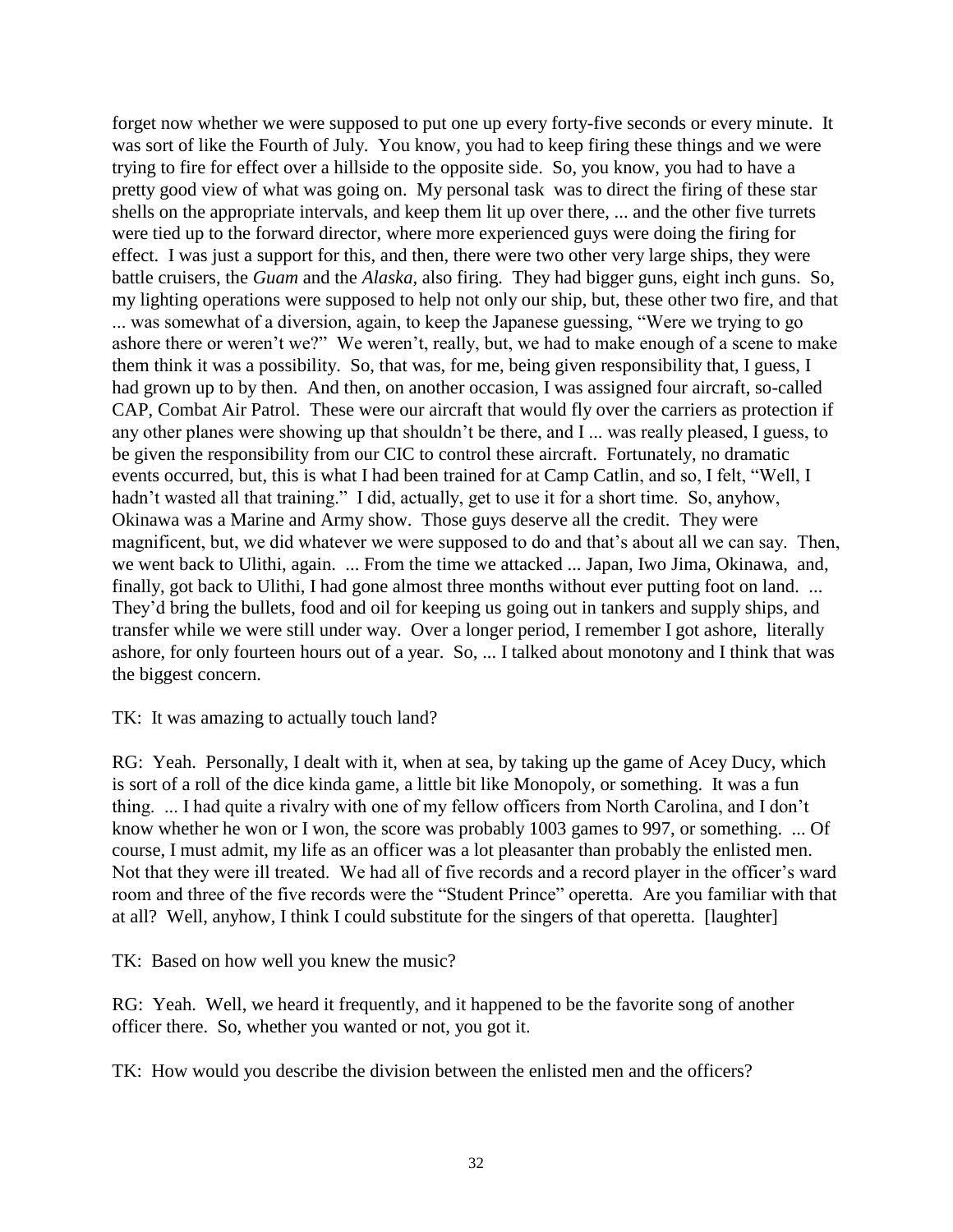RG: Well, there is no doubt that officers enjoyed a privilege. You can debate whether it was too much or too little, or whatever, but, I would say, on this ship, there was less, you know. I don't recall ever having anybody pull rank on somebody else, or something like that, because most of us were reservists. We all came out of the same pot, we were civilians a year or two earlier. ... I think most of us cared more for ... civilian life than ... the Navy. And so, I think I am right in saying this, that there was respect, even love, among all of us, because we were all in it together, and we all had our little piece to do, and I think that spirit has carried through to these reunions that I now attend.

TK: Were there many African-Americans on the ship?

RG: No. We had some Filipinos. They were stewards for the mess wardroom and that's one example of racism, possibly, at that time. I don't know what they would have been doing had they not been there. They ended up getting, probably, better treated than they would have been treated somewhere else. Those were the only "minorities" and there were only six, or eight, possibly, of these Filipinos, and they probably ate better. I don't mean to justify the system, but, that was the system, and I'm not too sure it was bad for them, either.

TK: Did you ever have food or water shortages on the ship?

RG: No, but, we were restricted on water. We were allowed, on a per man basis, ... twenty one gallons of water per day. That included showers, cooking, anything that needed cleaning. For a shower, you'd get wet, turn off the shower, soap, and all that, and rinse down.

TK: So, that was it, a minimalist purge to water usage.

RG: Yeah, that's right. An important part of the Navy, and less glamorous, was bringing the supplies, ammunition, food, and mail, everything out to us, and those people had the monotony and dirty chores as much as anybody, but, they never got the headlines, but, we, therefore, had good food. ... I'm sure we all, I am using the slang, bitched about it a little bit, but, it got to be, you had to eat your way through this layer of whatever it was before you got to the next layer. ... You know, we were so much better off than anybody else. It would have been ridiculous to have complained.

--------------------------END OF TAPE TWO, SIDE ONE------------------------

TK: Where were you, actually, when the atomic bombs were dropped?

RG: Well, we were at sea, of course, just, you know, patrolling out there. I forget the date of those bombs, but, it was August, I think.

TK: It was the 6th?

RG: Well, anyhow, ... we were, you know, patrolling off of Okinawa, I guess, and we, of course, got the news. It was meaningful to me, because my brother- in-law, John Sites, who married my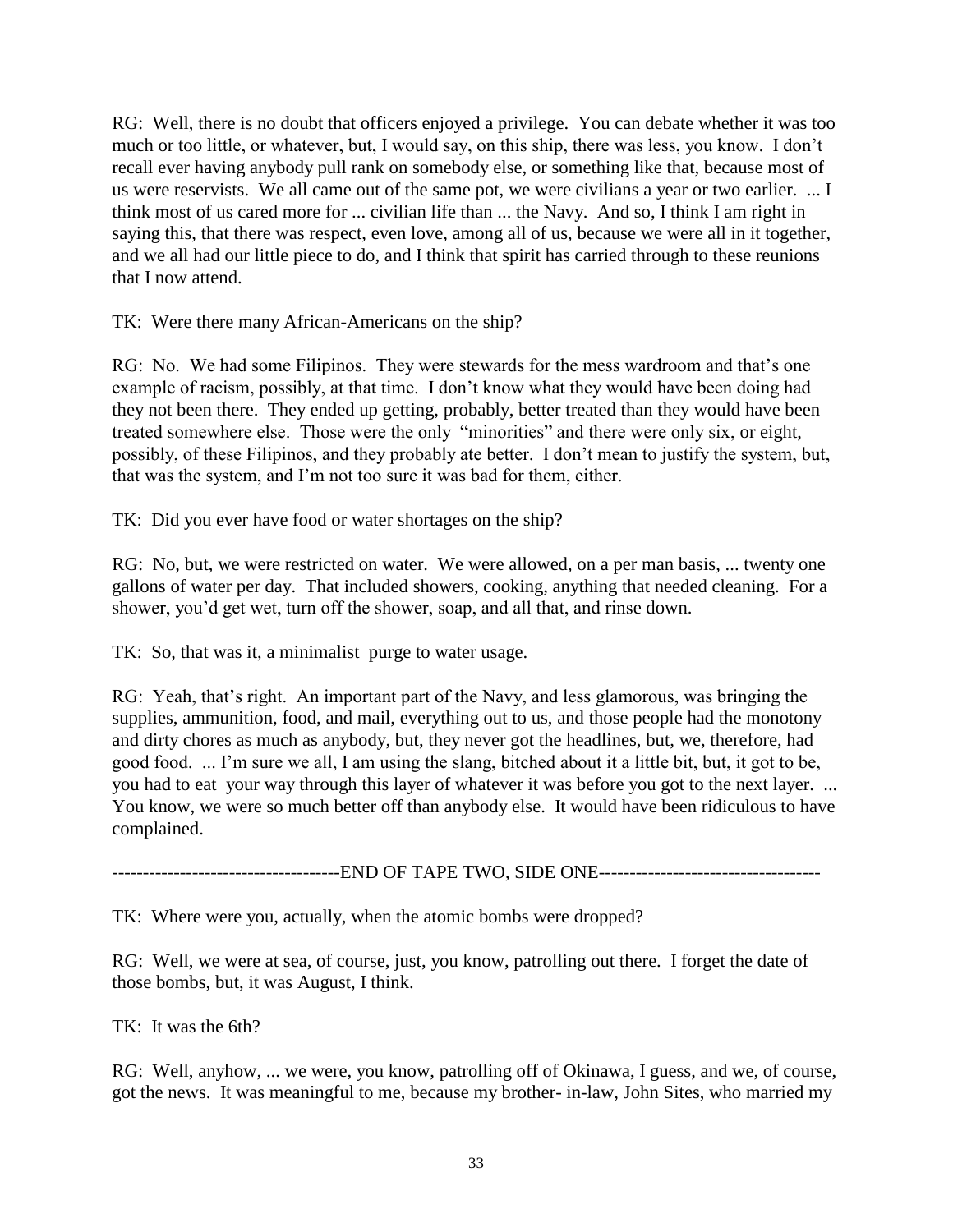sister here at Woodlawn in New Brunswick, ... actually ... was working on ... part of the ingredients for the bomb down in Oak Ridge, Tennessee, and he never was able to tell me what he was doing, and, you know, there were sort of hints that something unusual was being done. ...

TK: As far as you knew, he was working ...

RG: The minute I got the news, I knew what he had been working on. A lot happened in a big hurry there at the end. The bombs were dropped. We think we were probably winning handily already, but, it hastened the end of the war, the bombs. The Russians declared war. I don't think the Japs were ready for more people to gang up on them, and they finally offered some peace proposals, and, eventually, they were accepted, and became the end of the war. That was on August 15, V-J Day, and we had had so many false alarms within three to four days of that date that I don't think that it was nearly the event it may have been here in the States. I don't know.

TK: You were close to the action?

RG: It didn't change anything for us. You know, we were still going to steam around for months, and, of course, we were thrilled it was finally over, and the danger element became much less. Not immediately, but, shortly thereafter, we could turn on lights at night, we could send home some mail that actually said something, and it wasn't censored. So, things changed.

TK: But, you knew that this would not necessarily mean that you were going home.

RG: No. They had a system, that others may have told you about, of points, that determined when you could go home. I was single. The biggest ingredient was to be married. I had goofed by not doing that early enough, but, anyhow, I was going to be one of the last off this ship and we did end up, to shorten the story a bit, by being assigned to Magic Carpet duty, to bring back other people, Army, Navy, both. ... It was great to be back in the States in November of '45, but ...

TK: You would be leaving again.

RG: But, we had to turn around. It was three or four days, and head right back out to pick up some more people, and I'll make a little story of our return the second time. Our skipper, Captain Will, ... had his wife in San Francisco, and we were due to arrive in San Francisco on December 26th. There was a great feeling that it would be nice to arrive there on the 25th, for obvious reasons, be there on Christmas Day, and the skipper was a good guy. So, when you are that far out in the Pacific, if you put a few more turns on the turbine that's driving you, you might still be pretty close to what they say you are supposed to be doing in speed, and, I think, we would have made it on the evening of Christmas. We got ... to about 150 miles, or 200 miles, of San Francisco, and you could hear all the radio business coming out from there, and then, fog set in, and we had to anchor about six or seven miles out of San Francisco. So, despite all this effort to get there, we had to wait until the morning of the 26th, but, I think it illustrates how far out you are in the Western Pacific, that a few more turns on your propeller could make a half a day difference at the other end.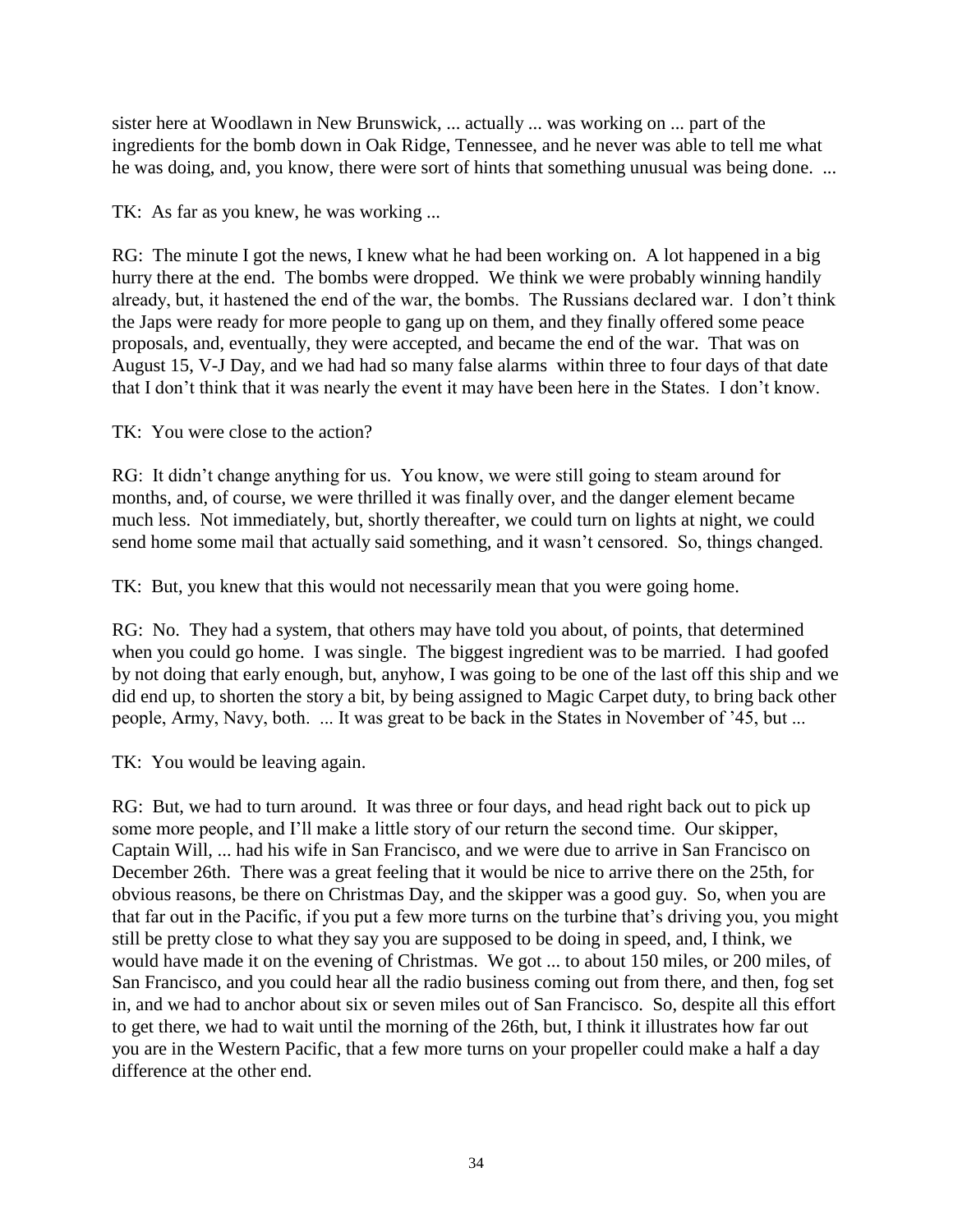TK: How many trips did you make, back and forth, on the Magic Carpet operation?

RG: Only two. We thought we were going to be sent back a third time, and we [were] resigned to our fate, but, ... one of the things about military service is that you never know what you can count on, or what's going to happen at the last minute. Fortunately, this time, luck was with us, and they decided not to send us back. The *Flint* was assigned to the so-called Reserve Fleet, which was headquartered in Bremerton, Washington. ... So, in due course, almost at year's end, we went up there, and were anchored off Bremerton for a few days. There was such a concentration of ships coming back, and to be laid up in reserve that, despite being part of Bremerton, we were assigned to another place known as Everett, Washington, which is about forty miles above Seattle and Bremerton. So that became the eventual destination of our ship. ... I was on the *Flint* until May of 1946, and seeing all the married men, and those with more service than I had leaving. Eventually, I was placed in charge of the whole task of laying up this ship, except for the engineering spaces. I was now all of ... twenty-three-years-old in March of '46, but, I was given all of 132 men, which was most of what was left on the ship, and told to prepare this thing, you know, for being in mothballs forever, virtually. So, that was a challenging assignment and I must have done a good enough job at it. ... Fortunately, I had some other, now junior, officers working with me. All the young guys were the only ones left, and so, we literally had to crawl down to inspect all these spaces, and I got stuck in them, being a six-footer, at the time. My guys had to haul me out by my feet in some of these spaces I crawled in, but, we got the *Flint* prettied up. I left about a month before the final decommissioning of the ship and I won't go into the reason for some delay, but, I almost had to fight my way off the ship, after I had the points ...

TK: But, this job had to be finished.

RG: I think somebody thought I should be kept as long as possible and I didn't agree with that. So, I was lucky to finally get off.

TK: After V-J Day, did you stay in Japan on any occupying duties before doing Magic Carpet rides?

RG: We got ashore there for liberty. We were not responsible for anything ashore.

TK: What was it like? What was the scene like?

RG: Oh, boy. Things I'll never forget, I suppose. Our ship was actually on the line to pick up any planes bringing in the people for the surrender ceremony. We were just off of Tokyo Bay and our ship was there to be a communication point for planes coming in from Guam or the Philippines. MacArthur went over on a fancy plane, and so forth, getting ready for their surrender. ... If a plane went down, we were supposed ... to fish out any pilots who had gone down, and, also, it was a navigation thing to have us at this spot for everybody to come in on, and, as the officer of the deck, which I now was, it was the most boring existence. We'd go ten miles one direction, turn around, and go ten miles back, and we had to stay within that confine for all these people to depend on us for navigating airplanes, and all that. ... So, for weeks, ten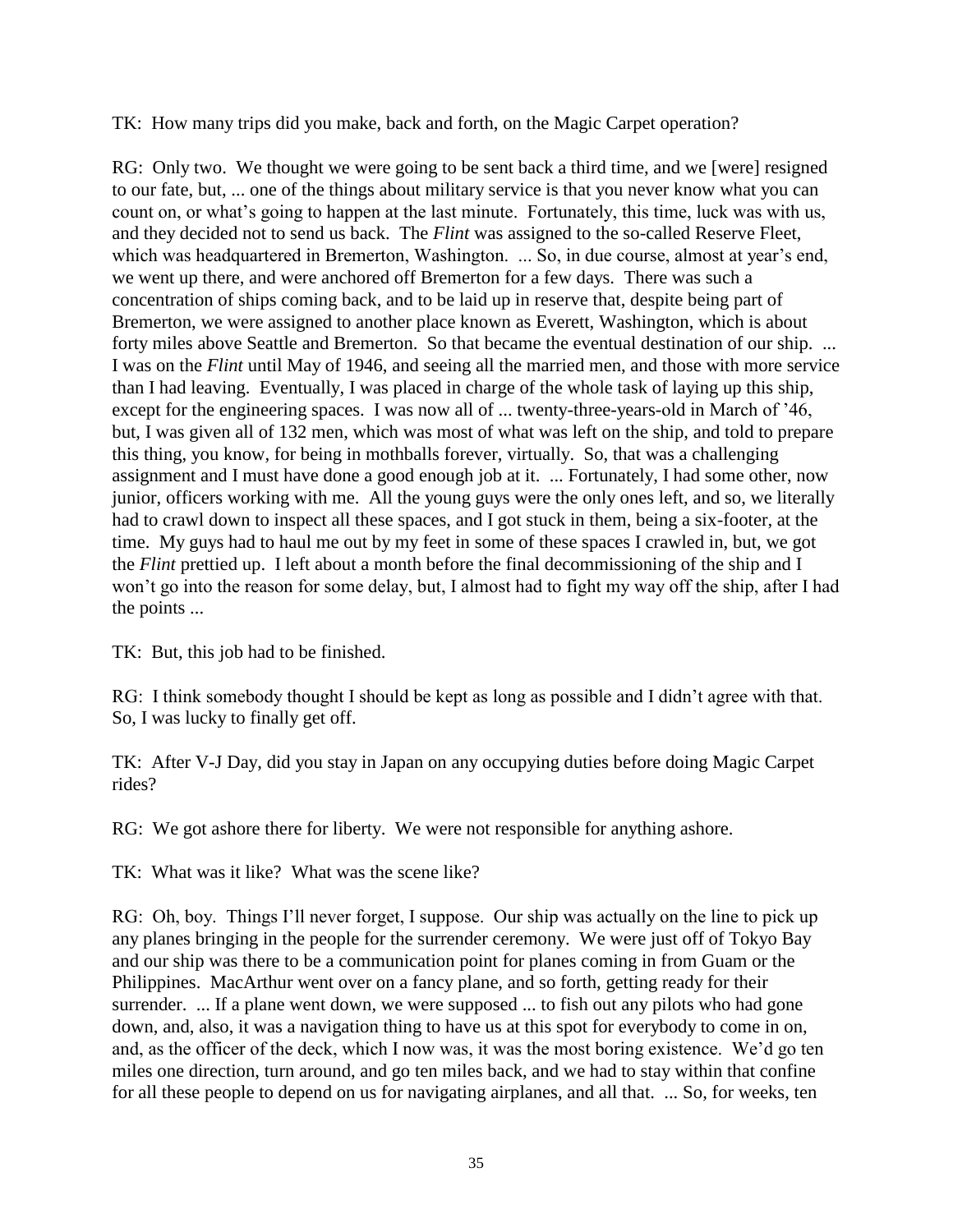miles this way, ten miles that way. There was a little island out there called Nii Shima, and we'd see some fishing boats come out, part of the Japanese fishing fleet, and we were within range of their normal waters. They would come up, and hold their hands up, and wave a white flag, or whatever. ... They were afraid of us, of course, and when we were finally through this patrolling bit, and got in, five days after the surrender, to Tokyo itself, well, actually, it was Yokosuka, the Navy base just south of Tokyo, they still had white flags up on a lot of the buildings. The Japanese adults were afraid of us. If we were walking on the sidewalk, which there weren't too many of, they would get off, and bow, and scrape, and that kind of thing. ... But, the things that I remember best, I guess, two of them. In Yokosuka, the Navy base itself, Admiral Halsey had set up his headquarters on the second floor of a building. The first floor was the officers' club, and there would be, for lack of anything else, ... some booze available, I guess mostly beer. I don't think we had hard liquor anymore, but, anyhow, there was a lot of gambling with Japanese money, which was basically worthless. ... Our guys, of course, they weren't referring to the money as yen, but, "I'll bet ten million dollars on this," or "ten thousand," or whatever it was. ... I remember, there was a table, it had been the dining room table in this magnificent building. It must have been thirty feet in diameter, and it was piled high with all this money, and people getting off ten or twenty feet, and running up, and throwing the dice. I never saw a crap game ... with as much money floating around, worthless, you know. So, that became a big thing. On another occasion, the weather got rough. ... I won't bore you with a lot of monsoon talk, but, the *Flint* was anchored out in Tokyo Bay. One night, the officers on liberty were supposed to be picked up there at the Officer's Club landing at such and such a time, I'll say eleven o'clock at night, and it was too rough for the boats to come in for us, which meant men drinking more than they should. My roommate, by now, was a little guy by the name of Ensign Hall, about 5'3". He had been through the Naval Academy, and was kind of the Napoleonic type. And so, suddenly, I realized that my roommate wasn't to be seen at this event anymore. ... So, I went out, and looked around, and under a bush, I see this pale face looking up at the moonlight, and that's Ensign Hall flat on his back, you know, somewhere within a hundred yards of the boat landing. We got him hauled off to where we were supposed to get our boat, and, eventually, around two a.m. a boat gets in. It was one of those flat-bottom types, with water splashing in. Going back to the ship, it gets worse as we go out. At the stairway, or ladder I'll call it, you're supposed to go up to get on the main deck from water level, and we were going up and down like this, and it was very dangerous, because this ladder is made of metal, and if you miss your step, you could either get crushed, or get your leg broken, or something, and so, it became obvious we weren't going to make it that way. So, around to the ... other side and put the cargo net over, dump all of us on to the cargo net, haul us up, and dump us into the deck, and some people literally needed to be, you know, dumped out. A few of us could still walk out, but, that was an event. Another was going to Yokohama, which I did not on this first time ashore, but, we came back later from the Magic Carpet duties to Tokyo area, and I got to Tokyo, and Yokohama, and Kamakura, and a few other places, but, Yokohama made a big impression, because it had been fire bombed by our B-29s, mostly, and you could look out over this expanse for miles, where it was nothing but a flat field. Everything there had been built so flimsily that it all just burned. Everything burned and the only thing that remained was the little safes that each little shop or merchant had. These were about one cubic foot in size made of steel, and so, about every twenty-five feet down this field would be one of these little safes, and it was the only thing left, and it was a very depressing place. I'm glad I saw it, but, there was really nothing to see. Finally, I realized the impact of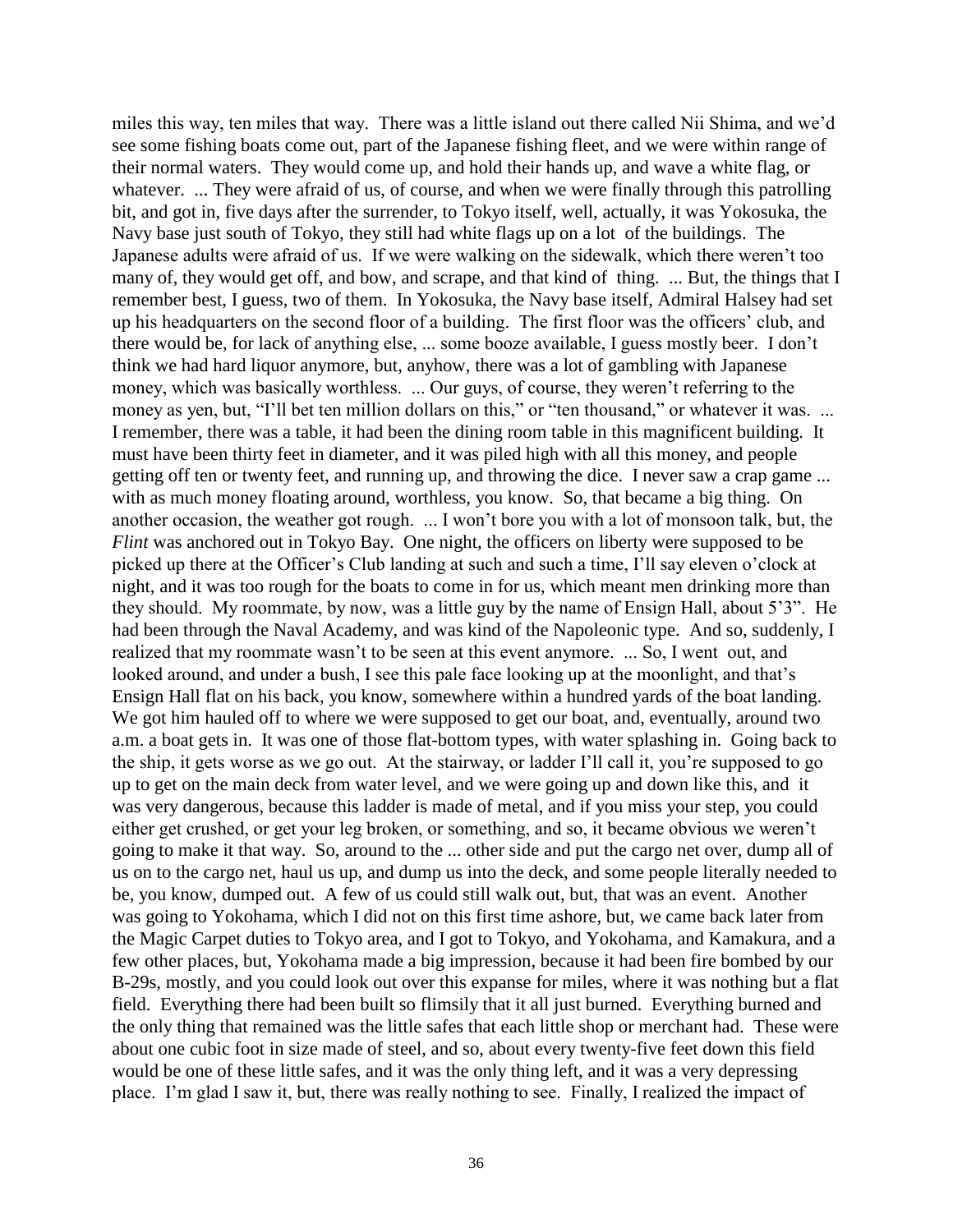what was being done to these folks, you know, in a way that I won't forget. But, happily, later in life, I had a chance to return to Yokohama.

TK: With a peer group?

RG: With a tour group, as a tourist, and to see a beautiful city, you know, and it was great.

TK: How had it recovered?

RG: Full recovery, of course. The Japanese, as you know, became very affluent and prosperous, and it was great to see the change, but, I had other experiences ashore, just two others I'll mention. Shortly after being ashore there for a second time, I bumped into a Japanese chap who had been, I think, educated at Yale University, and spoke English, and was now an English teacher, or a second language teacher, over there as a native Japanese. He invited myself and a colleague on the ship as guests to his home and that was a really neat experience. You know, we took our shoes off, and went in, and sat down on mats in this little sort of elevated first floor of this place, and the wife and daughter came and played musical instruments. We were treated to things that I'm sure were in very short supply. They gave us some kind of chocolatey drink which must have been a very scarce item, and we tried to reciprocate with some small gifts, but, ... you know, actually getting into somebody's home was a tremendous experience, at that particular time. ... My first time in Tokyo, I remember, I went by train from Yokosuka to Tokyo, a short distance. The train was the only means of getting around, and I got off the train, and I heard this beautiful symphony orchestra. Here it was, you know, within a week of the surrender, and out of the first floor, which was the ground floor, of this three story building, I could hear this music coming, and I went and opened the door, took a peek. There was a symphony orchestra. That soon after surrender, you know, it must have been the top symphony orchestra for that area. That was kind of an eye opener to see, amidst all the desolation and destruction. A lot of the people had a lot of money, but, they couldn't get anything with it. It was the old story of shortage. So, to see them doing something, I thought, very worthwhile with their time and effort, was a good experience.

TK: So, you have already seen hopeful signs?

RG: Yes. Yeah.

TK: After you already went back and returned to Japan this final time, you went back after the Magic Carpet rides?

RG: Yes. I would say, possibly, for ten days. I'm just relying on poor memory now, but, long enough to have two or three liberties ashore, and it was through these that I got to Kamakura. There's a famous Buddha statue you may have seen pictures of. It was hollow. I could go inside, climb the stairway, and get up in the head. It had a little golden Buddha inside this big Buddha, and so, I was fortunate. There wasn't a lot you can do or see, understandably, at that time. Within the limits of the immediate Tokyo area, I did get to see those places I have mentioned. I should add, having, ... just helped to win the war, our ship came to its anniversary of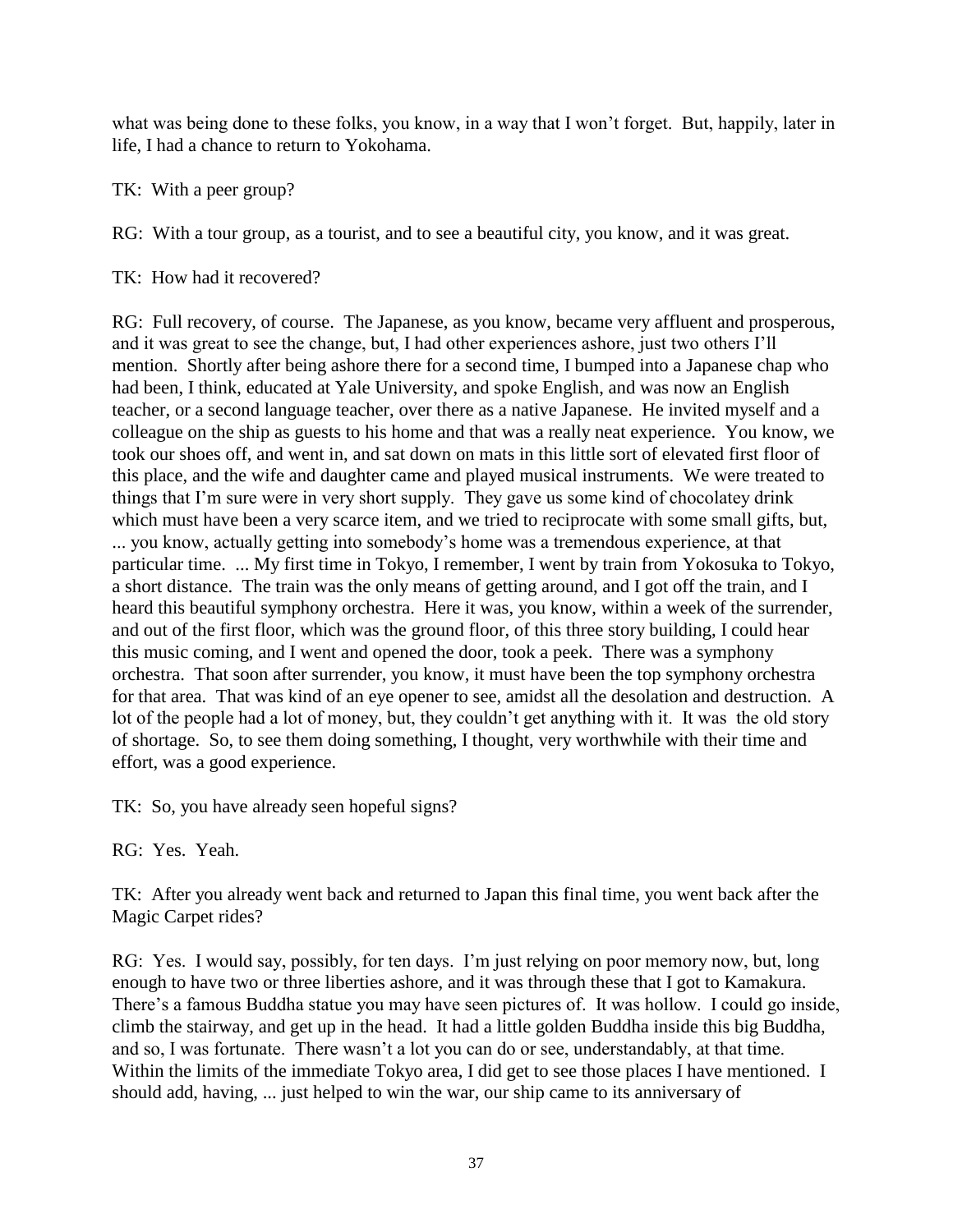commissioning, which was August 31st. The surrender was on the 15th. We were still patrolling around offshore Japan for the most part, and then, on *Flint's* anniversary, we had a big cake, ... a three layer cake with USS *Flint* seal, ninety-seven, and, "Happy Birthday," on it, and everybody had a great meal. Remarkably, the ship had actually, at that point of time, ... its first year, gone exactly 100,000 miles from San Francisco where we started. You think of 100,000 miles at sea, and we were ready for land, of course, but, it was just a coincidence, I think, that probably would have never happened, to go that many miles in peacetime. Nobody would, as tax payers, ... pay for you to use up that much oil to get around that many miles. It came at exactly four p.m. in the afternoon that we had logged 100,000 miles.

TK: The crew celebrated?

RG: Yeah, in terms of a decent meal, and one of our officers, who was officer of the deck at the time, wrote a poem in the log book that I thought was really great. It's in my booklet that you have and he talks about it very well, I think.

TK: Then, after your final stop there, you went back to San Francisco?

RG: Yes. Yeah, and that's when we thought we were going to come and turn around a third time and didn't have to.

TK: You did not have to, and you finished decommissioning this one ship, and you actually requested for an extension of your active service, right?

RG: Yeah. When I finally fought my way off the ship, to go back, my interest was going back home, of course, to New Brunswick, which was our family home. So, I came to New York and I got to the separation center. I asked if there was any opportunity to get duty there in the New York area, because I wanted to return to Rutgers in the fall. ... You know, to go out, someone newly landed, and find a job for three or four months, I am not sure I would have been welcomed with open arms by anybody. So, I did extend, and they offered me a job in Lido Beach, Long Island, which was a fancy estate. I think it was Jay Gould's estate. It had a swimming pool and all the goodies that go with a big estate.

TK: It becomes the summer job.

RG: Yeah, that was my summer job. It was close enough to New York to take in a few of the plays. So, that was kind of my reward for my time away in the Pacific, I think. Then, I did come back to Rutgers for the Fall of '46.

RC: On the GI Bill?

RG: Pardon.

RC: On the GI Bill?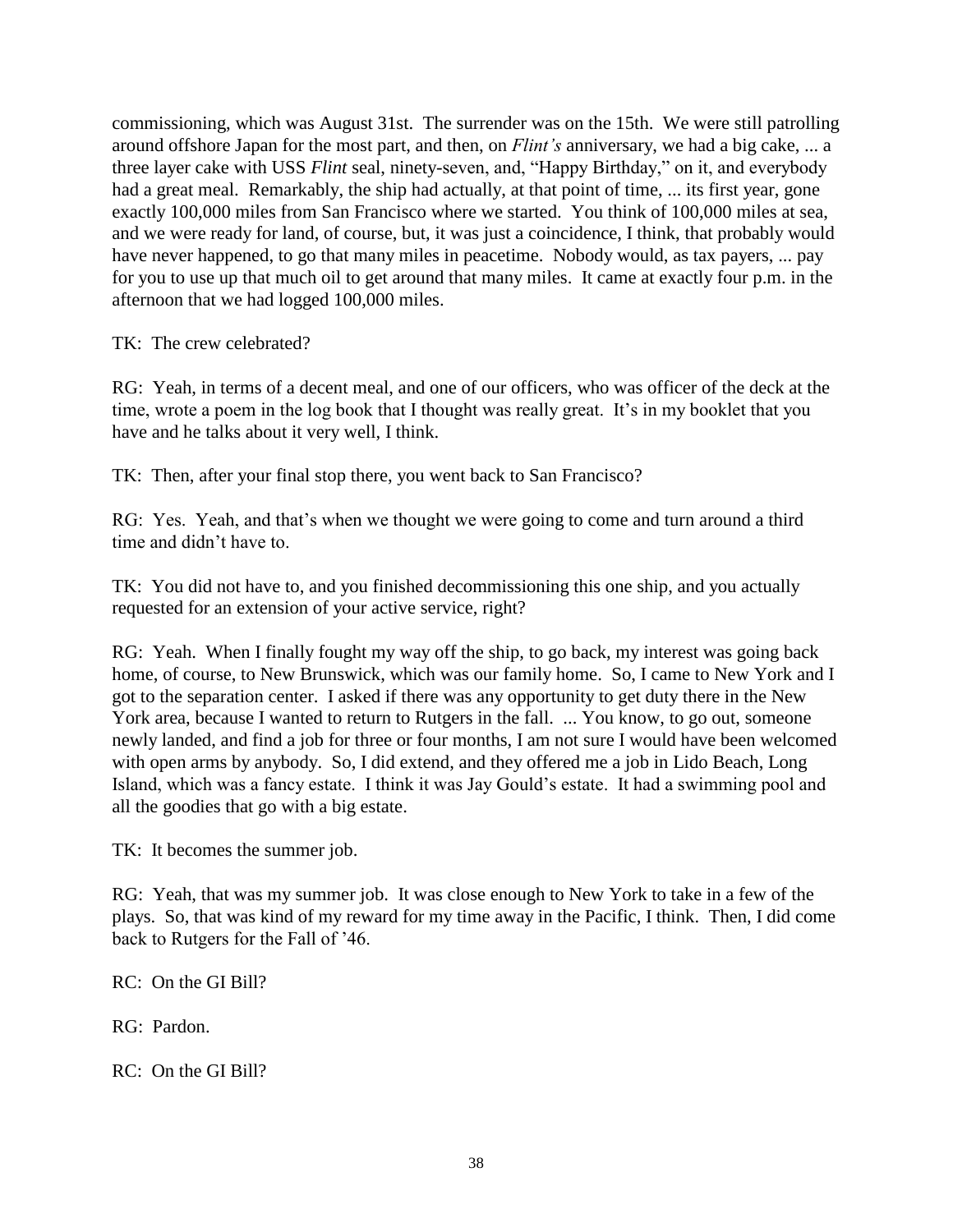RG: Yes, one semester's worth, and I had gotten, in absentia, my degree, as I told you, through Dr. Clothier's generosity, but, I started a Masters' degree that fall, and I had still to complete practice teaching. I had intended to be a high school teacher in math. So, they sent me to Metuchen High School for six weeks of practice teaching, which was an experience.

# TK: How did you enjoy it?

RG: Basically, I enjoyed it, but, they'd send somebody from Rutgers out to look at me every once in awhile and sit in the back row to see how this guy was doing. Fortunately, I had, literally, a genius by the name of Francis who sat in the front left row. When the chips were down, Francis got the questions. So, he came through. [laughter] But, I had two completely different faculty types that were my overseers at Metuchen High School. I won't name both of them, because somebody in this territory could know them, even though they are probably deceased by now, but, the one that I will mention by name is Miss Octavia Sparks. She was as grand an old style teacher as you can come on. She loved the kids, would do anything for them, would stay hours after school and help kids, and all this kind of thing, and she was my positive image of what I should be. ... Then, I had a gentlemen who was, I am afraid, the opposite, who would show up in the last instant to ... open his class, at best, a minute early, and would depart instantly when it was over, and if anybody was in trouble, that's their trouble. So, it was kind of discouraging to see that, but, I think I concluded, and Mrs. Sparks, certainly encouraged me, to not become a teacher, despite doing reasonably well at it, I think, because she felt, and I guess was right, my maturity, at that point, was such that I would do better with adults than with young kids. I didn't have any problems. I enjoyed it. The only thing I didn't enjoy was, I had the superintendent of schools' daughter in one of my classes and that poor girl and math just didn't go together at all. ...

TK: So, you had to find a tactful way to deal with her?

RG: I had to flunk her. I didn't know whether I should just pass her, but, you know. ... So, I flunked her. You know, we got along fine. She worked with me after school, she tried hard. It was quite obvious that this wasn't the right program for her, and I hope I was able to convey that there was nothing personal, but, I had my duties to do also.

TK: What did you think about being back at Rutgers? How had the campus changed?

RG: Well, I guess I had to say I was disappointed. I was back taking math courses. ... The math group, at that time, and the professors, generally, were old timers who might have retired earlier, had they not been kept in service, and I guess I was disappointed. I didn't feel, I don't know if the right word is challenged, that they were presenting the material in a way that made it exciting at all, or anything. ... I don't mean to be critical, you know, if people are kept on after long careers, and know it's only a matter of when someone younger comes along, they are going to be replaced, you know, well past retirement age. So, at that point, I decided one semester was enough, and I was interviewed at Rutgers by several prospective employers, and chose one. My family was moving to the outskirts of Philadelphia, so, I took the Insurance Company of North America which was headquartered in Philadelphia, and that got me started into an insurance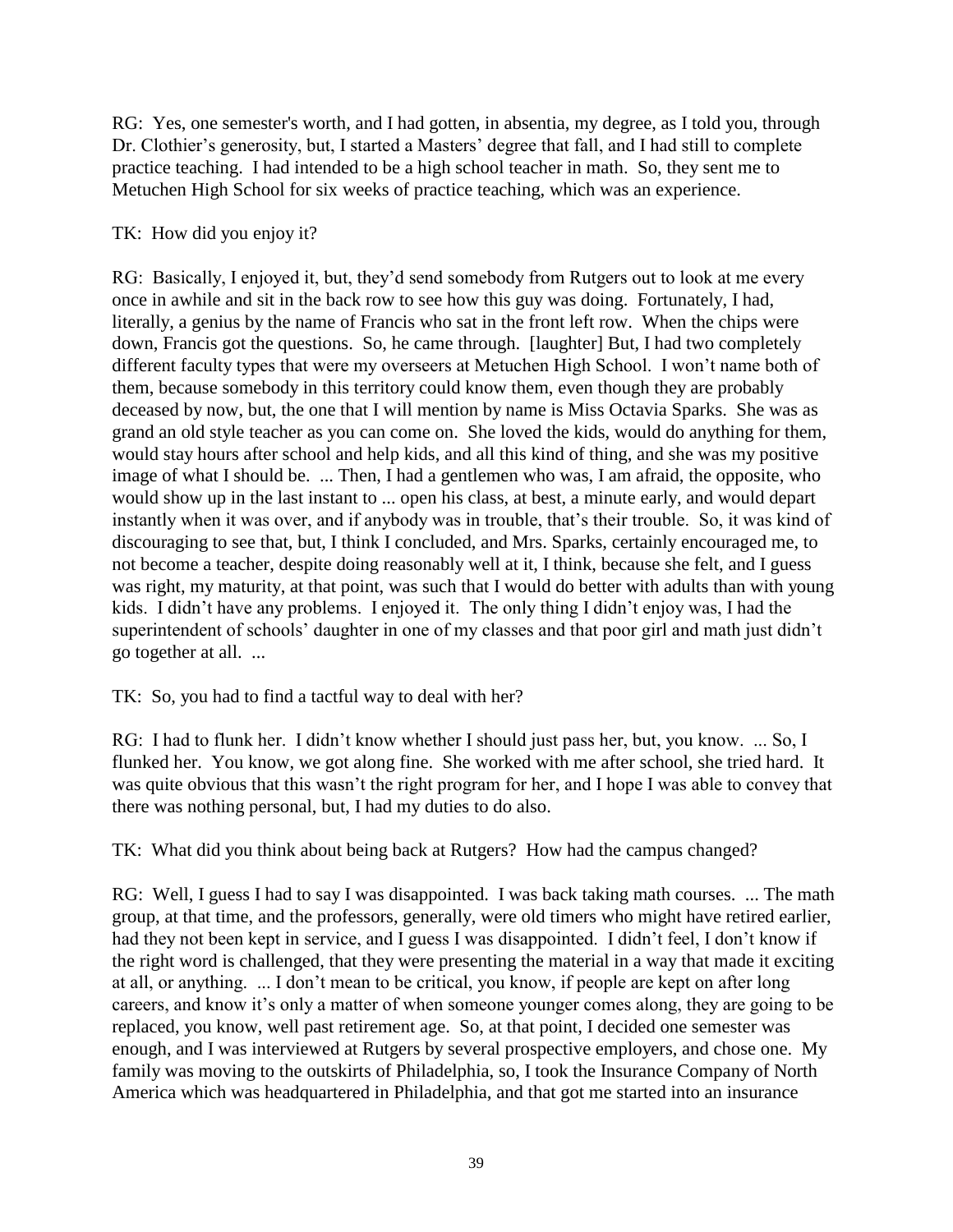career, and, at that time, this was a major company, one of the largest insurance firms. They were having to fill the pipelines of people they didn't put through while the war was on. So, I was offered a job to go through their school, which was six months in length, and had seventy-six different instructors, including the chairmen of the board and other big shots, and many lesser people. ... Anyhow, I was given the option to go through this and go out as what's known as a special agent, in charge of working with a group of local agents with their problems of ... directing business for the company, a sales type thing, or, to stay and help with a school they were founding that did not have their top officers all tied up teaching. So, with my teaching background, the school job was my choice. My boss, as it turned out when I took the job, was a fellow named Paul Abbot, a Princeton man, and, despite being from Rutgers and Princeton, we got along fine. ... He had been a Navy aviator, so, I think that helped me slide into this company when I was being selected. ...

### RC: When did you meet your wife?

RG: ... Let's see, I went to work for the Insurance Company of North America in February of '47 and my family was building a home. My dad, as I told, a former builder, was building a home in Media, Pennsylvania, which was on the outskirts of Philadelphia. That was underway during the summer of this year when I was going through the INA's training, and I remember helping him put in the insulation, the attic, and a few things like that. So, in the fall of '47, we moved into ... this place and I was commuting by either ... trolley or train from Media to Center City, Philadelphia, where the Insurance Company of North America, INA, was located. ... My wife-tobe was riding the same trolley to go to her work, which was with a cement company in Center City, Philadelphia. She was in the office, and taking orders, and getting them up to Allentown, or wherever their plant was. The day came when the empty seat on the trolley was next to hers, and she recognized me as the new boy on the block, or whatever, and from the very same neighborhood. She was around the block from where my folks ended up living. So, that was where I met my entrapment. [laughter] Or, maybe, the other way around, I don't know.

TK: How long did you date before you married?

RG: We were married in February of 1950, so, we dated a while and shared some very nice experiences, of course.

TK: You lived in Pennsylvania ever since?

RG: No. But, when we were first married, we moved to a third floor apartment in downtown Media, Pennsylvania, which was our first home. Eventually, we bought a house. I have to say, my wife and I were unfortunate enough ... that I was recalled by the Navy nine months after I was married.

TK: You had stayed in the reserves?

RG: Yeah, I had stayed in the reserves. I think I would have been called, anyhow. There's a story goes with this, which I will keep short. The Navy classifies all your experiences according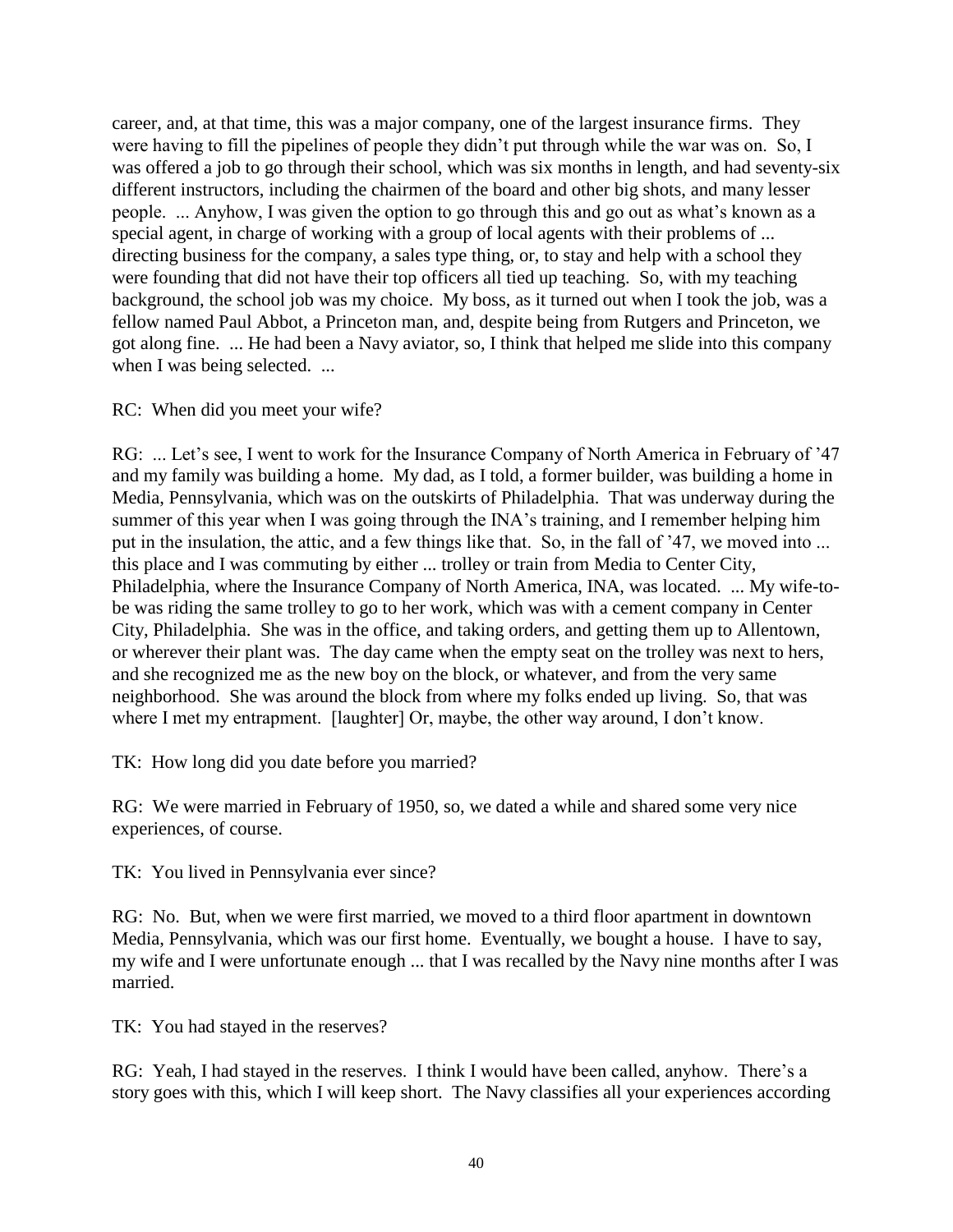to numbers. I think somebody got the wrong numbers for me. I had a lot of qualifications, at least on paper, and so, there was a ship in the Philadelphia Navy yard, the USS *Macon*, a heavy cruiser, and they were waiting for me, with baited breath, to report and straighten out all their electronic problems of their main battery, which is a very complex thing. So, when I reported on board, I said, "I once walked through one of these places and that was my experience." Unfortunately, it was too late, I was now trapped. They assigned me other duties, and I put in another twenty-one months in the Navy, but, I remember it very pleasantly, in some respects. If you have to be away from a new wife and home, once you get past fifty miles, it doesn't matter too much where you are going. ... Instead of going ... to Korea, where bullets were flying, they sent me on the *Macon* to the Sixth Fleet in the Mediterranean, and I had, really, a grand tour of the Mediterranean, later of England, and North Ireland, ... and the Caribbean. We were in Guantanamo Bay, Cuba, and Jamaica, and Haiti, a few other places. So, I really had a lot of travel opportunities, which I relished, I enjoyed, but, I wasn't thrilled with the timing, right after a wedding, but, anyhow, I think I got derailed. What was the question again, please?

TK: We were talking about your marriage. You say you came back after being in the Navy in 1952?

RG: Yes.

TK: What was your next job?

RG: I was back to the Insurance Company of North America as a senior fire insurance instructor.

TK: What does that entail?

RG: Well, I had a couple of junior instructors. This was a school that was pumping out special agents, claims people, underwriters. We had a lot of different kinds of people coming through, but, I was sort of a specialist in fire property insurance, and I found I was reporting to a boss who was three years older than I was, and his boss two years further older. So, it was obvious I wasn't going to take their jobs away in any short period of time. Eventually, I had to make pretty drastic changes, of course, to get out of that and do something else. I worked briefly, twenty-one months, for RCA in Camden, New Jersey, and that was based, mainly, on my Navy experience with electronic gear, radar, sonar, and so forth. ... Eventually, ... I got a double promotion, and I have to say, I got five years of experience in about two years of time with RCA, but, they made me training manager of a facility in Moorestown, New Jersey, which was involved with missiles and radar, and they ended up not getting their contract after developing a missile. ... I had an opportunity to get back into the insurance business. I thought, "I am not really technically capable of being a big shot in an electronic firm, despite being very well treated and doing well in the early stages." There was certainly going to be limitations. They were talking about moving me out to Ohio, and do this, that, and the other. So, I did decide to go back to the insurance business, with Allstate Insurance in Murray Hill, New Jersey, if you know where that is, up near Summit, where I started. I was with them five years, and then, again, very successful, I would say, but, they were making noises, like I was to be shipped out to Skokie, Illinois, which was their headquarters. I had already been out to Skokie for several assignments out there and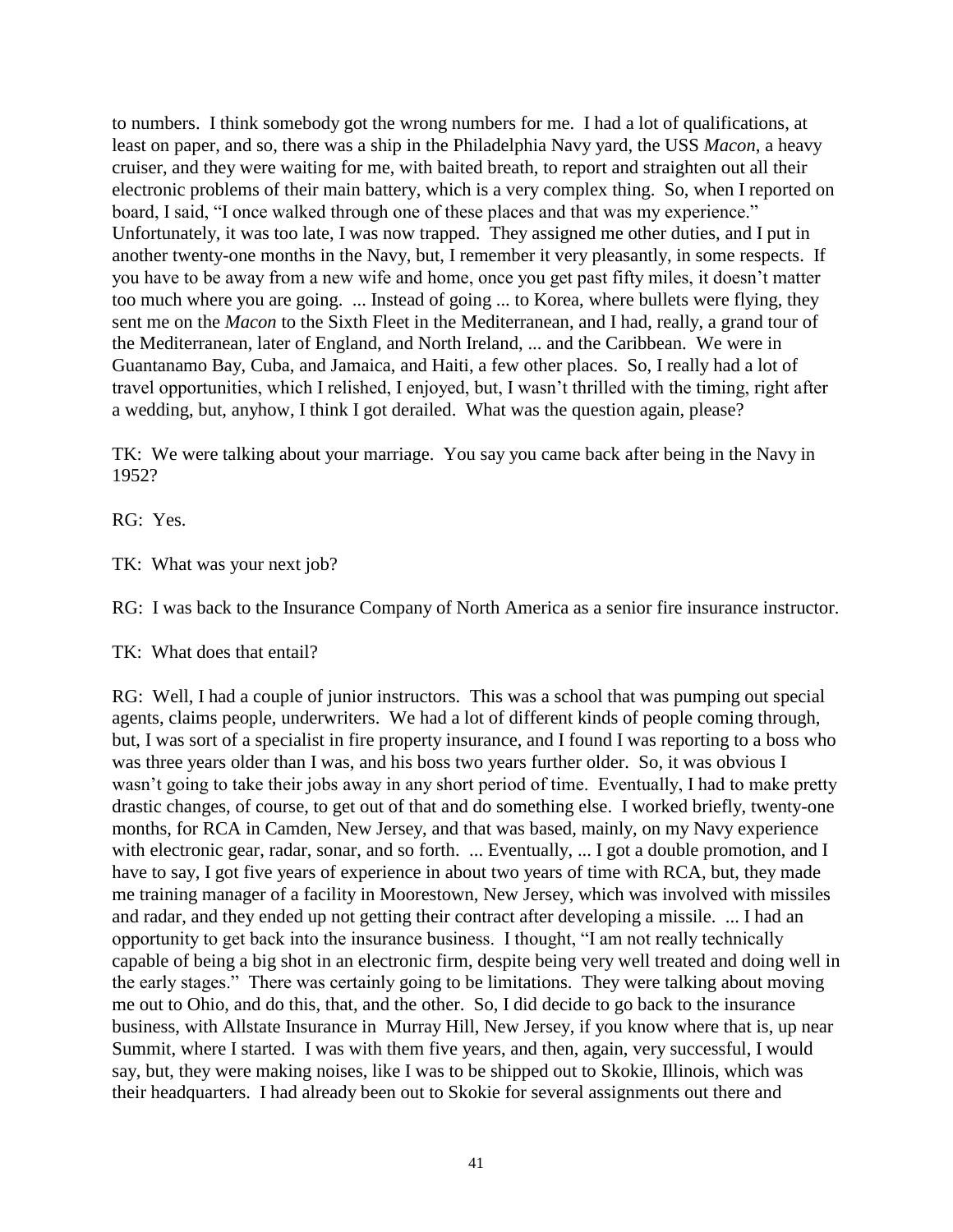decided the real estate market, in particular, was going to do me in. The lots were like sixty foot wide with a quarter of a million dollar ... home on it. Big house, no lot, and I had a family that was gonna ... need some space. The house was less important than a nice location. So, anyhow, I decided to go with my final company, Harleysville Insurance. My first question, when I heard about it, was, "Where is it?" I discovered that it was in Eastern Pennsylvania, thirty-five miles north of Philadelphia. That wasn't all that far from where we'd been in Media, a different county, but, I became very happy there. Being a young, growing company, I was allowed to do a lot of things and feel my career was worthwhile to me, but, also, to them. They were in need of a lot of personnel things which I had eventually gotten into: pension plans, and benefit plans, and just plain hiring the right people, and all that kind of thing.

TK: So, you eventually came to specialize in human resources?

RG: Yes. Yes, I did, as head of the Personnel Department.

TK: When was your first daughter born?

RG: She was born in 1955, and we had three more daughters follow, in sort of two year increments, '57, '59, and '60. (We snuck one in '60.)

TK: They were all very close in age, but, also, very close together growing up as four girls?

RG: Yes. Yeah, we think they were very nice kids, of course. ... They turned out to be, you know, the kind of people you'd like to raise. So, we now have eight grandchildren and enjoy them. In fact, coming here to this interview, I stayed over night with our number two daughter and her family.

RC: Did any of them ever go to Rutgers?

RG: No. [laughter]

TK: Did you ever go back for homecoming or anything at Rutgers?

RG: Yes. We'd go to a couple of football games and things like that. Our girls went to good schools. I wasn't pushing them. I may have assumed they might have not gone where dad went, and that's okay. My two oldest went to Bryn Mawr College, the third went to Bucknell, and our fourth went to Delaware. So, they were good schools. They had what the kids were looking for, and so, we were supportive.

---------------------------------END OF TAPE TWO, SIDE TWO----------------------------------------

TK: This continues an interview with Richard Gies on April 15, 1999 with Tara Kraenzlin ...

RC: Rosie Cabanilla ...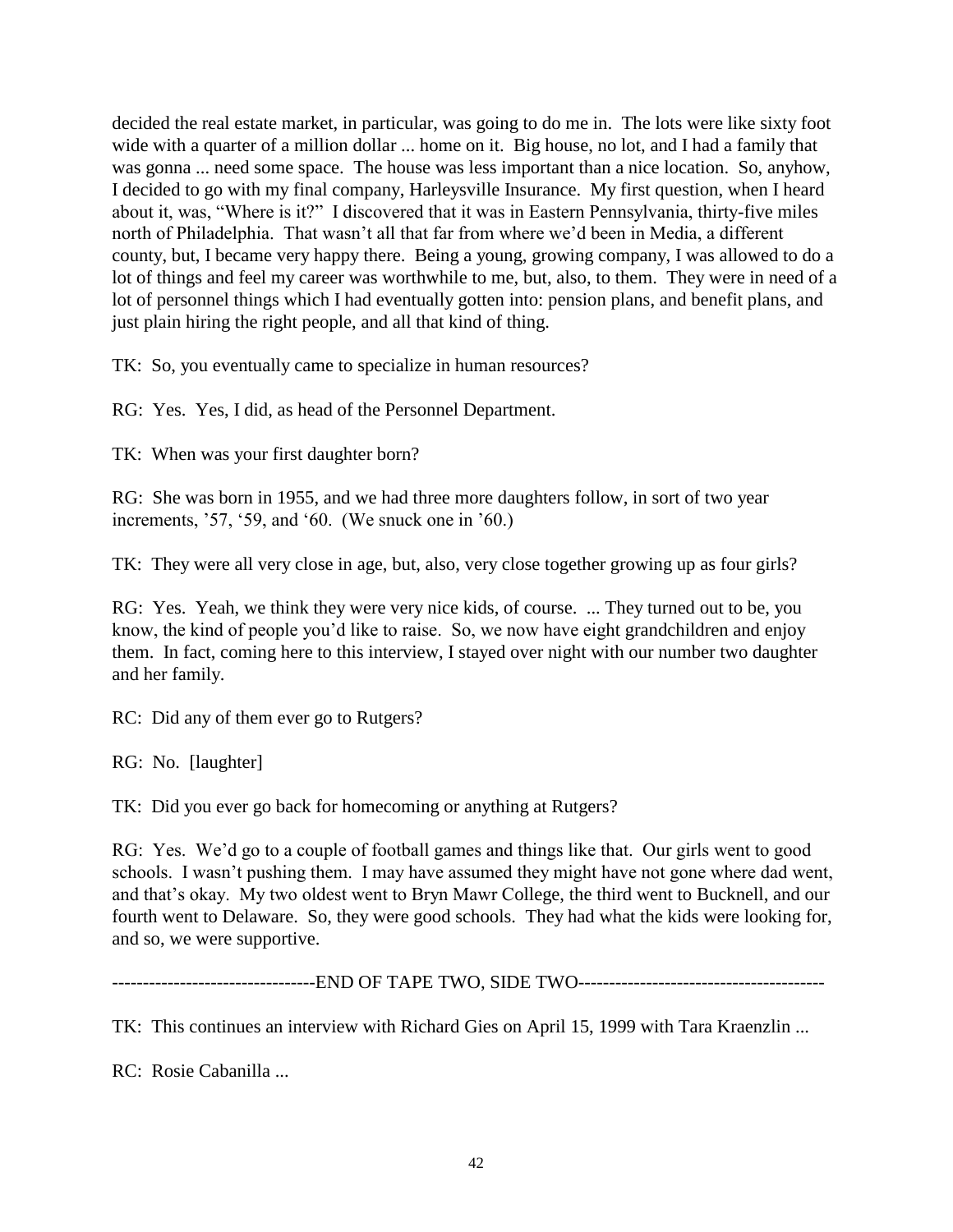RG: And, Dick Gies.

TK: Now, after you had been living in Pennsylvania for a while, you became involved in local politics.

RG: Yes, as I mentioned earlier, our first home had been in Media, Pennsylvania, and while I was working with the Insurance Company of North America, we lived in Wallingford, Pennsylvania, which was an easy train commute to Center City, but, ultimately, my final job was in a different direction from Philadelphia, north of Philadelphia, and Souderton, Pennsylvania, was our home. ... Souderton is a smallish town of about 6,500 people now, and about one square mile, so, there wasn't much room to expand, or be different, than you had been, and it had a long history of being on a railroad line and strong in certain industries. Well, I got there, and joined the Rotary Club, which was an important part of my civilian life. ... Through that, I got to know the people who were the movers and shakers in the local government there, and they asked me if I would become a councilman, or run for councilman in one ward, of which there were three in the town, and I said I would, and I was elected by the populace. For better or worse, they had me and it was an interesting experience. I had no great ambition to displace the governor, or become president of the United States, or anything like that, but, in a small town, I hoped to be helpful, if I could be helpful, and so, I did stay on the ... Council for several years. I was vice-president when I ended my political career.

TK: Now, this is in the mid to late sixties. What kind of issues were coming up at these meetings?

RG: Well, Souderton, as I mentioned, was a railroad town, and it had a railroad elevation that cut the town in half. ... You couldn't get from East Broad Street to West Broad Street. If you were a pedestrian, you could walk down steps to an underground pedestrian tunnel, and eventually come out the other side, but, if you were driving a car, you come up to this blockade, and you have to make a detour, a block or so to the left, cut under the tracks at that level, and back to Broad Street to continue on, and so, it was obvious that this was a deterrent to a lot of positive things that could be going on in the town. So, we had to fight the railroad and a bunch of stuff, but, we eventually got that crossing eliminated, as a dead end, and the tracks are now ground level, ... and you could cross them. They have crossing gates, and so forth, but, the railroad doesn't have passenger service on this line anymore, so, it's quite obvious that most of the time, with very few exceptions, you could breeze right through one part of town to the other. So, that was an important thing. ... Souderton, being almost completely built up, we were looking for green space, for parks and amusements for the kids, and so forth as other issues.

TK: Was it a very suburban community?

RG: Despite what I say, it's been quite a rural community, where the big enterprises were raising chickens, and selling of garments by the ladies, and that kind of thing, but, it was rapidly changing, being that close to Philadelphia with good train service. So, I would say, it certainly is suburbia, if not urban, by now, and it was going through all this transition. I might have been viewed a little bit in awe, because of having more education than most the folks there. You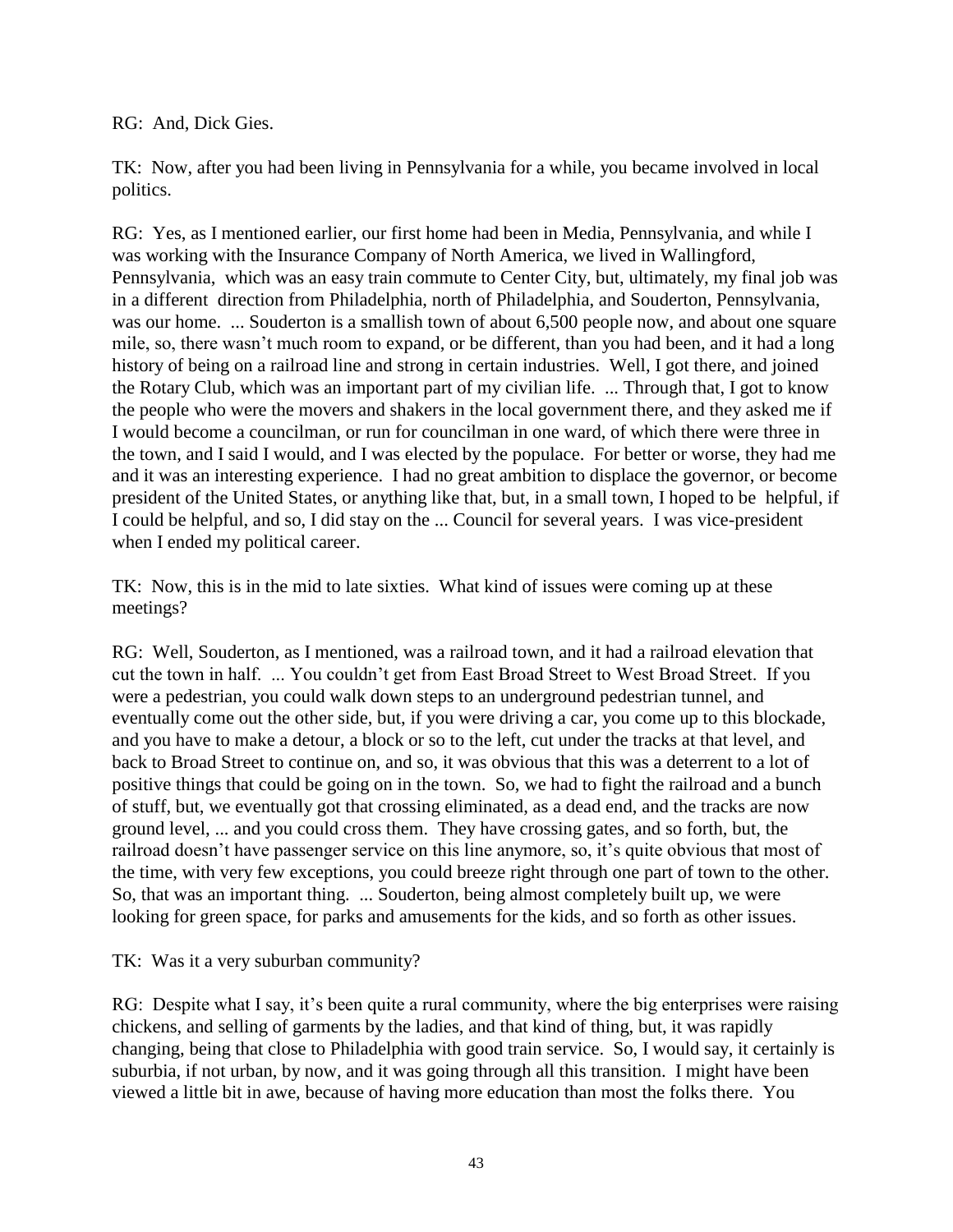know, I never thought of it that way, but, I think that some of why I was asked to run for councilman was because I was well-educated, college grad and a bit beyond. ... I got to know these people through the Rotary Club. Our mayor was, and still is, a member of Rotary, and he is still mayor, [laughter], so, they go on forever. I wasn't going to do that. I did get enjoyment from it.

TK: What were some of the projects that the Rotary Club was involved in?

RG: Well, we put up a bandstand in the park. We put up a fence around one of the baseball fields. There was a lot of little league ball, ... and soccer, and lacrosse, for both boys and girls, and having girls, I was happy to see the transition from all boys sports. When we first got there, ... it was all, football, and by the time we were leaving, it was much more fair to the ladies.

TK: What were your opinions of the US involvement in Vietnam?

RG: Well, I guess, realistically, I hated to see us there. I think President Johnson made a mistake. Of course, in hindsight, it's better, and he had to see it from the front end, but, you know, I wondered if we belonged there. You know, I have the same feelings today in Kosovo. You know, you want to help people, but, you have to have the ability to do it. I think Johnson, President Johnson, to come back to Vietnam, was annoyed by the Vietnamese people to the point that he was provoked into something, maybe in his better judgment, he wouldn't have gotten us into. I don't know, but, I wasn't going to second guess, or go out in marches, and that sort of thing. I guess, particularly having been in the military, and being on military duty during the Korean Conflict, I was going to support his decision even if I didn't personally favor it.

TK: Did you always remain active and involved at Rutgers? You said you went back for a few football games. Did you attend reunion weekend?

RG: I attended reunions. At a luncheon I went to a month ago with some of my classmates, I looked around that table and I realized I was the only one at this lead group for our 55th reunion coming up shortly, ... who had never lived on campus, and so, I felt obligated to say something, because I thought that these guys don't know me any better than I know some of them. So, I described the situation I was in as a freshman, that my sister and brother and I had to commute. I told them about the big money we made by reselling that car after a year of use, the five bucks of profit, and I said, "I was only able to go to Rutgers because I won a state scholarship, which paid virtually everything, except living expense," and I said, "I had gone to last year's scholarship reception, where I met some of the people who had won the Class of 1944 scholarships and I was impressed with them." There was this one young girl by the name of Agrawal, whose roots go back to India, and I had spent six weeks in India, and realized that Agrawal, a very common name, is the equivalent of Smith over there. ... I had quite a nice conversation with her, and realized that her brother, who was a year ahead of her, had been the spokesperson at the reception of scholarship people last year, and she was this year. An outstanding person, and I had some things in common that we could talk about, her Indian heritage, and that sort of thing. ... I got to talk with a Chinese-American scholarship winner. I just happened to sit next to him, and he asked me, "Why do you support these scholarships?" and I told him that I wouldn't have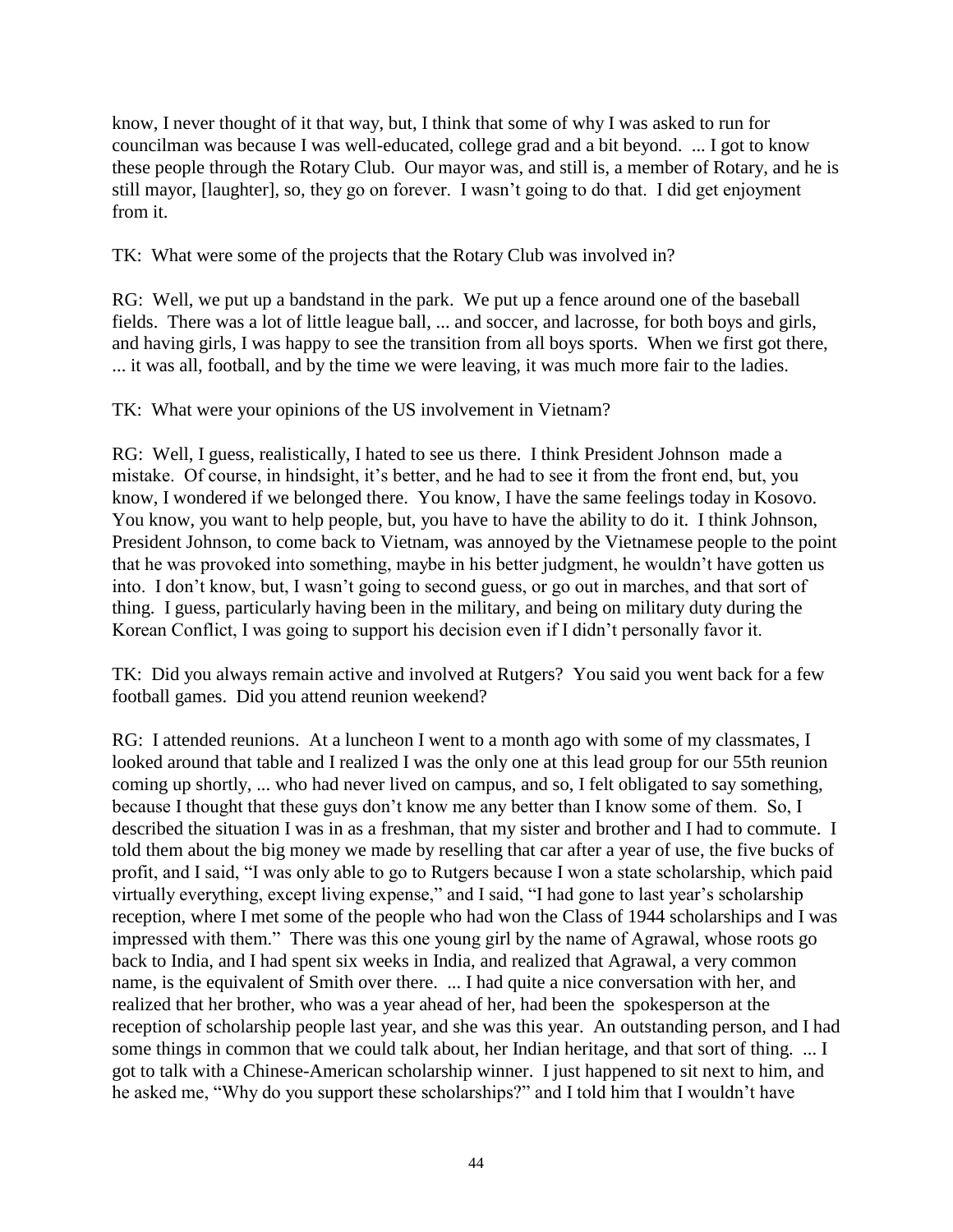gotten through school without help, and I wanted to try to fill the pot, so that others might be able to benefit, and he said, "I hope to do that someday, too." So, I said that to my classmates, because there were two things we had been trying to raise money for. One is to improve Athlete's Glen, which is near the stadium. I don't know what a big deal that is, but, our class put that in some years ago, and I'm not sure it was very well maintained, but, we want to add a pavilion, so that if it is bad weather, people can picnic there, and things like that, better shrubbery, and landscaping, and lighting, but, the other thing is scholarships. I had the feeling that at this meeting I was attending, there were people who were pushing for Athlete's Glen and I was going to get my two cents in for scholarships, so that it would get equal treatment.

TK: So, that has been your number one priority in your alumni activities?

RG: Yeah, yeah.

TK: Okay, excellent. Is there anything you can think of that we did not ask you to talk about?

RG: No. I wanted to end up by saying that, you know, it's easy to have people look at you and have people say that, in some way, you were some kind of a hero. I don't feel at all that way. I very seldom talk about war experiences, even to my own family, and the reason for it I think is, ... what I wanna really want to say is that people think of war as a terrible thing, and it is, but, it also has its positives, and for me, the thing that I remember best is how everybody came together. We were attacked, we had an enemy, well, it wasn't just Japan, but, we were involved in wars where our side had been attacked. ... We weren't going to win unless everybody put in their fair share of the effort, whether in the factory, or wherever it took you, and I think our country came together, ... rallying behind President Roosevelt. He died while we were off Okinawa.

TK: Right, and so, what do you remember from hearing the news?

RG: Well, we were not in a position to do much about it. We had a Catholic chaplain aboard our ship. I happened to be Protestant, not that it matters, but, we were all at various points on the ship. We couldn't come together for any kind of a service or anything, but we had some messages over the public address system by our chaplain, and I think everyone felt a great loss, because, ... whether or not you agreed with every ... political decision, we didn't even know what most of them were at that point, he was our Commander-in-Chief, and he had been in office for four terms, which was unprecedented. I think his fireside chats had gotten everybody, you know, ... we didn't have TV to turn ... on.

TK: It had your full attention.

RG: So, it was meaningful, but, we couldn't do much about it, of course.

TK: The last thing I would like to ask you is, you mentioned, for about ten years now, you have been attending reunions of your ship. What, if any, other involvement have you had in veterans' organizations?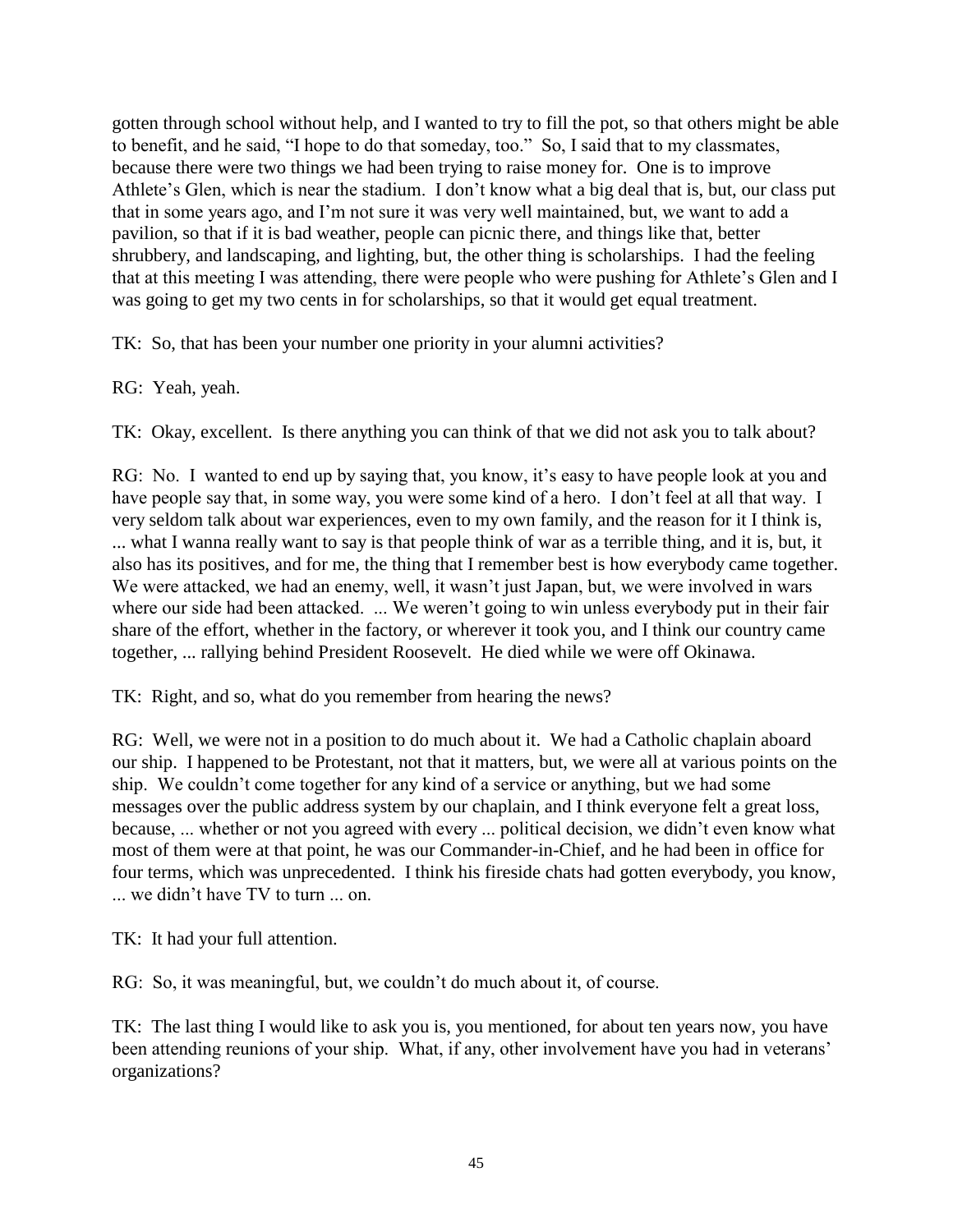RG: None, but I did remain in the Naval Reserve until 1974, retiring as Captain.

TK: You did not join the American Legion or anything when you came back?

RG: No, no. This group I'm attending, the USS *Flint* Association, I think is kind of special. I'm going to take a minute or two to answer this one, if I may. I went to the USS *Macon* reunion of my second and last ship, ... in Philadelphia, which I attended, and I found that there was only one person at this whole event, which included several hundred people, that I recognized at all. The *Macon* had existed before the war, it was brought back into service during the war, and had people serving on there until about 1970, I guess. It was actually mothballed in the Philadelphia Ship Yard for a while, but, anyhow, if you take that ship, which had a complement of 900 to 1000 people, and you put twenty or thirty years to it, you think how many people were shipmates over various time periods. It's no wonder that I didn't find anybody. One person, I didn't even know him, had literally been on the ship at the same time I had, a much larger ship. So, I come back to the *Flint*. We all went on there at commissioning, and we all came off either before, or at, or almost immediately after the time of decommissioning, which was only a little over ... a year and a half time, so, we all shared the same experience. ... I don't know who started this, we went for years with no reunion, and then, somebody, and this person, unfortunately, has had an illness, so, I had not met him in recent years, but, he got it started, and it was several years before they caught up to me. You know, it's the old game of, ... "I wonder if I know where so-and-so is," and unless somebody knows where so-and-so is, it's pretty tough. I was contacted ten years ago, and we were meeting in Denver, Colorado, and I've been to everyone since, and that includes San Diego, San Antonio, Tulsa, Reno, and even York, Pennsylvania. What's been nice about this is that it includes spouses, ... and even some kids. And so, it's not a booze, get drunk, and hooray for the good old days. Whoever is hosting one of these reunions arranges tours and we've seen the country through the arrangements of people who live in these places. We were in Melbourne, Florida, and that was a special thing for me, because my roommate from the *Macon* turned out to live in Satellite Beach, right next to Melbourne, and there was a missile launch going off from Cape Kennedy while we were there, and so, you know, there were really exciting and interesting things to do ... with people we now know very well. If you go to the same places for eight to ten years with people, you know, we cry over each others' health problems, and we rejoice in the good things, and it's been a lot of fun, and so, I'm looking forward to it, and my wife does, too, very much, and so, we share that.

TK: But, initially, coming back from the war, what was your attitude towards talking about it?

RG: I didn't think I had a lot to talk about. I had been along for a ride. Some others had done some things, one experience. Perhaps one of the more trying experiences, our ship went to aid ... the USS *Hazelwood*, a destroyer that had been hit by a kamikaze plane. It was one of the more pathetic things I had ever seen. The compliment is fourteen officers and 290 men, something like that. We were sent to aid this ship that had been hit right on the bridge, and because of where this bomb hit, the only officer in sight, and I think he might have been the only surviving officer, unless there was somebody down in the engineering area, was a Lieutenant JG, young guy, holding a hose from which there was a trickle of water coming, trying to fight fires, you know. It was really pathetic, and here's a guy who was in charge of this big mishap, and so, we